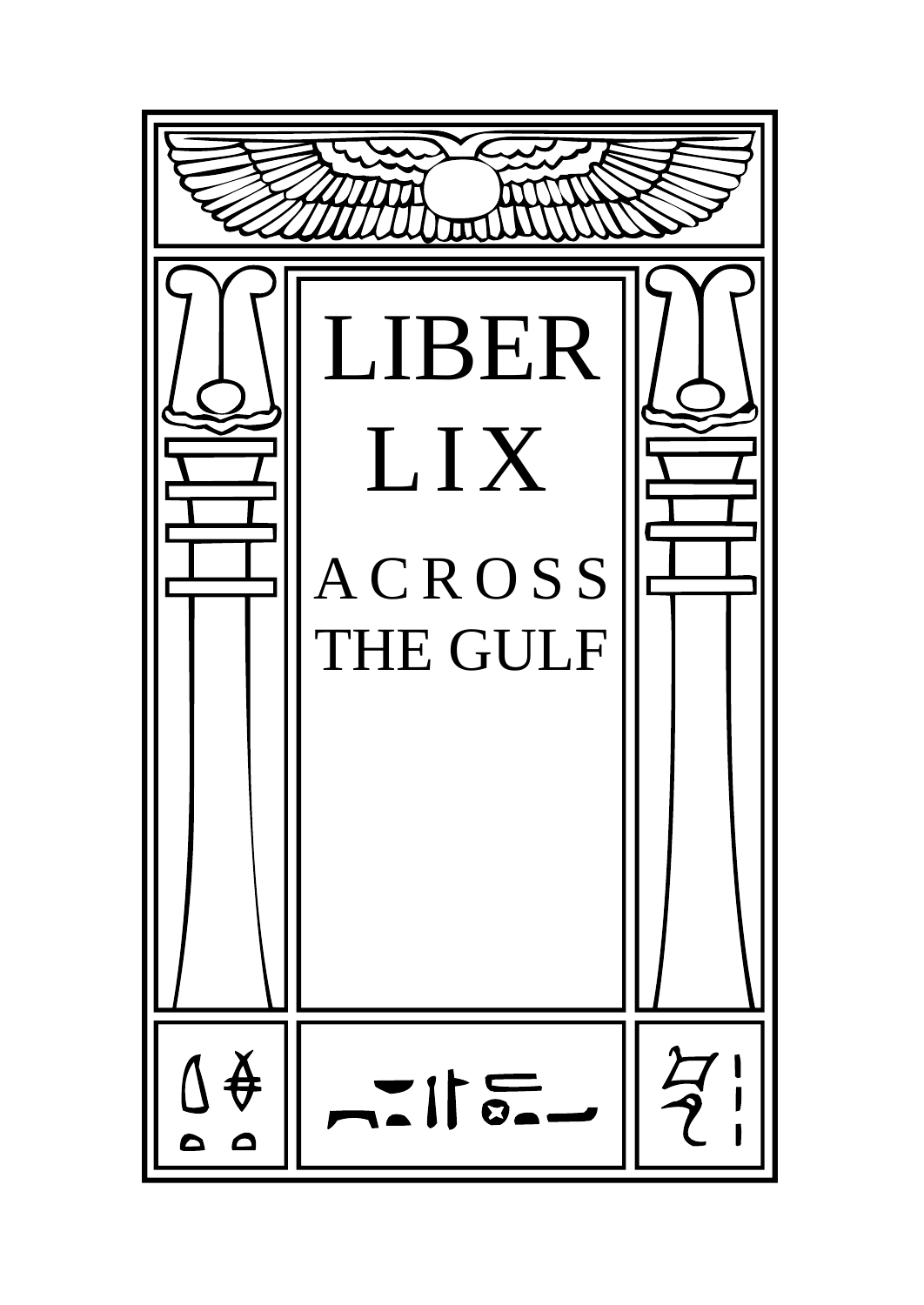

A∴A∴ Publication in Class C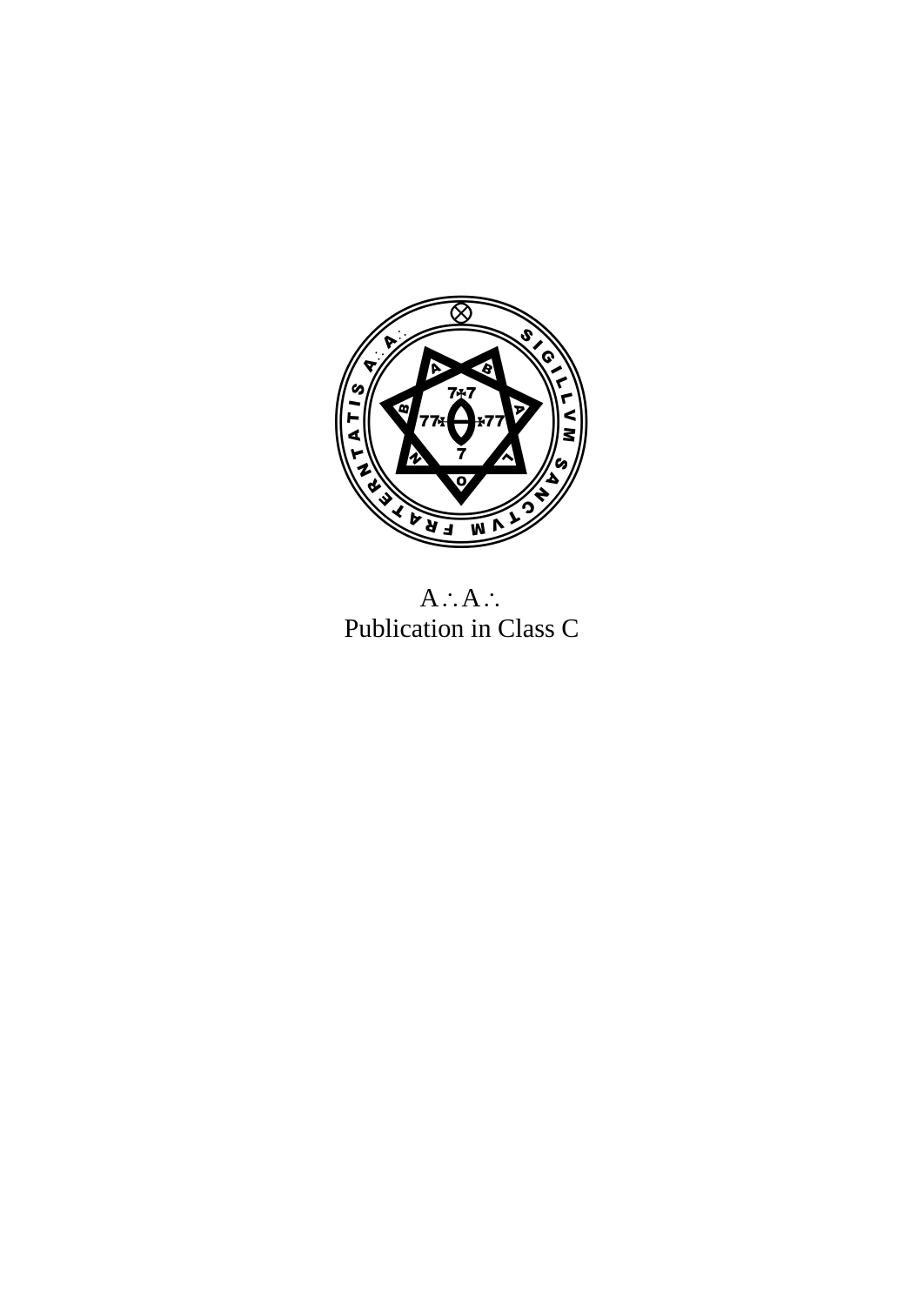## CHAPTER I

AT last the matter comes back into my mind.

It is now five years since I discovered my stelé at Bulak, but not until I obtained certain initiation in the city of Benares last year did the memory of my life in the Twenty-Sixth Dynasty when I was prince and priest in Thebai begin to return. Even now much is obscure; but I am commanded to write, so that in writing the full memory may be recovered. For without the perfect knowledge and understanding of that strange life by Nilus I cannot fully know and understand this later life, or find that Tomb which I am appointed to find, and do that therein which must be done.

Therefore with faith and confidence do I who was—in a certain mystical sense—the Priest of the Princes, Ankh-f-nakhonsu, child of Ta-nech, the holy and mighty one, and of Bes-na-Maut, priestess of the Starry One, set myself to tell myself the strange things that befell me in that life.

Thus.

At my birth Aphruimis in the sign of the Lion was ascending, and in it that strange hidden planet that presides over darkness and magic and forbidden love. The sun was united with the planet of Amoun, but in the Abyss, as showing that my power and glory should be secret, and in Aterechinis the second decanate of the House of Maat, so that my passion and pleasure should likewise be unprofance. In the House of Travel in the Sign of the Ram was the Moon my sweet lady. And the wise men interpreted this as a token that I should travel afar; it might be to the great temple at the source of mother Nile; it might be . . .

Foolishness! I have scarce stirred from Thebai.

Yet have I explored strange countries that they knew not of: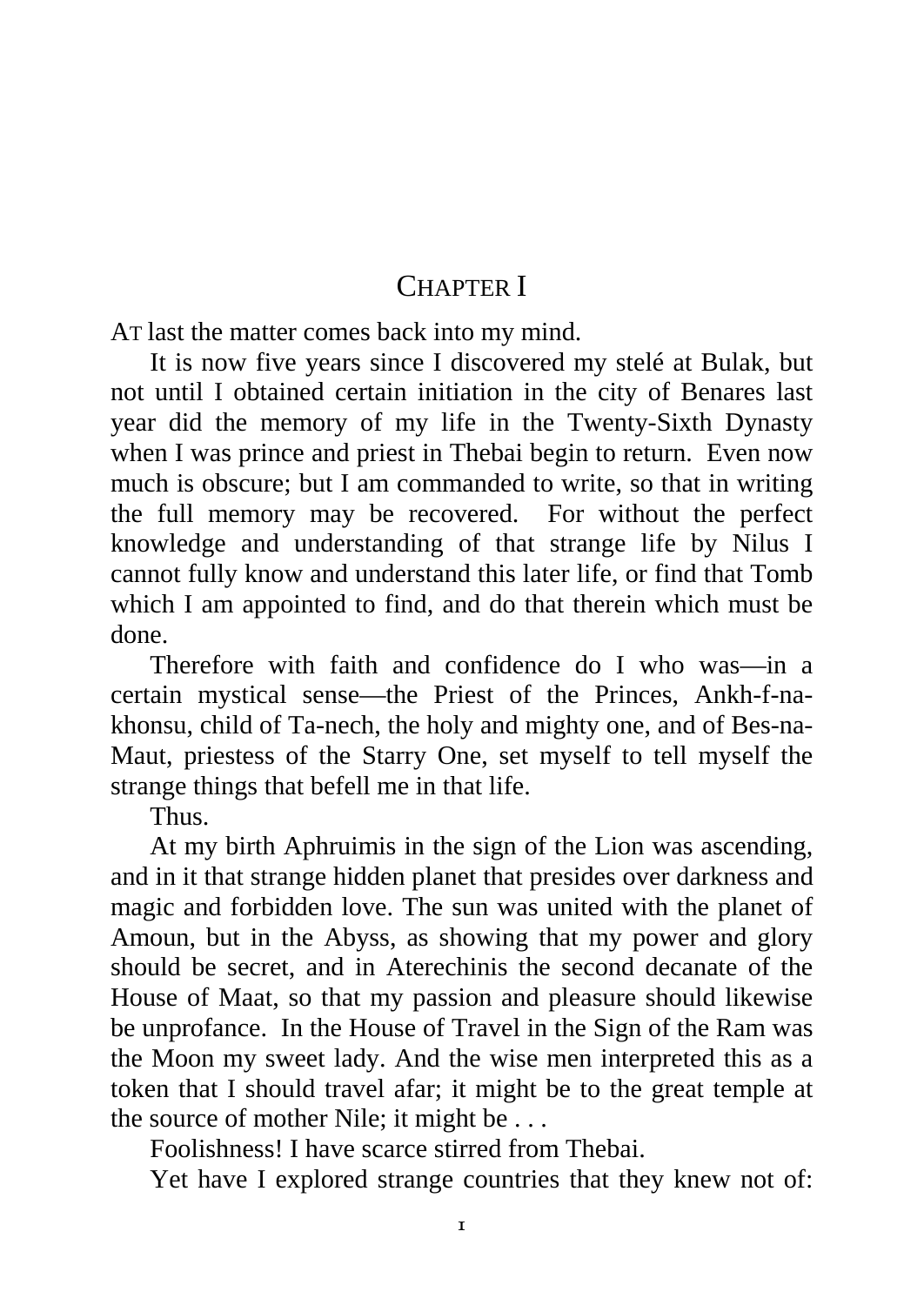and of this also will I tell in due course.

I remember—as I never could while I lived in Khemi-land all the minute care of my birth. For my mother was of the oldest house in Thebes, her blood not only royal, but mixed with the divine. Fifty virgins in their silver tissue stood about her shaking their sistrons, as if the laughter of the Gods echoed the cries of the woman. By the bed stood the Priest of Horus with his heavy staff, the Phoenix for its head, the prong for its foot. Watchful he stood lest Sebek should rise from the abyss.

On the roof of the palace watched the three chief astrologers of Pharaoh with their instruments, and four armed men from the corners of the tower announced each god as it rose. So these three men ached and sweated at their task; for they had become most anxious. All day my birth had been expected; but as Toum drew to His setting their faces grew paler than the sky; for there was one dread moment in the night which all their art had failed to judge. The gods that watched over it were veiled.

But it seemed unlikely that Fate would so decide; yet so they feared that they sent down to the priest of Thoth to say that he must at all costs avoid the threatening moment, even if the lives of mother and child should pay for it; and still the watchmen cried the hour. Now, now! cried the oldest of the astrologers as the moment grew near—now! Below in answer the priest of Thoth summoned all his skill.

When lo! a rumbling of the abyss. The palace reeled and fell; Typhon rose mighty in destruction, striding across the skies. The world rocked with earthquake; every star broke from its fastening and trembled.

And in the midst lo! Bes-na-Maut my mother; and in her arms myself, laughing in the midst of all that ruin. Yet not one living creature took the slightest hurt! But the astrologers rent their robes and beat their faces on the ground; for the dread moment, the Unknown Terror, had gone by; and with it I had come to light.

In their terror, indeed, as I learnt long after, they sent messengers to the oldest and wisest of the priests; the High-priest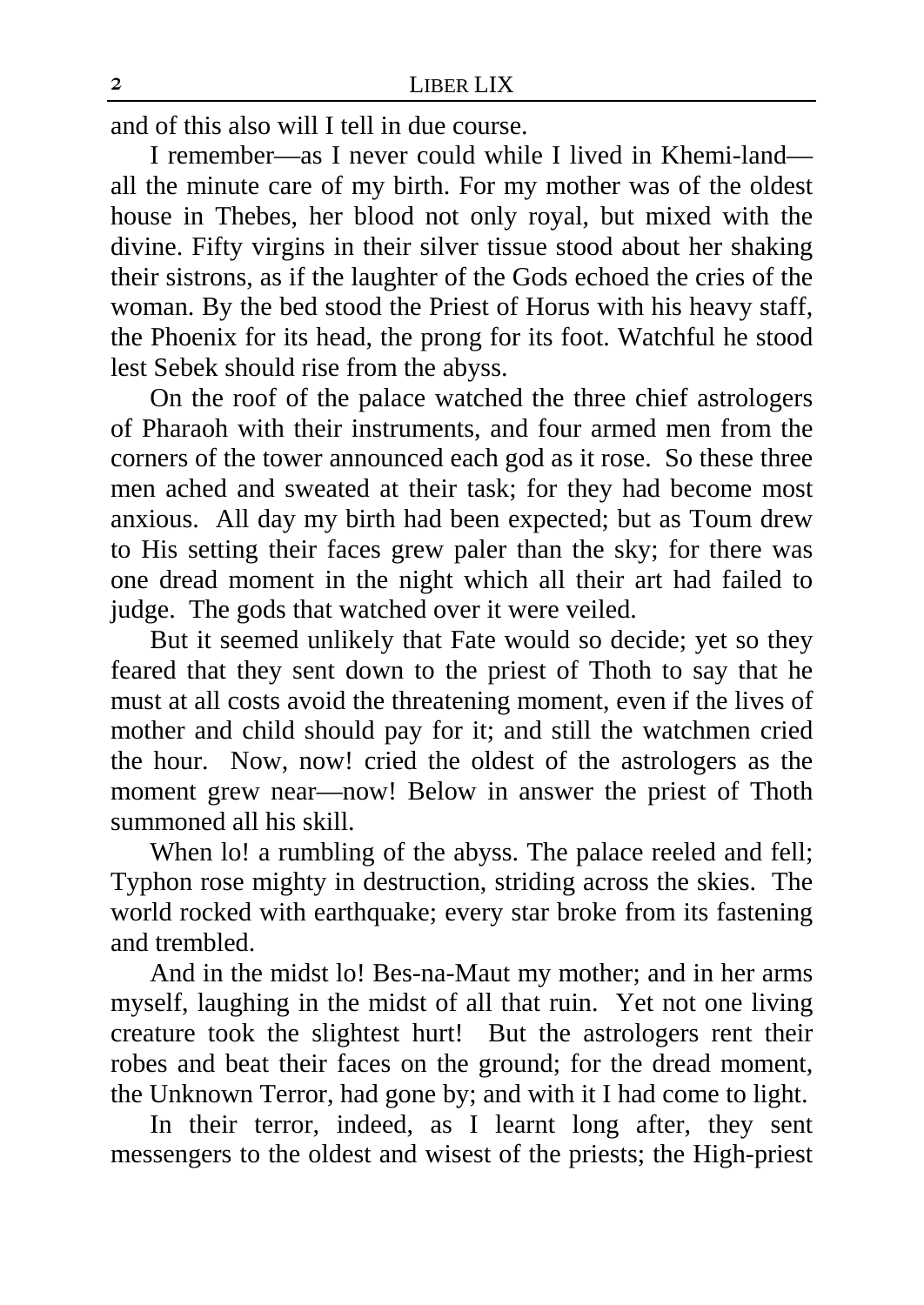of Nuit, who lived at the bottom of a very deep well, so that his eyes, even by day, should remain fixed upon the stars.

But he answered them that since they had done all that they could, and Fate had reversed their design, it was evident that the matter was in the hands of Fate, and that the less they meddled the better it would be for them. For he was a brusque old man—how afterwards I met him shall be written in its place.

So then I was to be brought up as befitted one in my station, half-prince, half-priest. I was to follow my father, hold his wand and ankh, assume his throne.

And now I begin to recall some details of my preparation for that high and holy task.

Memory is strangely fragmentary and strangely vivid. I remember how, when I had completed my fourth month, the priests took me and wrapped me in a panther's skin, whose flaming gold and jet-black spots were like the sun. They carried me to the river bank where the holy crocodiles were basking; and there they laid me. But when they left me they refrained from the usual enchauntment against the evil spirit of the crocodile; and so for three days I lay without protection. Only at certain hours did my mother descend to feed me; and she too was silent, being dressed as a princess only, without the sacred badges of her office.

Also in the sixth month they exposed me to the Sun in the desert where was no shade or clothing; and in the seventh month they laid me in a bed with a sorceress, that fed on the blood of young children, and, having been in prison for a long time, was bitterly an-hungered; and in the eighth month they gave me the aspic of Nile, and the royal Uraeus serpent, and the deadly snake of the south country, for playmates; but I passed scatheless through all these trials.

And in the ninth month I was weaned, and my mother bade me farewell, for never again might she look upon my face, save in the secret rites of the Gods, when we should meet otherwise than as babe and mother, in the garment of that Second Birth which we of Khemi knew.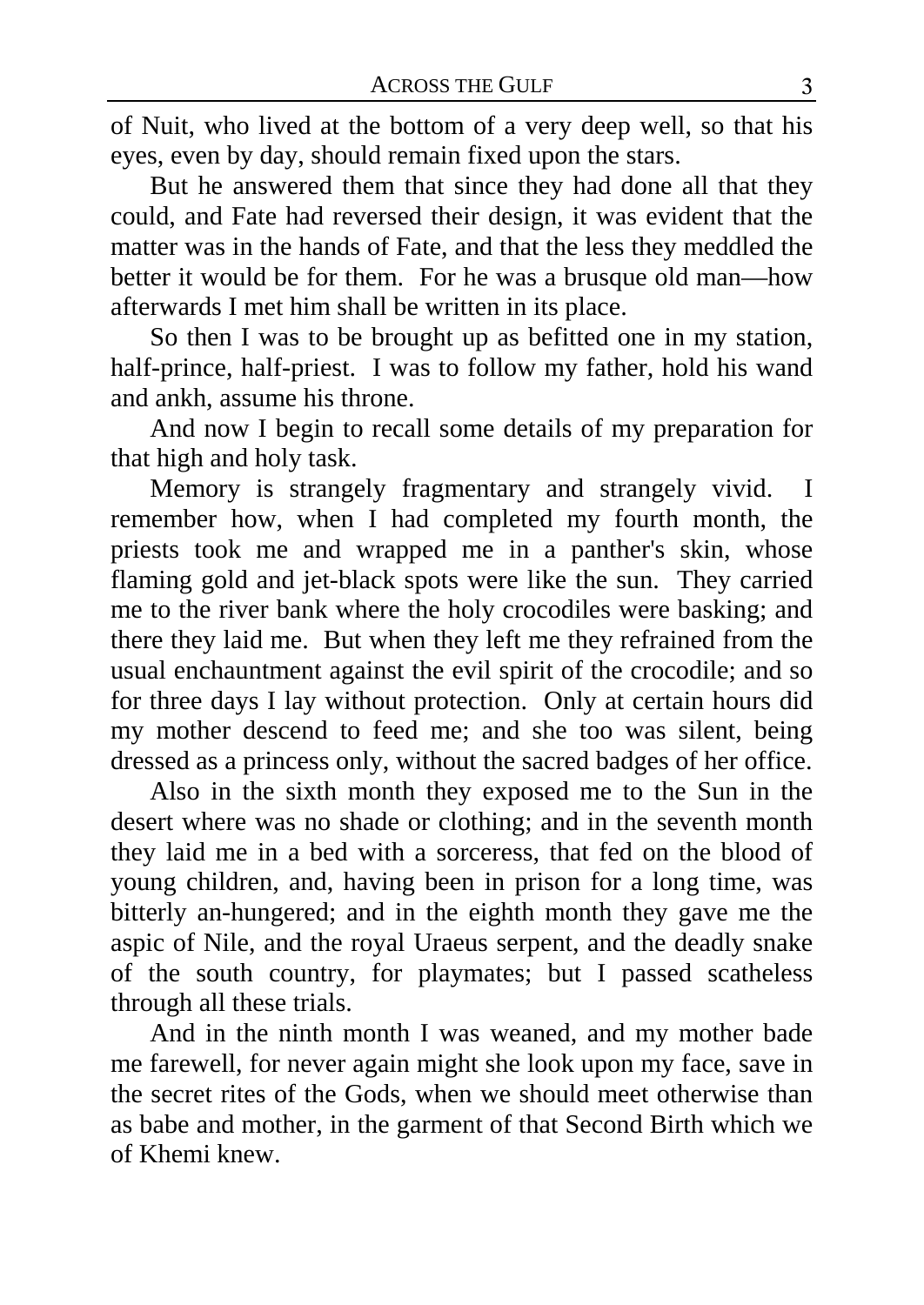The next six years of my life have utterly faded. All that I can recall is the vision of the greatness of our city of Thebai, and the severity of my life. For I lived on the back of a horse, even eating and drinking as I rode; for so it becometh a prince. Also I was trained to lay about me with a sword, and in the use of the bow and the spear. For it was said that Horus—or Men Tu, as we called him in Thebai—was my Father and my God. I shall speak later of that strange story of my begetting.

At the end of seven years, however, so great and strong had I waxen that my father took me to the old astrologer that dwelt in the well to consult him. This I remember as if it were but yesterday. The journey down the great river with its slow days! The creaking benches and the sweat of the slaves are still in my ears and my nostrils. Then swift moments of flying foam in some rapid or cataract. The great temples that we passed; the solitary Ibis of Thoth that meditated on the shore; the crimson flights of birds;—but nothing that we saw upon the journey was like unto the end thereof. For in a desolate place was the Well, with but a small temple beside it, where the servants—they too most holy! of that holy ancient man might dwell.

And my father brought me to the mouth of the well and called thrice upon the name of Nuit. Then came a voice climbing and coiling up the walls like a serpent, "Let this child become priestess of the Veiled One!"

Now my father was wise enough to know that the old man never made a mistake; it was only a question of a right interpretation of the oracle. Yet he was sorely puzzled and distressed, for that I was a boy child. So at the risk of his life—for the old man was brusque!—he called again and said "Behold my son!"

But as he spoke a shaft of sunlight smote him on the nape of the neck as he bent over the well; and his face blackened, and his blood gushed forth from his mouth. And the old man lapped up the blood of my father with his tongue, and cried gleefully to his servants to carry me to a house of the Veiled One, there to be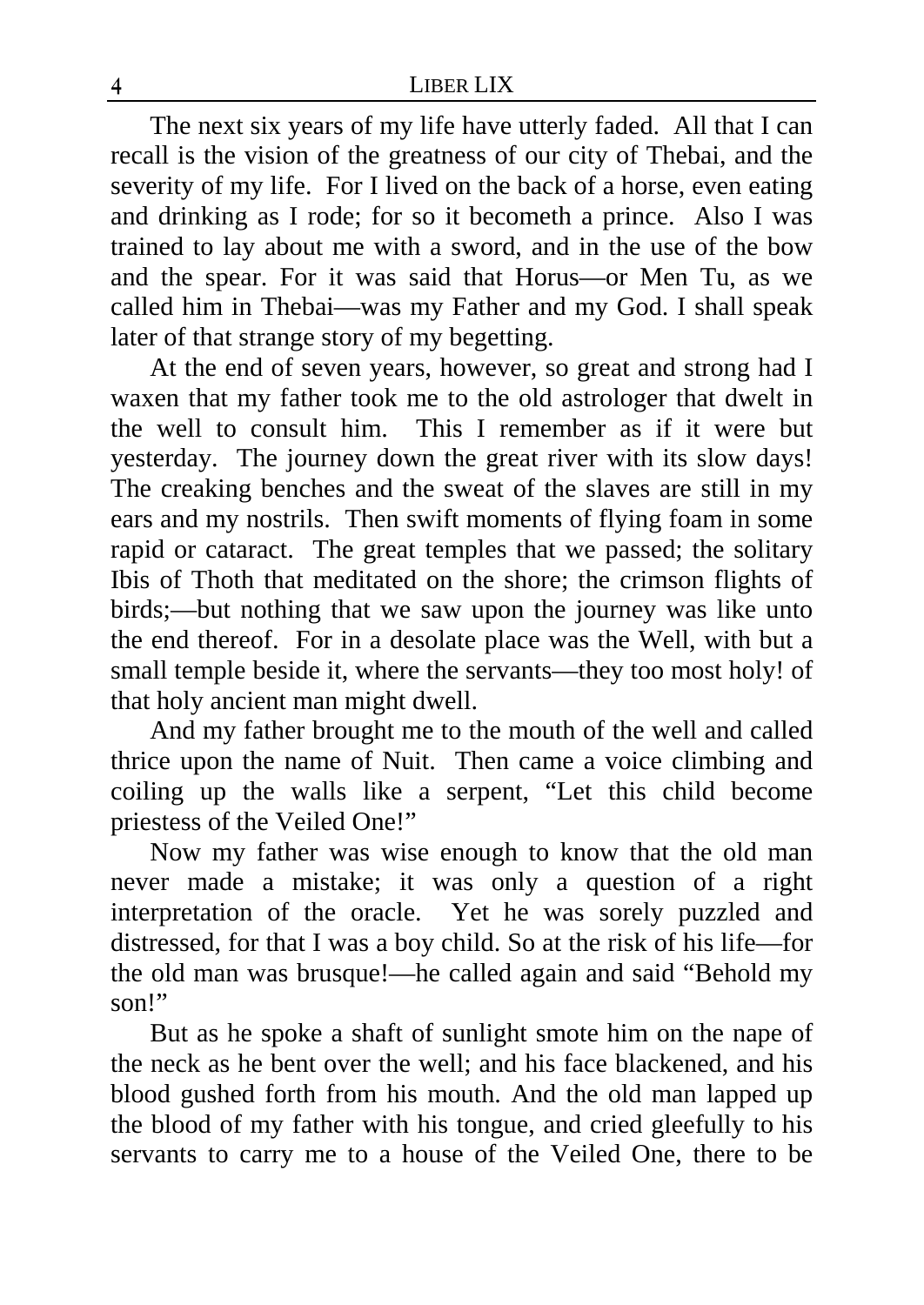trained in my new life.

So there came forth from the little house an eunuch and a young woman exceeding fair; and the eunuch saddled two horses, and we rode into the desert alone.

Now though I could ride like a man, they suffered me not; but the young priestess bore me in her arms. And though I ate meat like a warrior, they suffered me not, but the young priestess fed me at her breast.

And they took from me the armour of gilded bronze that my father had made for me, scales like a crocodile's sewn upon crocodile skin that cunning men had cured with salt and spices; but they wrapped me in soft green silk.

So strangely we came to a little house in the desert, and that which befell me there is not given me of the gods at this time to tell; but I will sleep; and in the morning by their favour the memory thereof shall arise in me, even in me across these thousands of years of the whirling of the earth in her course.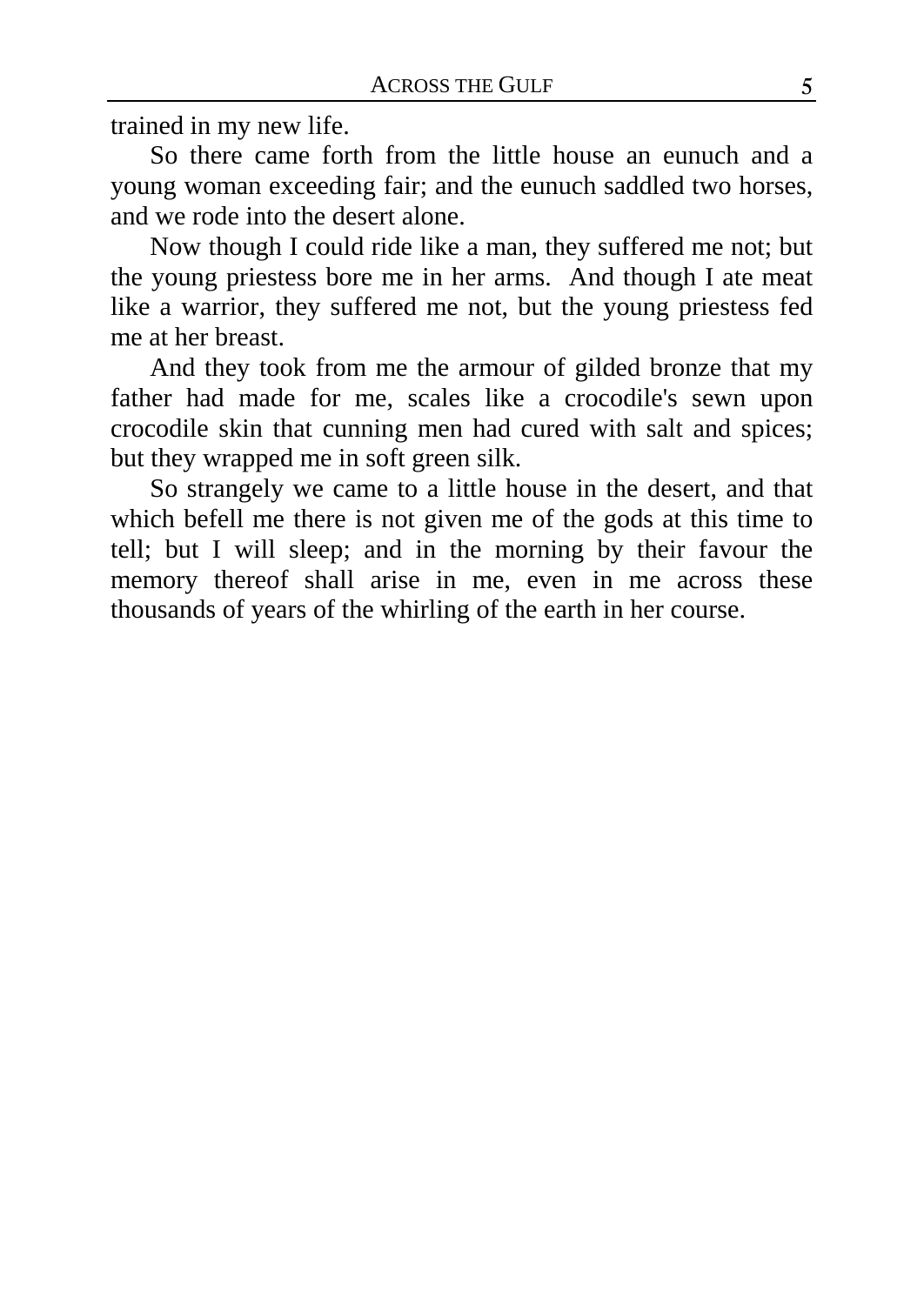### CHAPTER II

So for many years I grew sleek and subtle in my woman's attire. And the old eunuch (who was very wise) instructed me in the Art of Magic and in the worship of the Veiled One, whose priestess was I destined.

I remember now many things concerning those strange rituals, things too sacred to write. But I will tell of an adventure that I had when I was nine years of age.

In one of the sacred books it is written that the secret of that subtle draught which giveth vision of the star-abodes of Duant, whose sight is life eternal in freedom and pleasure among the living, lieth in the use of a certain little secret bone that is in the Bear of Syria. Yet how should I a child slay such an one? For they had taken all weapons from me.

But in a garden of the city (for we had now returned unto a house in the suburbs of Thebai) was a colony of bears kept by a great lord for his pleasure. And I by my cunning enticed a young bear-cub from its dam, and slew it with a great stone. Then I tore off its skin and hid myself therein, taking also its jaw and sharpening the same upon my stone. Then at last the old she-bear came searching me, and as she put down her nose to smell at me, taking me for her cub, I drove my sharpened bone into her throat.

I struck with great fortune; for she coughed once, and died.

Then I took her skin with great labour; and (for it was now night) began to return to my house. But I was utterly weary and I could no longer climb the wall. Yet I stayed awake all that night, sharpening again upon my stone the jaw-bone of that bear-cub; and this time I bound it to a bough that I tore off from a certain tree that grew in the garden.

Now towards the morning I fell asleep, wrapped in the skin of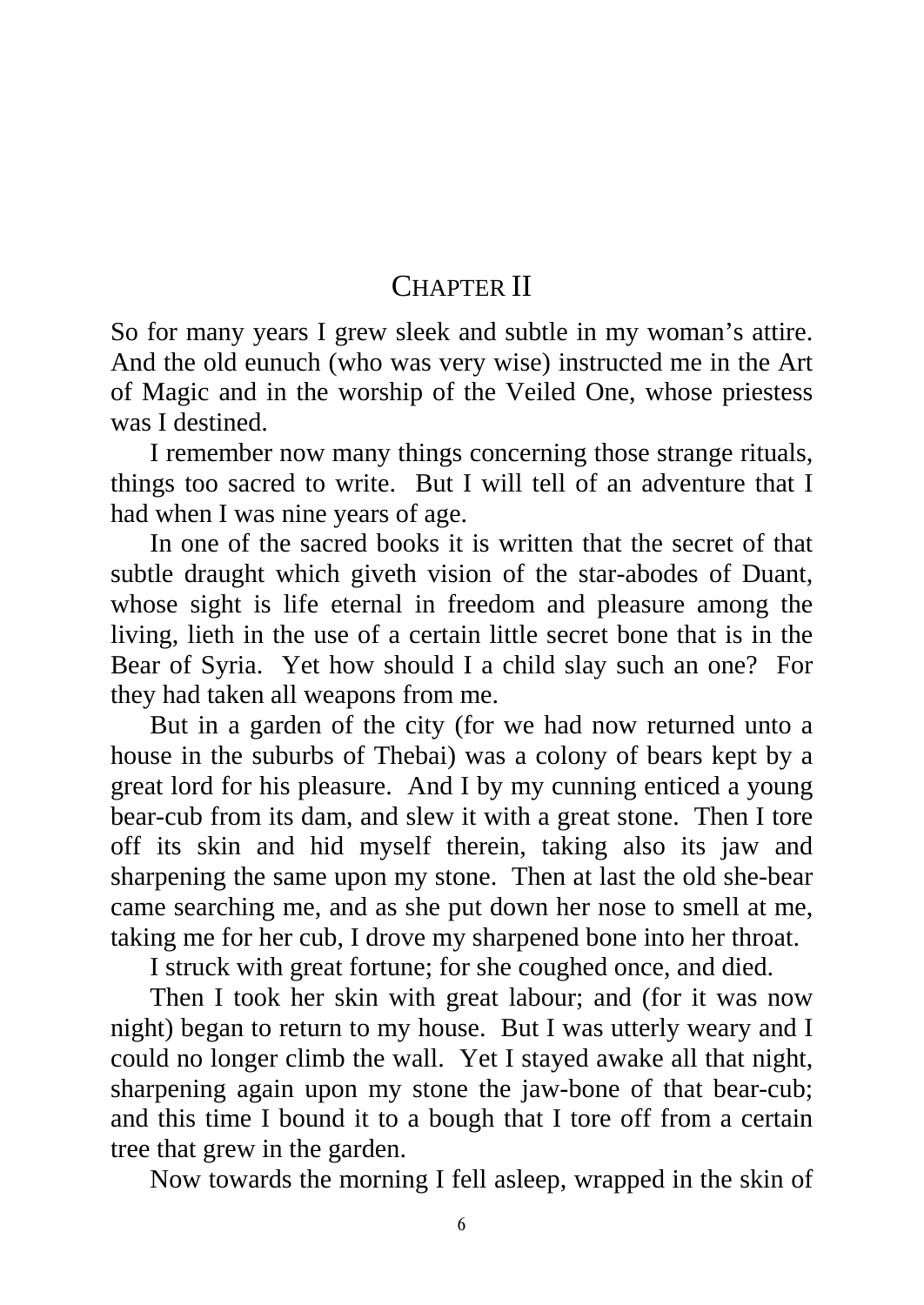the old she-bear. And the great bear himself, the lord of the garden, saw me, and took me for his mate, and came to take his pleasure of me. Then I being roused out of sleep struck at his heart with all my strength as he rose over me, and quitting my shelter ran among the trees. For I struck not home, or struck aslant. And the old bear, sore wounded, tore up the skin of his mate; and then, discovering the cheat, came after me.

But by good fortune I found and wedged myself into a narrow pylon, too deep for him to reach me, though I could not go through, for the door was closed upon me. And in the angle of the door was an old sword disused. This was too heavy for me to wield with ease; yet I lifted it, an struck feebly at the claws of the bear. So much I wounded him that in his pain he dropped and withdrew and began to lick his paws. Thus he forgot about me; and I, growing bolder, ran out upon him. He opened his mouth; but before he could rise, I thrust the sword down it. He tossed his head; and I, clinging to the sword-hilt, was thrown into the air, and fell heavily upon my shoulder. My head too struck the ground; and I lay stunned.

When I came to myself it was that a party of men and women had thrown water in my face and uttered the spells that revive from swoon. Beside me, close beside me, lay mine enemy dead; and I, not forgetful of my quest, took the blade of the sword (for it was snapt) and cut off the secret parts of the bear and took the little bone thereof; and would have gone forth with my prize. But the great lord of the house spake with me; and all his friends made as if to mock at me. But the women would not have it; they came round me and petted and caressed me; so that angry words were spoken.

But even as they quarrelled among themselves, my guardian, the old eunuch, appeared among them; for he had traced me to the garden.

And when they beheld the ring of the holy ancient man the astrologer they trembled; and the lord of the house threw a chain of gold around my neck, while his lady gave me her own silken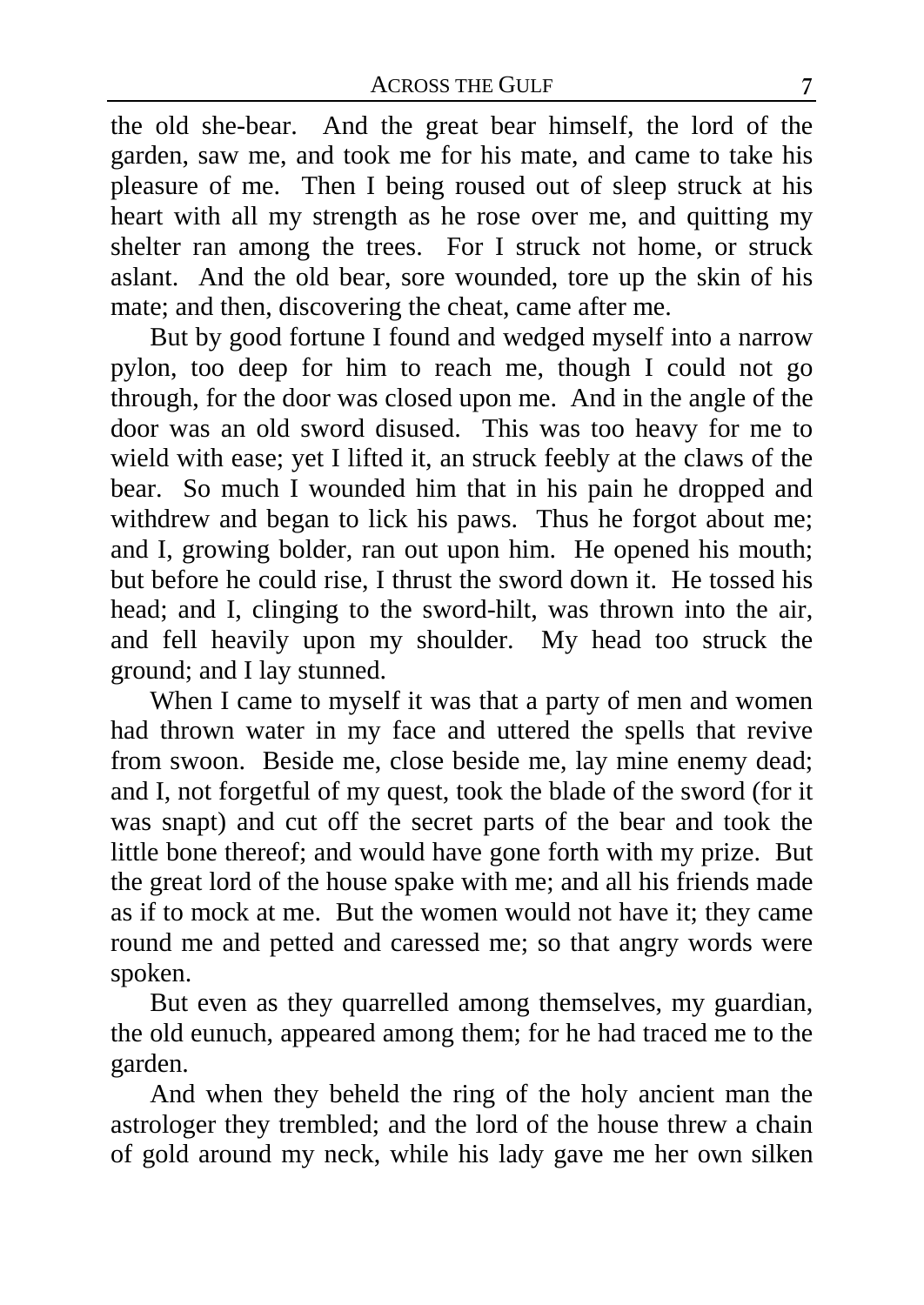scarf, broidered with the loves of Isis and Nephthys, and of Apis and Hathor. Nor did any dare to take from me the little bone that I had won so dearly; and with it I made the spell of the Elixir, and beheld the starry abodes of Duant, even as it was written in the old wise book.

But my guardians were ashamed and perplexed; for though I was so sleek and subtle, yet my manhood already glowed in such deeds as this—how should I truly become the priestess of the Veiled One?

Therefore they kept me closer and nursed me with luxury and flattery. I had two negro slave-boys that fanned me and that fed me; I had an harp-player from the great city of Memphis, that played languorous tunes. But in my mischief I would constantly excite him to thoughts of war and of love; and his music would grow violent and loud, so that the old eunuch, rushing in, would belabour him with his staff.

How well I recall that room! Large was it and lofty; and there were sculptured pillars of malachite and lapis-lazuli and of porphyry and yellow marble. The floor was of black granite; the roof of white marble. On the Southern side was my couch, a softness of exotic furs. To roll in them was to gasp for pleasure. In the centre was a tiny fountain of pure gold. The sunlight came through the space between the walls and the roof, while on the other sides I could look through and up into the infinite blue.

There was a great python that inhabited the hall; but he was very old, and too wise to stir. But—so I then believed—he watched me and conveyed intelligence to the old magus of the well.

Now then the folly of my guardians appeared in this; that while all day I slept and languished and played idly, at night while they supposed I slept, I slept not. But I rose and gave myself to the most violent exercises. First, I would go into my bathing-pool and hold my breath beneath the water while I invoked the goddess Auramoth one hundred times. Next, I would walk on my hands around the room; I even succeeded in hopping on one hand. Next,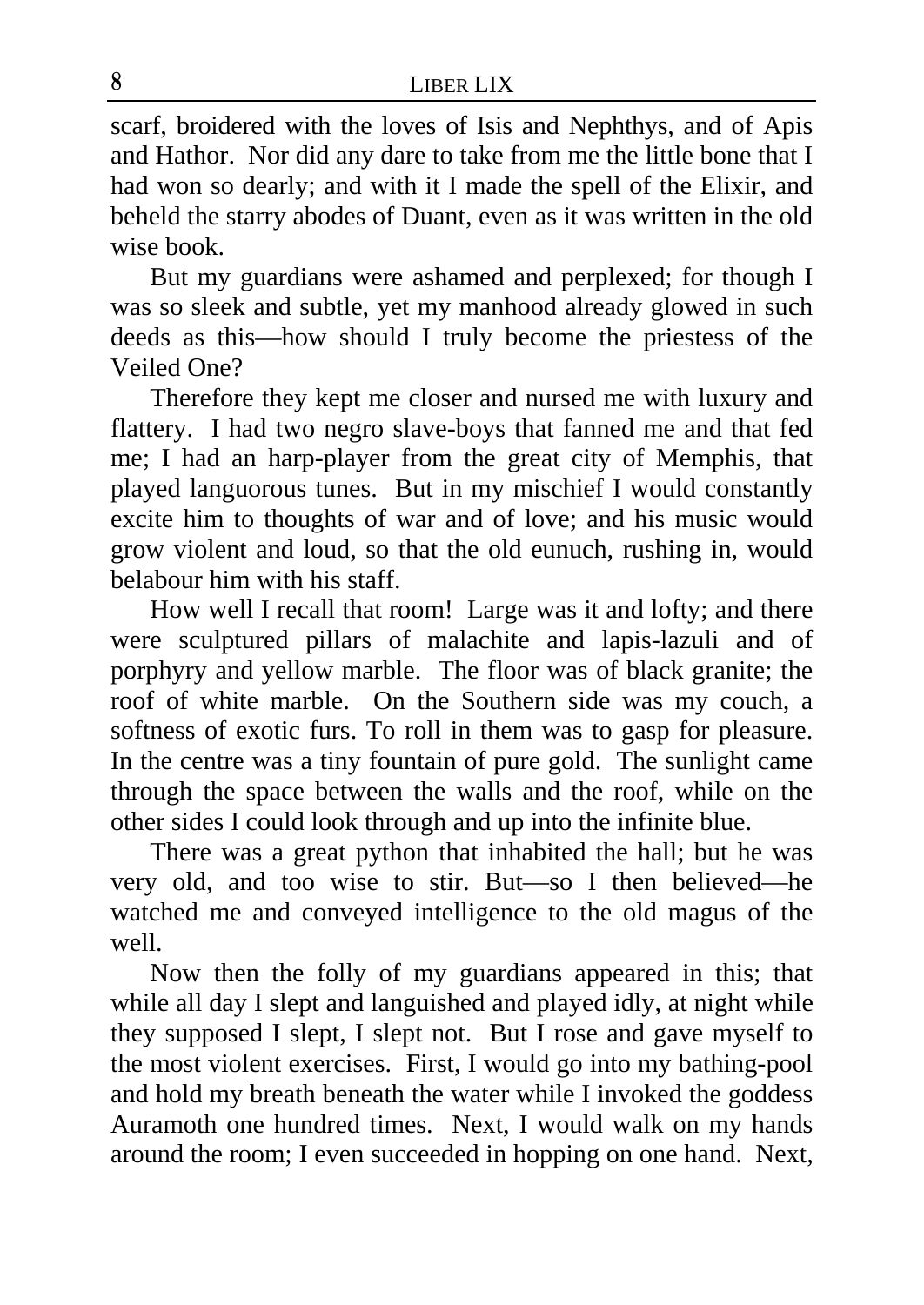I would climb each of the twenty-four smooth pillars. Next, I would practise the seventy-two athletic postures. Also in many other ways I would strive to make my strength exceeding great; and all this I kept most secret from my guardians.

At last on one night I resolved to try my strength; so, pushing aside the curtain, I passed into the corridor. Springing upon the soldier that guarded me, I brought him to the ground; and with my right hand under his chin, my left on his right shoulder, and my knee at the nape of his neck, I tore his head from his body before he could utter a cry.

I was now in my fifteenth year; but the deed was marvelous. None suspected me; it was thought a miracle.

The old eunuch, distressed, went to consult the magus of the well; whose answer was; "Let the vows of the priestess be taken!"

Now I thought this old man most foolish-obstinate; for I myself was obstinate and foolish. Not yet did I at all understand his wisdom or his purpose.

It often happens thus. Of old, men sent their priests to rebuke Nile for rising—until it was known that his rising was the cause of the fertility of their fields.

Now of the vows which I took upon me and of my service as priestess of the Veiled One it shall next be related.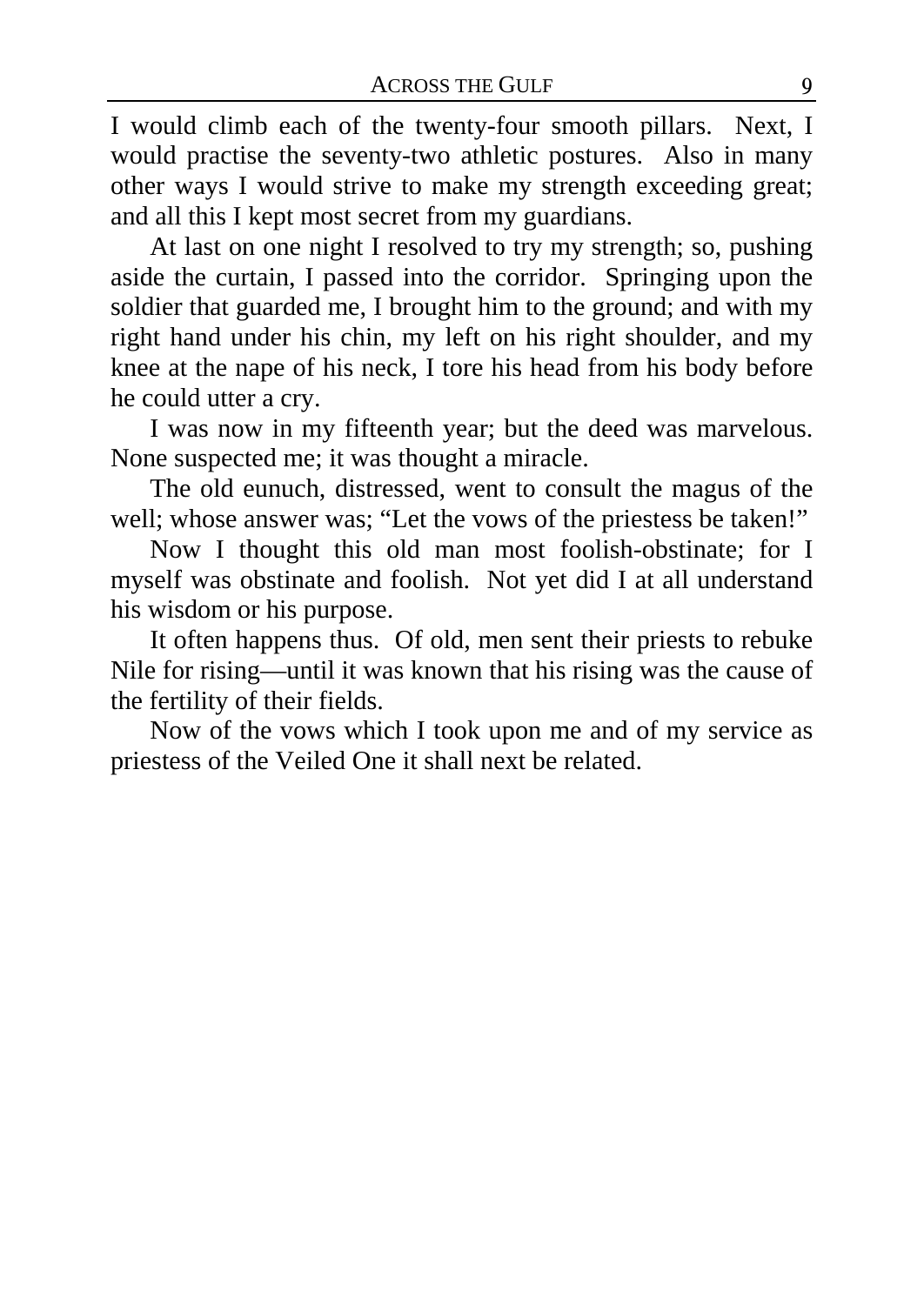#### CHAPTER III

IT was the Equinox of Spring, and all my life stirred in me. They led me down cool colonnades of mighty stone clad in robes of white broidered with silver, and veiled with a veil of fine gold web fastened with rubies. They gave me not the Uraeus crown, nor any nemyss, nor the Ateph crown, but bound my forehead with a simple fillet of green leaves—ver-vain and mandrake and certain deadly herbs of which it is not fitting to speak.

Now the priests of the Veiled One were sore perplexed, for that never before had any boy been chosen priestess. For before the vows may be administered, the proofs of virginity are sought; and, as it seemed, this part of the ritual must be suppressed or glossed over. Then said the High Priest: "Let it be that we examine the first woman that he shall touch with his hand, and she shall suffice." Now when I heard this, I thought to test the God; and, spying in the crowd, I beheld in loose robes with flushed face and wanton eyes, a certain courtesan well-known in the city, and I touched her. Then those of the priests that hated me were glad, for they wished to reject me; and taking aside into the hall of trial that woman, made the enquiry.

Then with robes rent they came running forth, crying out against the Veiled One; for they found her perfect in virginity, and so was she even unto her death, as latter appeared.

But the Veiled One was wroth with them because of this, and appeared in her glittering veil upon the steps of her temple. There she stood, and called them one by one; and she lifted but the eyepiece of her veil and looked into their eyes; and dead they fell before her as if smitten of the light-ning.

But those priests who were friendly to me and loyal to the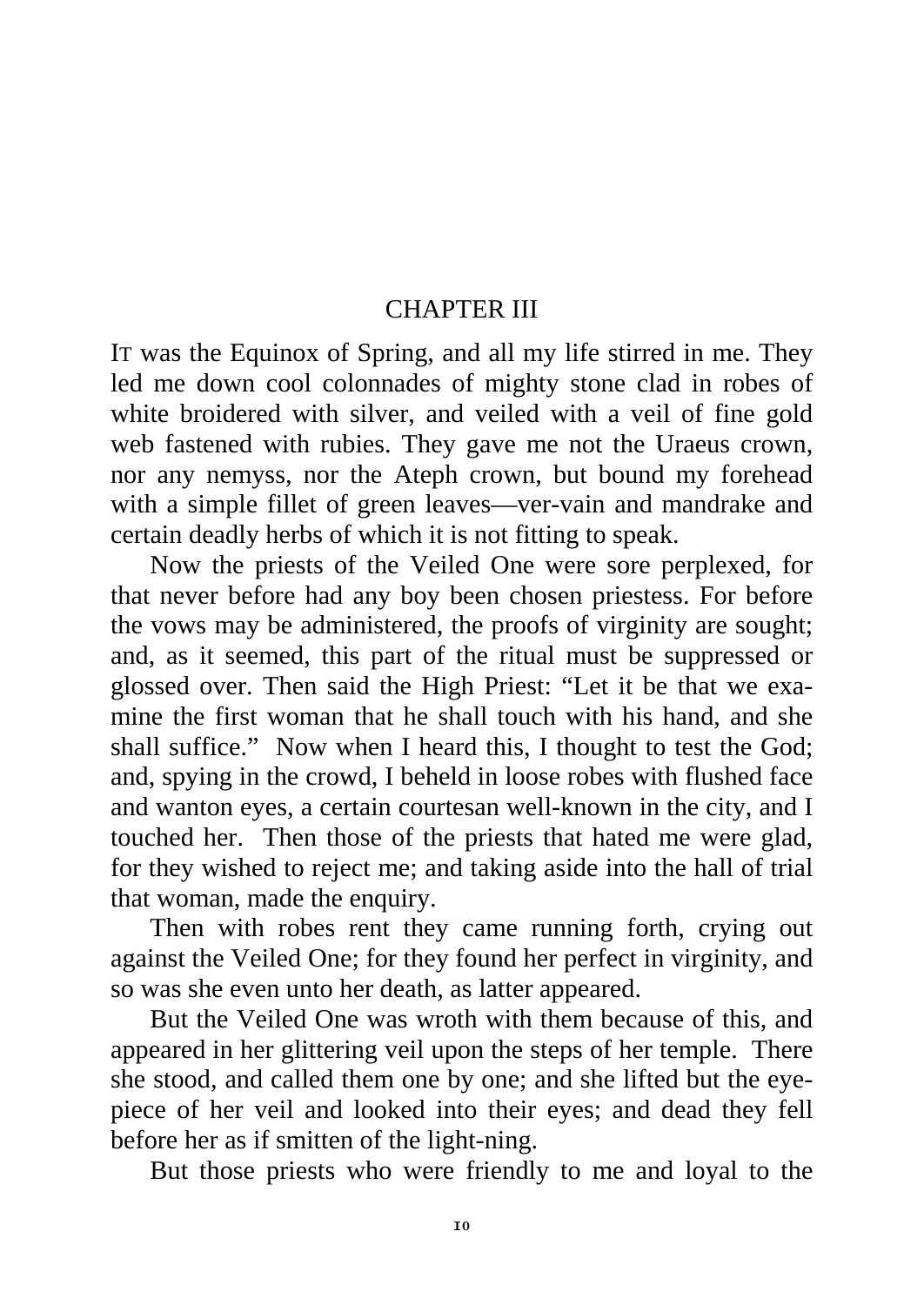goddess took that virgin courtesan, and led her in triumph through the city, veiled and crowned as is befitting. Now after some days he that guarded the sacred goat of Khem died, and they appointed her in his place. And she was the first woman that was thus honoured since the days of the Evil Queen in the Eighteenth Dynasty, of her that wearied of men at an age when other women have not known them, that gave herself to gods and beasts.

But now they took me to the pool of liquid silver—or so they called it; I suppose it was quicksilver; for I remember that it was very difficult to immerse me—which is beneath the feet of the Veiled One. For this is the secret of the Oracle. Standing afar off the priest beholds the reflection of her in the mirror, seeing her lips that move under the veil; and this he interprets to the seeker after truth.

Thus the priest reads wrongly the silence of the Goddess, and the seeker understands ill the speech of the priest. Then come forth fools, saying "The Goddess hath lied"—and in their folly they die.

While, therefore, they held me beneath the surface of the pool, the High Priestess took the vows on my behalf saying:

I swear by the orb of the Moon;

I swear by the circuit of the Stars;

I swear by the Veil, and by the Face behind the Veil;

I swear by the Light Invisible, and by the Visible Darkness; On behalf of this Virgin that is buried in thy water;

To live in purity and service;

To love in beauty and truth;

To guard the Veil from the profane;

To die before the Veil; . . .

—and then came the awful penalty of failure.

I dare not recall half of it; yet in it were these words: Let her be torn by the Phallus of Set, and let her bowels be devoured by Apep; let her be prostituted to the lust of Besz, and let her face be eaten by the god ——.

It is not good to write His name.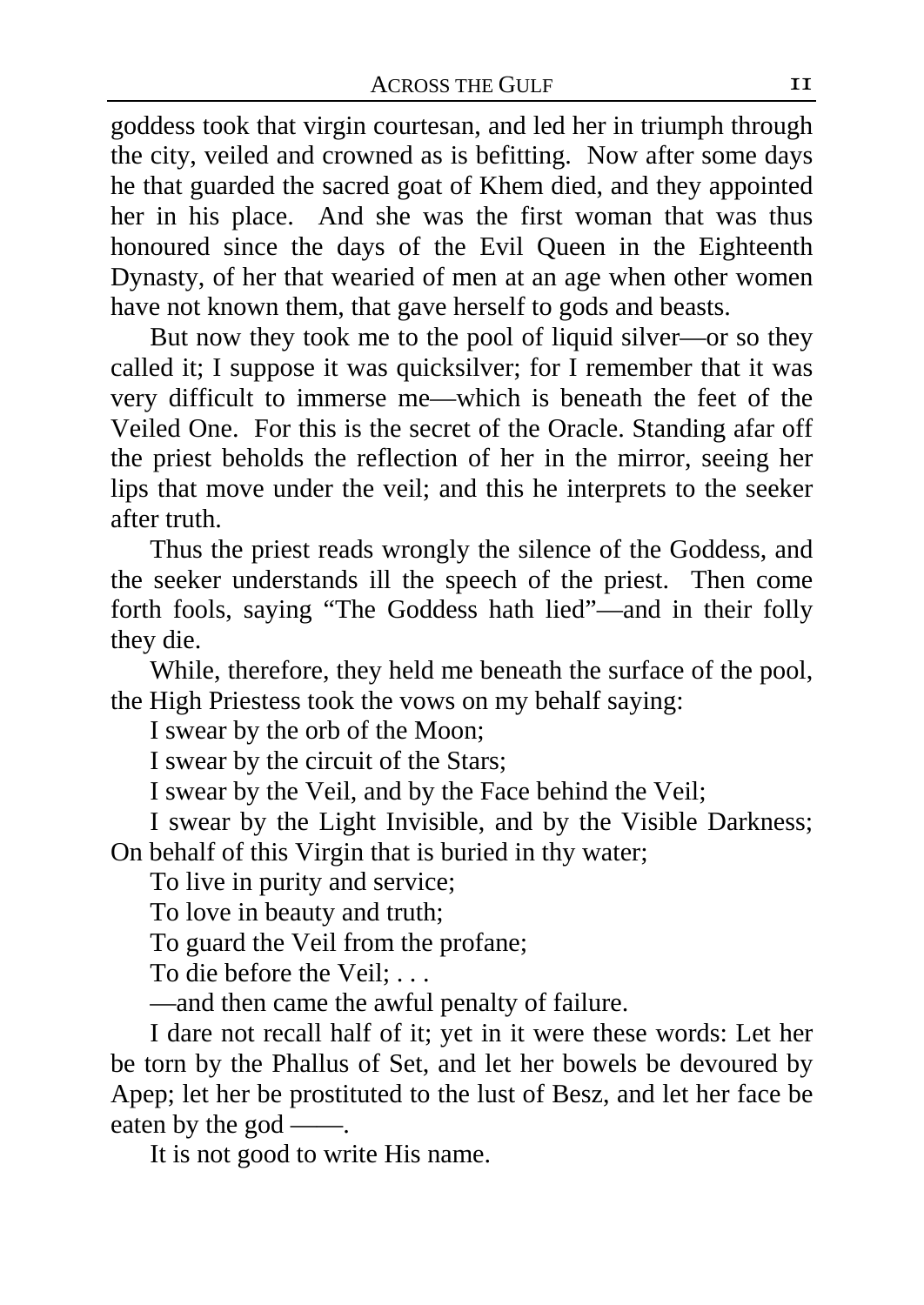Then they loosed me, and I lay smiling in the pool. They lifted me up and brought me to the feet of the goddess, so that I might kiss them. And as I kissed them such a thrill ran through me that I thought myself rapt away into the heaven of Amoun, or even as Asi when Hoor and Hoor-pa-kraat, cleaving her womb, sprang armed to life. Then they stripped me of my robes, and lashed me with fine twigs of virgin hazel, until my blood ran from me into the pool. But the surface of the silver swallowed up the blood by some mysterious energy; and they took this to be a sign of acceptance. So then they clothed me in the right robes of a priestess of the Veiled One; and they put a silver sistron in my hand, and bade me perform the ceremony of adoration. This I did, and the veil of the goddess glittered in the darkness—for night had fallen by this—with a strange starry light.

Thereby it was known that I was indeed chosen aright.

So last of all they took me to the banqueting-house and set me on the high throne. One by one the priests came by and kissed my lips: one by one the priestesses came by, and gave me the secret clasp of hands that hath hidden virtue. And the banquet waxed merry; for all the food was magically prepared. Every beast that they slew was virgin; every plant that they plucked had been grown and tended by virgins in the gardens of the temple. Also the wine was spring water only, but so consecrated by the holy priestesses that one glass was more intoxicating that a whole skin of common wine. Yet this intoxication was a pure delight, an enthusiasm wholly divine; and it gave strength, and did away with sleep, and left no sorrow.

Last, as the first gray glow of Hormakhu paled the deep indigo of the night, they crowned and clothed me with white lotus flowers, and took me joyously back into the temple, there to celebrate the matin ritual of awakening the Veiled One.

Thus, and not otherwise, I became priestess of that holy goddess, and for a little while my life passed calm as the unruffled mirror itself.

It was from the Veiled One herself that came the Breath of Change.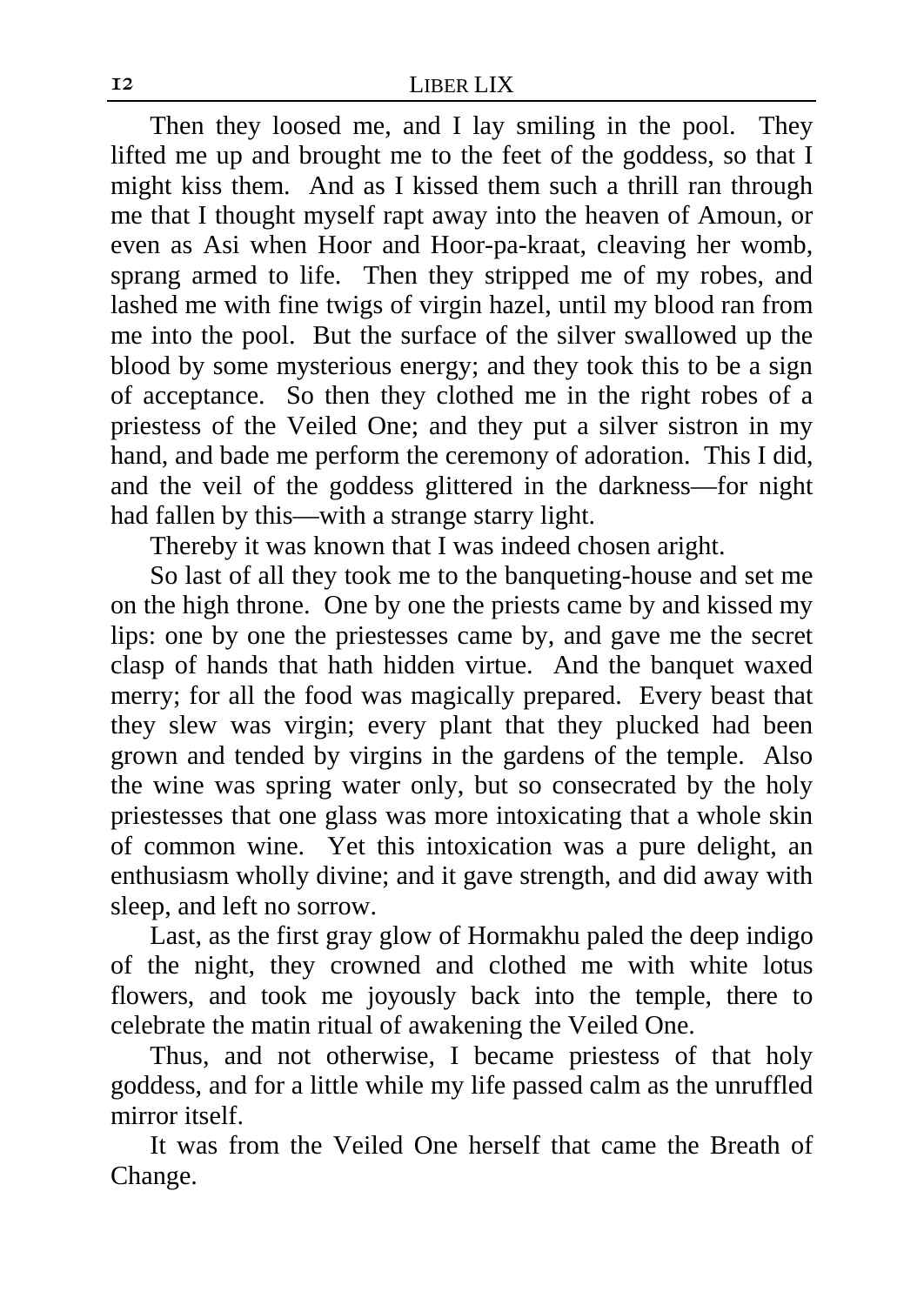On this wise.

In the Seventh Equinox after my initiation into her mystery the High Priestess was found to fail; at her invocation the Veil no longer glittered as was its wont. For this they deemed her impure, and resorted to many ceremonies, but without avail. At last in despair she went to the temple of Set, and gave herself as a victim to that dreadful god. Now all men were much disturbed at this, and it was not known at all of them what they should do.

Now it must be remembered that the ceremonies are always performed by a single priestess alone before the goddess, save only at the Initiations.

The others also had found themselves rejected of her; and when they learnt of the terrible end of the High Priestess, they became fearful. Some few, indeed, concealed their failure from the priests; but always within a day and a night they were found torn asunder in the outer courts; so that it seemed the lesser evil to speak truth.

Moreover, the affair had become a public scandal; for the goddess plagued the people with famine and with a terrible and foul disease.

But as for me, I wot not what to do; for to me always the Veil glittered, and that brighter than the ordinary. Yet I said nothing, but went about drooping and sorrowful, as if I were as unfortunate as they. For I would not seem to boast of the favour of the goddess.

Then they sent to the old Magus in the well; and he laughed outright at their beards, and would say no word. Also they sent to the sacred goat of Khem, and his priestess would but answer, "I, and such as I, may be favoured of Her," which they took for ribaldry and mocking. A third time they sent to the temple of Thoth the Ibis god of wisdom. And Thoth answered them by this riddle: "On how many legs doth mine Ibis stand?"

And they understood him not.

But the old High priest determined to solve the mystery, though he paid forfeit with his life. So concealing himself in the temple, he watched in the pool for the reflection of the glittering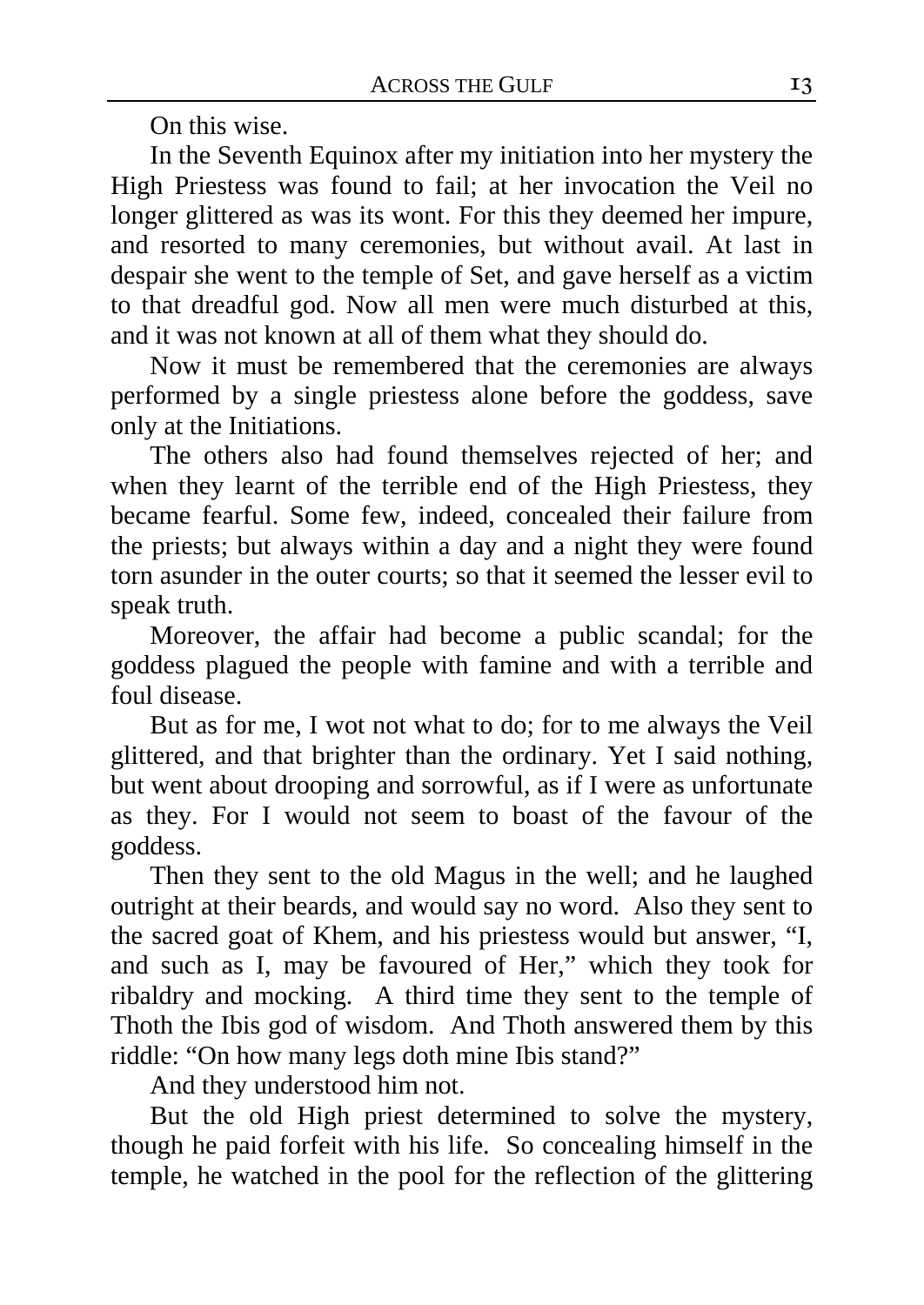of the Veil, while one by one we performed the adorations. And behind him and without stood the priests, watching for him to make a sign. This we knew not; but when it fell to me (the last) to adore that Veiled One, behold! the Veil glittered, and the old Priest threw up his arms to signal that which had occurred. And the flash of the eye pierced the Veil, and he fell from his place dead upon the priests without.

They buried him with much honour, for that he had given his life for the people and for the temple, to bring back the favour of the Veiled One.

Then came they all very humbly unto me the child, and besought me to interpret the will of the Goddess. And her will was that I alone should serve her day and night.

Then they gave me to drink of the Cup of the torment; and this is its virtue, that if one should speak falsely, invoking the name of the goddess, he shall burn in hell visibly before all men for a thousand years; and that flame shall never be put out. There is such an one in her temple in Memphis, for I saw it with these eyes. There he burns and writhes and shrieks on the cold marble floor; and there he shall burn till his time expire, and he sink to that more dreadful hell below the West. But I drank thereof, and the celestial dew stood shining on my skin, and a coolness ineffable thrilled through me; whereat they all rejoiced, and obeyed the voice of the Goddess that I had declared unto them.

Now then was I alway alone with that Veiled One, and I must enter most fully into that secret period of my life. For, despite its ending, which hath put many wise men to shame, it was to me even as an eternity of rapture, of striving and of attainment beyond that which most mortals—and they initiates even!—call divine.

Now first let it be understood what is the ritual of adoration of our Lady the Veiled One.

First, the priestess performs a mystical dance, by which all beings whatsoever, be they dogs or demons, are banished, so that the place may be pure. Next, in another dance, even more secret and sublime, the presence of the goddess is invoked into her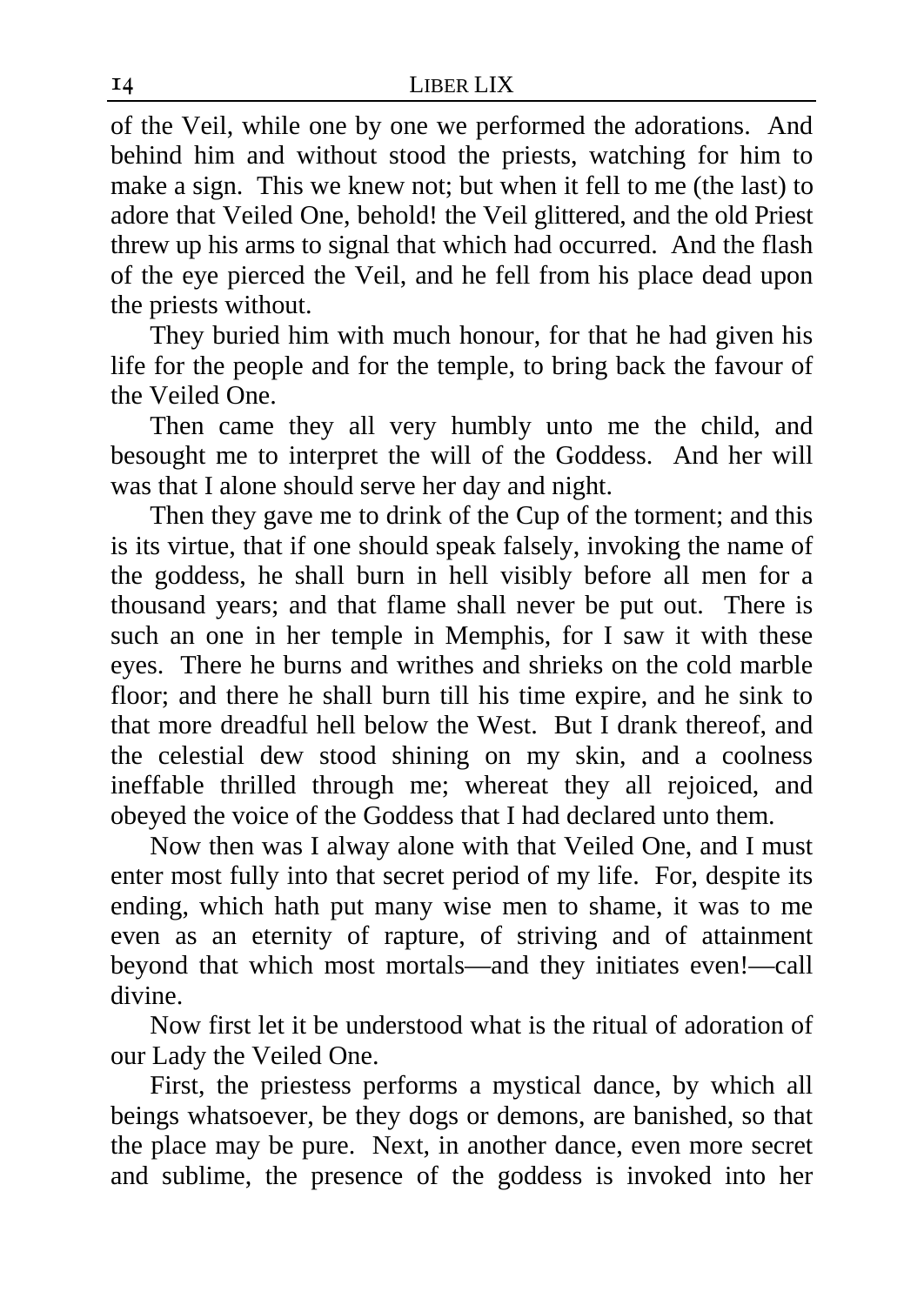Image. Next, the priestess goes a certain journey, passing the shrines of many great and terrible of the Lords of Khem, and saluting them. Last, she assumes the very self of the Goddess; and if this be duly done, the Veil glittereth responsive.

Therefore, if the Veil glittereth not, one may know that in some way the priestess hath failed to identify herself with Her. Thus an impurity in the thought of the priestess must cause her to fail; for the goddess is utterly pure.

Yet the task is alway difficult; for with the other gods one knoweth the appearance of their images; and steadily contemplating these one can easily attain to their imitation, and so to their comprehension, and to unity of consciousness with them. But with Our Veiled One, none who hath seen her face hath lived long enough to say one word, or call one cry.

So then it was of vital urgency to me to keep in perfect sympathy with that pure soul, so calm, so strong. With what terror then did I regard myself when, looking into my own soul, I saw no longer that perfect stillness. Strange was it, even as if one should see a lake stirred by a wind that one did not feel upon the cheeks and brow!

Trembling and ashamed, I went to the vesper adoration. I knew myself troubled, irritated, by I knew not what. And in spite of all my efforts, this persisted even to the supreme moment of my assumption of her godhead.

And then? Oh but the Veil glittered as never yet; yea more! it shot out sparks of scintillant fire, silvery rose, a shower of flame and of perfume.

Then was I exceedingly amazed because of this, and made a Vigil before her all the night, seeking a Word. And that word came not.

Now of what further befell I will write anon.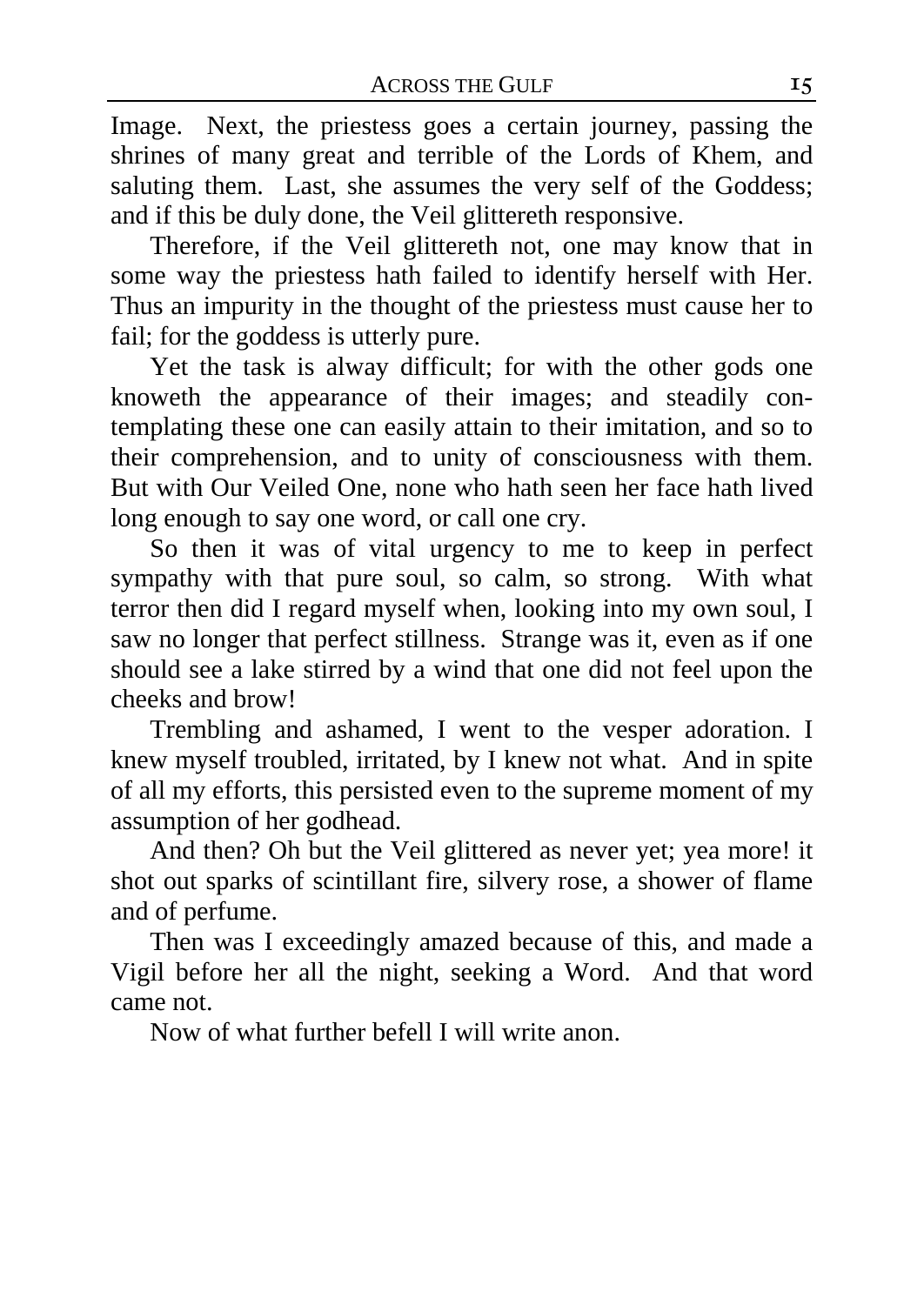## CHAPTER IV

SO it came to pass that I no longer went out at all from the presence of the goddess, save only to eat and to sleep. And the favour of her was restored to the people, so that all men were glad thereof.

For if any man murmured, he was slain incontinent, the people being mindful of the famine and the disease, and being minded to have no more of such, if it could by any means be avoided. They were therefore exceeding punctual with their gifts.

But I was daily more afraid, being in a great sweat of passion, of which I dared to speak to no man. Nor did I dare to speak even privily in mine own heart thereof, lest I should discover its nature. But I sent my favourite, the virgin Istarah (slim, pallid, and trembling as a young lotus in the West Wind), with my ring of office, to enquire of the old Magus of the well.

And he answered her by pointing upward to the sky and then downward to the earth. And I read this Oracle as if it were spoken "As above, so beneath." This came to me as I had flung myself in despair at the feet of my Lady, covering them with my tears; for by a certain manifest token I now knew that I had done a thing that was so dreadful that even now—these many thousand years hence—I dare hardly write it.

I loved the Veiled One.

Yea, with the fierce passion of a beast, of a man, of a god, with my whole soul I loved her.

Even as I knew this by the manifest token the Veil burst into a devouring flame; it ate up the robes of my office, lapping them with its tongues of fire like a tigress lapping blood; yet withal it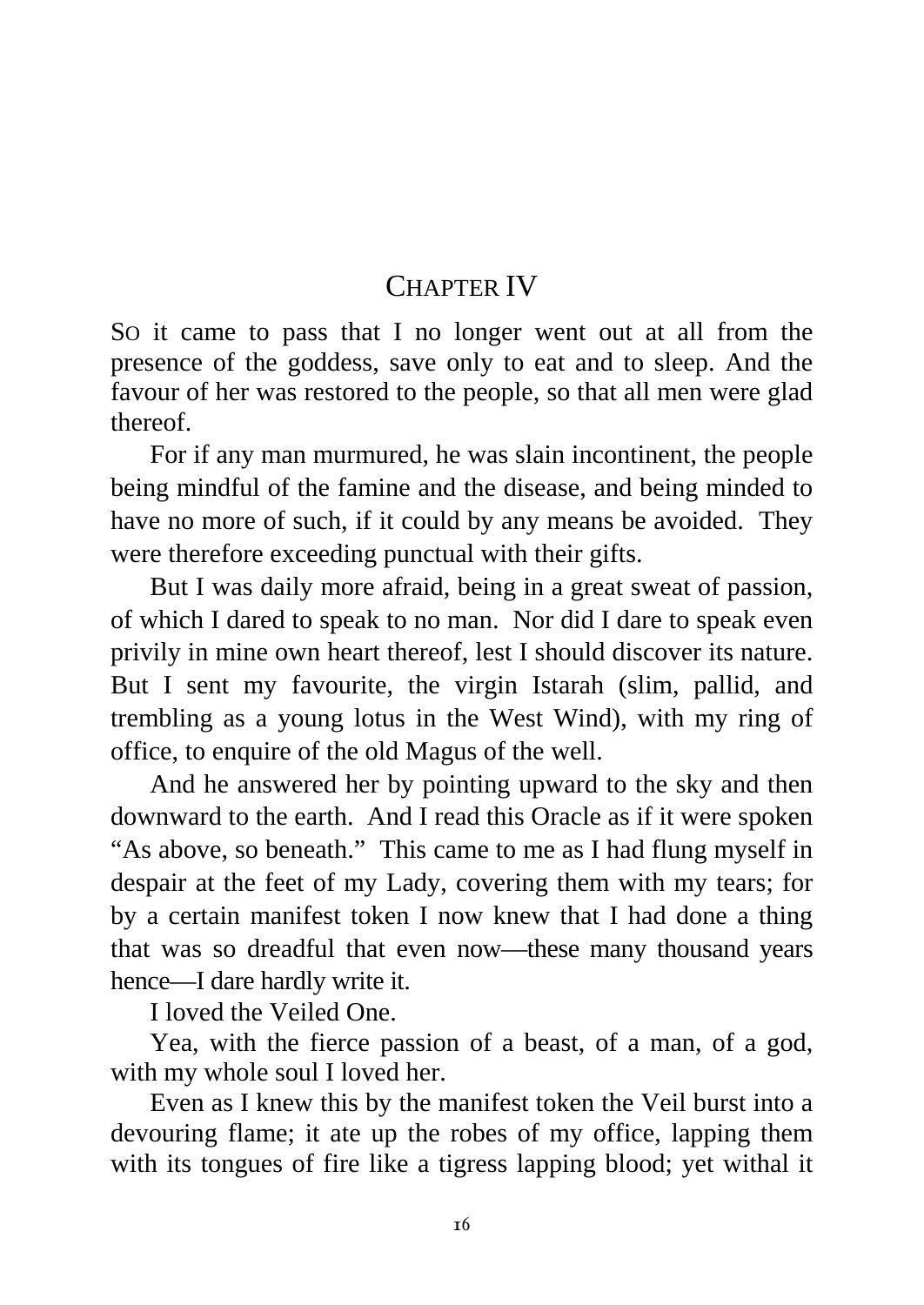burnt me not, nor singed one hair.

Thus naked I fled away in fear, and in my madness slipped and fell into the pool of liquid silver, splashing it all over the hall; and even as I fled that rosy cataract of flame that wrapt me (from the Veil as it jetted) went out—went out—

The Veil was a dull web of gold, no more.

Then I crept fearfully to the feet of the goddess, and with my tears and kisses sought to wake her into life once more. But the Veil flamed not again; only a mist gathered about it and filled the temple, and hid all things from my eyes.

Now then came Istarah my favourite back with the ring and the message; and thinking that she brought bad news, I slit her lamb's-throat with the magic sickle, and her asp's-tongue I tore out with my hands, and threw it to the dogs and jackals.

Herein I erred sorely, for her news was good. Having reflected thereon, I perceived its import.

For since the Veil flamed always at my assumption, it was sure that I was in sympathy with that holy Veiled One.

If I were troubled, and knew not why; if my long peace were stirred—why then, so She!

"As above, so beneath!" For even as I, being man, sought to grasp godhead and crush it in my arms, so She, the pure essence, sought to manifest in form by love.

Yet I dared not repeat the ceremony at midnight.

Instead I lay prone, my arms outstretched in shame and pain, on the steps at her feet.

And lo! the Veil flamed. Then I knew that She too blamed Herself alike for her ardour and for her abstinence. Thus seven days I lay, never stirring; and all that time the Veil flamed subtly and softly, a steady bluish glow changing to green as my thought changed from melancholy to desire.

Then on the eight day I rose and left the shrine and clad myself in new robes, in robes of scarlet and gold, with a crown of vine and bay and laurel and cypress. Also I purified myself and proclaimed a banquet. And I made the priests and the citizens,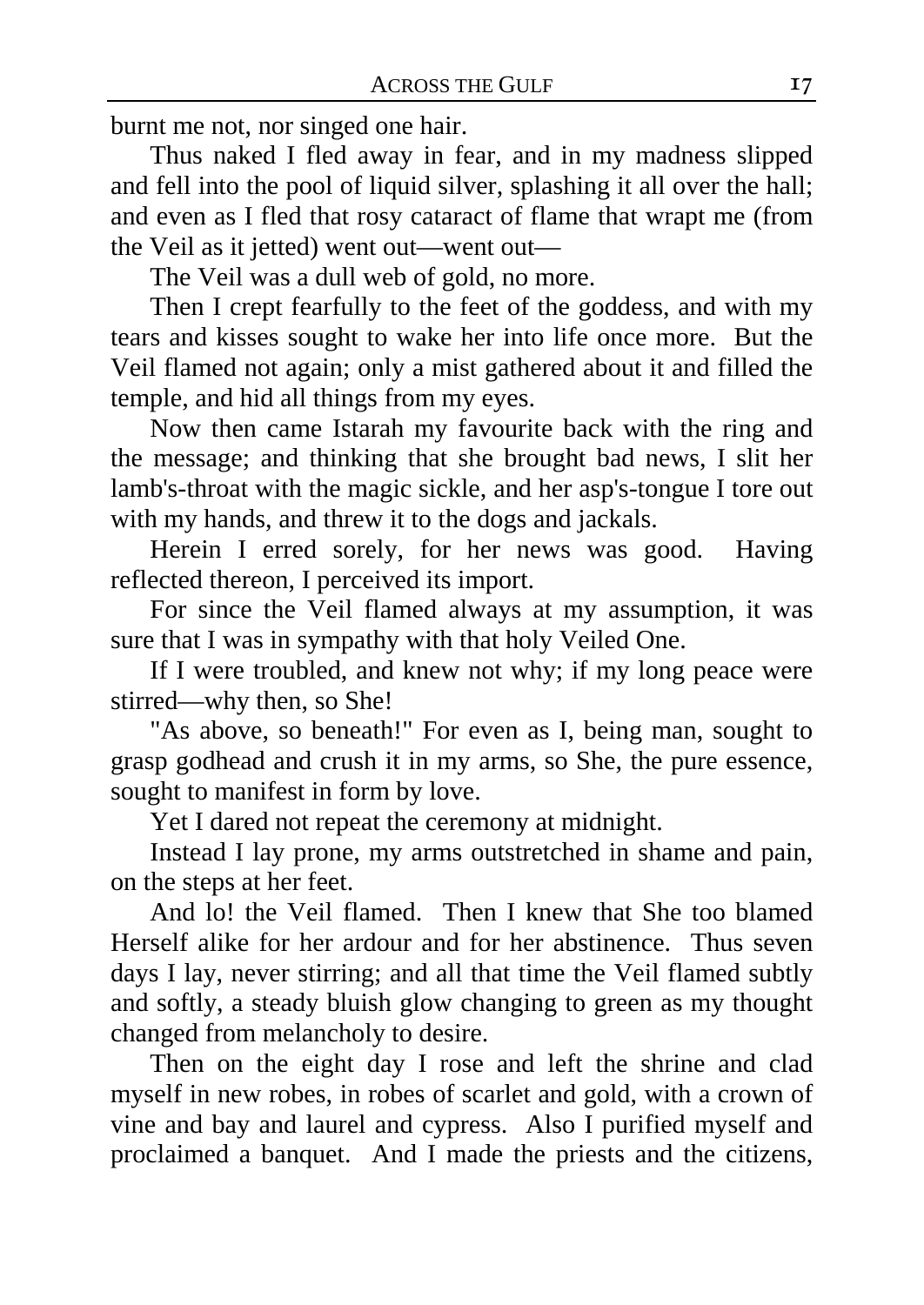exceeding drunken. Then I called the guard, and purged thoroughly the whole temple of all of them, charging the captain on his life to let no man pass within. So that I should be absolutely alone in the whole precincts of the temple.

Then like an old gray wolf I wandered round the outer court, lifting up my voice in a mournful howl. And an ululation as of one hundred thousand wolves answered me, yet deep and muffled, as though it came from the very bowels of the earth.

Then at the hour of midnight I entered again the shrine and performed the ritual.

As I went on I became inflamed with an infinite lust for the Infinite; and now I let it leap unchecked, a very lion. Even so the Veil glowed red as with some infernal fire. Now then I am come to the moment of the Assumption; but instead of sitting calm and cold, remote, aloof, I gather myself together, and spring madly at the Veil, catching it in my two hands. Now the Veil was of woven gold, three thousand twisted wires; a span thick! Yet I put out my whole force to tear it across; and (for she also put out her force) it rent with a roar as of earthquake. Blinded I was with the glory of her face; I should have fallen; but she caught me to her, and fixed her divine mouth on mine, eating me up with the light of her eyes. Her mouth moaned, her throat sobbed with love; her tongue thrust itself into me as a shaft of sunlight smites into the palm-groves; my robes fell shrivelled, and flesh to flesh we clung. Then in some strange way she gripped me body and soul, twining herself about me and within me even as Death that devoureth mortal man.

Still, still my being increased; my consciousness expanded until I was all Nature seen as one, felt as one, apprehended as one, formed by me, part of me, apart from me—all these things at one moment—and at the same time the ecstasy of love grew colossal, a tower to scale the stars, a sea to drown the sun . . .

I cannot write of this . . . but in the streets people gathered apples of gold that dropped from invisible boughs, and invisible porters poured out wine for all, strange wine that healed disease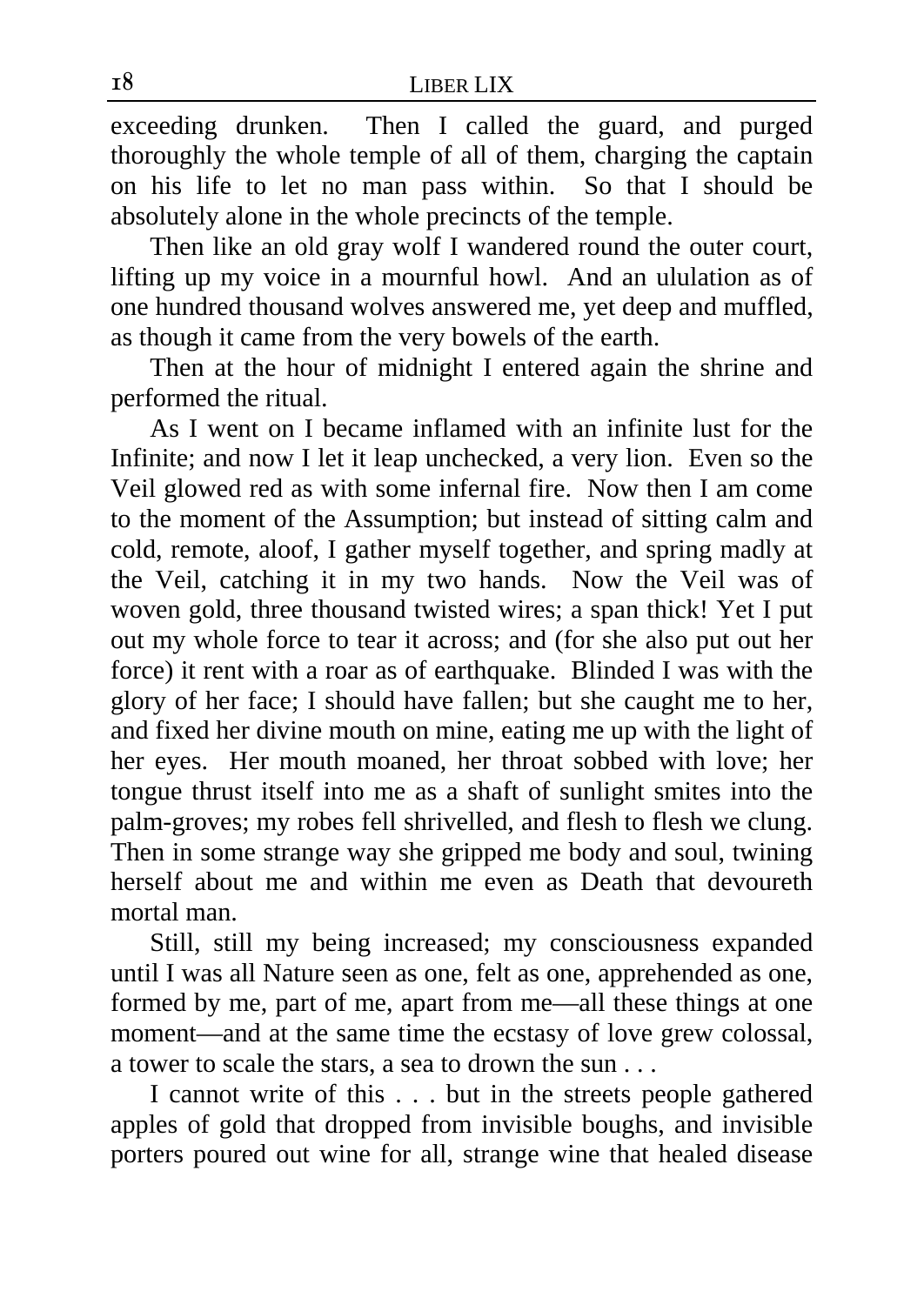and old age, wine that, poured between the teeth of the dead (so long as the embalmer had not begun his work), brought them back from the dark kingdom to perfect health and youth.

As for me, I lay as one dead in the arms of the holy Veiled One—Veiled no more!—while she took her pleasure of me ten times, a thousand times. In that whirlwind of passion all my strength was as a straw in the simoom.

Yet I grew not weaker but stronger. Though my ribs cracked, I held firm. Presently indeed I stirred; it seemed as if her strength had come to me. Thus I forced back her head and thrust myself upon and into her even as a comet that impales the sun upon its horn! And my breath came fast between my lips and hers; her moan now faint, like a dying child, no more like a wild beast in torment.

Even so, wild with the lust of conquest, I urged myself upon her and fought against her. I stretched out her arms and forced them to the ground; then I crossed them on her breast, so that she was powerless. And I became like a mighty serpent of flame, and wrapt her, crushed her in my coils.

I was the master!

Then grew a vast sound about me as of shouting: I grew conscious of the petty universe, the thing that seems apart from oneself, so long as one is oneself apart from it.

Men cried "The temple is on fire! The temple of Asi the Veiled One is burning! The mighty temple that gave its glory to Thebai is aflame!"

Then I loosed my coils and gathered myself together into the form of a mighty hawk of gold and spake one last word to her, a word to raise her from the dead!

But lo! not Asi, but Asar!

White was his garment, starred with red and blue and yellow. Green was his Countenance, and in his hands he bore the crook and scourge. Thus he rose, even as the temple fell about us in ruins, and we were left standing there.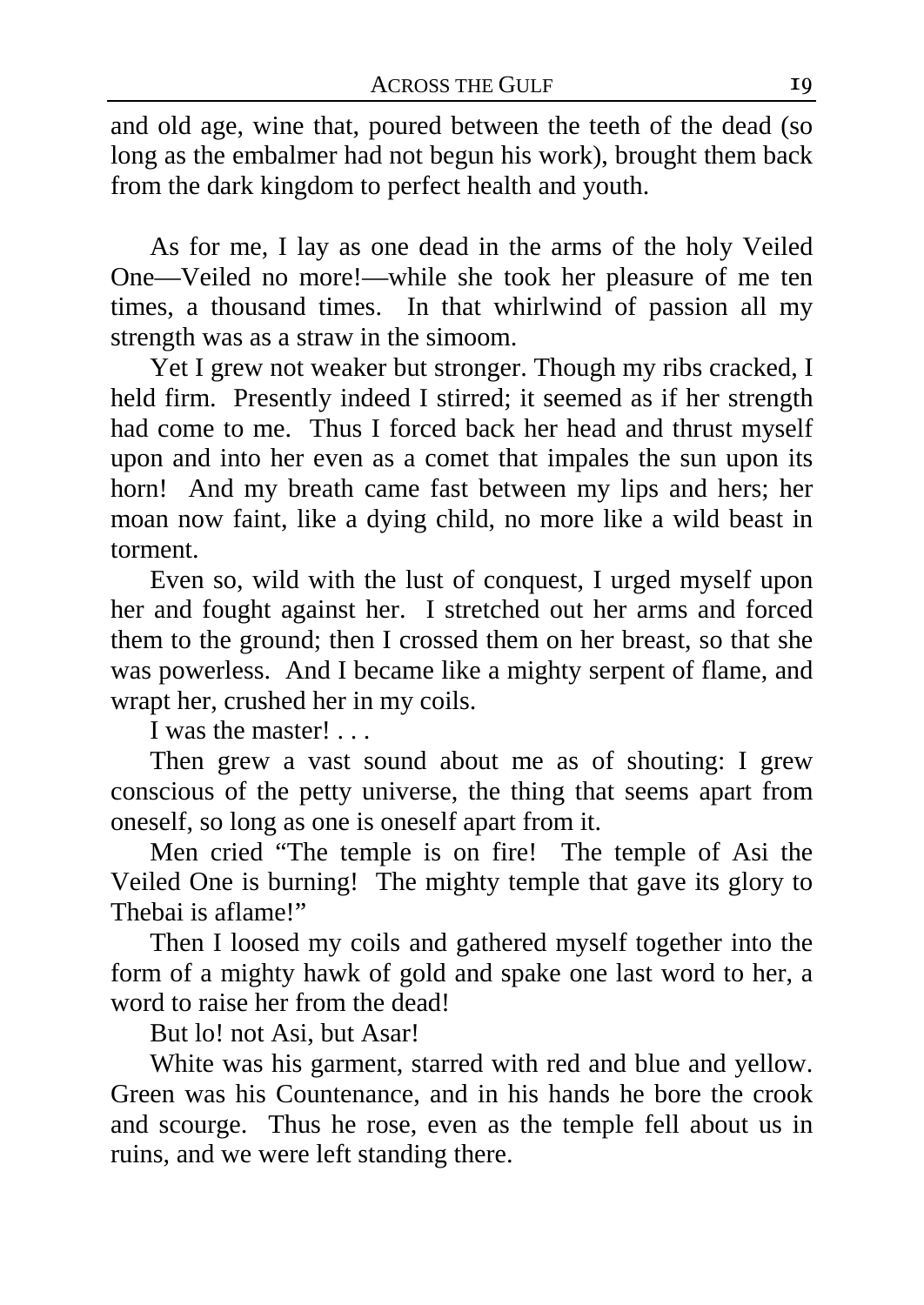And I wist not what to say.

Now then the people of the city crowded in upon us, and for the most part would have slain me.

But Thoth the mighty God, the wise one, with his Ibis-head, and his nemyss of indigo, with his Ateph crown and his Phoenix wand and with his Ankh of emerald, with his magic apron in the Three colours; yea, Thoth, the God of Wisdom, whose skin is of tawny orange as though it burned in a furnace, appeared visibly to all of us. And the old Magus of the Well, whom no man had seen outside his well for nigh threescore years, was found in the midst: and he cried with a loud voice, saying:

"The Equinox of the Gods!"

And he went on to explain how it was that Nature should no longer be the centre of man's worship, but Man himself, man in his suffering and death, man in his purification and perfection. And he recited the Formula of the Osiris as follows, even as it hath been transmitted unto us by the Brethren of the Cross and Rose unto this day:

"For Asar Un-nefer hath said:

He that is found perfect before the Gods hath said:

- These are the elements of my body, perfected through suffering, glorified through trial.
- For the Scent of the dying rose is the repressed sigh of my suffering;

The Flame-Red fire is the energy of my undaunted Will;

- The Cup of Wine is the outpouring of the blood of my heart, sacrificed to regeneration;
- And the Bread and Salt are the Foundations of my Body

Which I destroy in order that they may be renewed.

For I am Asar triumphant, even Asar Un-nefer the Justified One!

I am He who is clothed with the body of flesh,

Yet in Whom is the Spirit of the mighty Gods.

- I am the Lord of Life, triumphant over death; he who partaketh with me shall arise with me.
- I am the manifestor in Matter of those whose abode is in the Invisible.
- I am purified: I stand upon the Universe: I am its Reconciler with the eternal Gods: I am the Perfector of Matter; and without me the Universe is not!"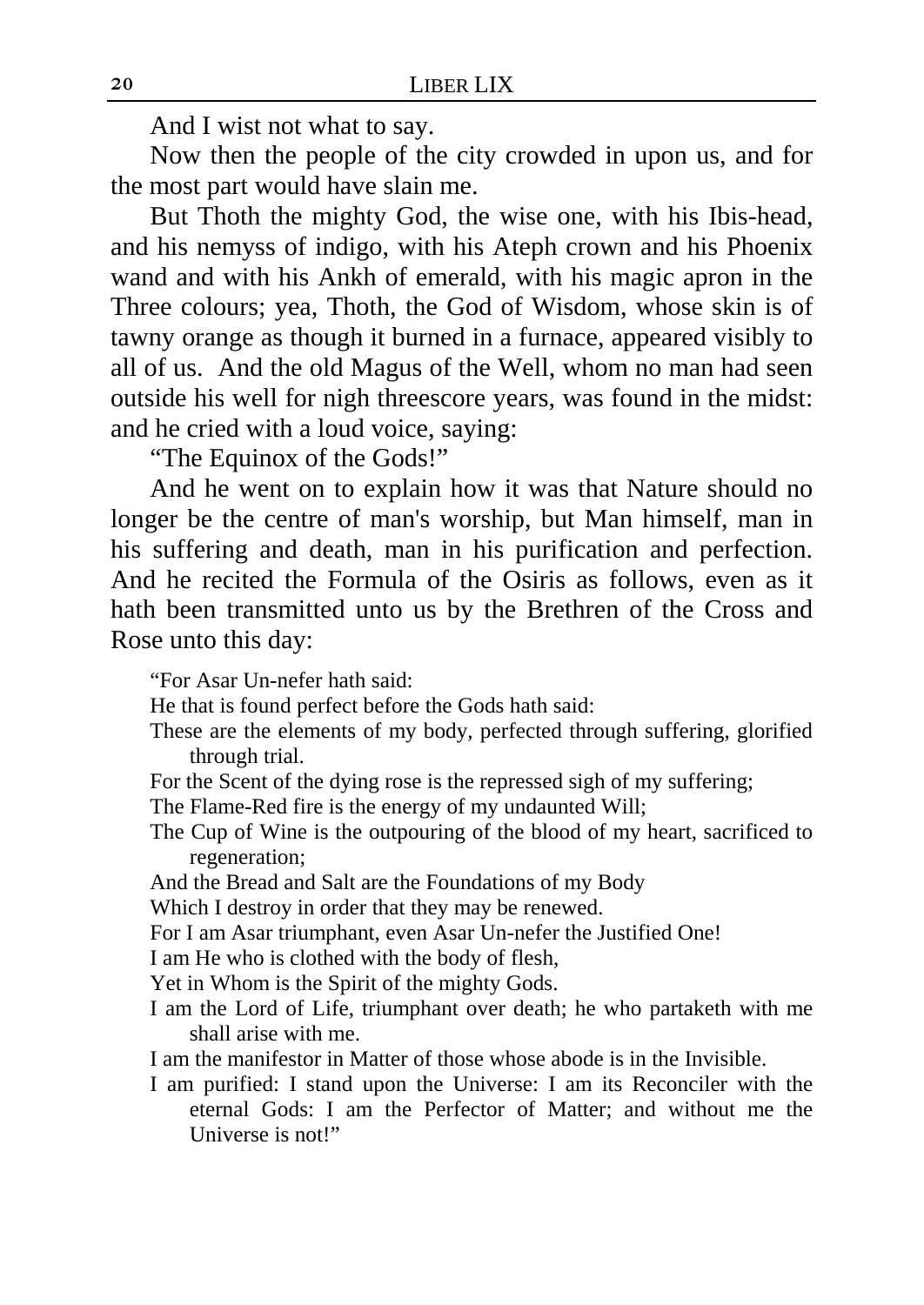All this he said, and displayed the sacraments of Osiris before them all; and in a certain mystical manner did we all symbolically partake of them. But for me! in the Scent of the dying Rose I beheld rather the perfection of the love of my lady the Veiled One, whom I had won, and slain in the winning!

Now, however, the old Magus clad me (for I was yet naked) in the dress of a Priest of Osiris. He gave me the robes of white Linen, and the leopard's skin, and the wand and ankh. Also he gave me the crook and scourge, and girt me with the royal girdle. On my head he set the holy Uraeus serpent for a crown; and then, turning to the people, cried aloud:

"Behold the Priest of Asar in Thebai!

"He shall proclaim unto ye the worship of Asar; see that ye follow him!"

Then, ere one could cry "Hold!" he had vanished from our sight.

I dismissed the people; I was alone with the dead God; with Osiris, the Lord of Amennti, the slain of Typhon, the devoured of Apophis . . .

Yea, verily, I was alone!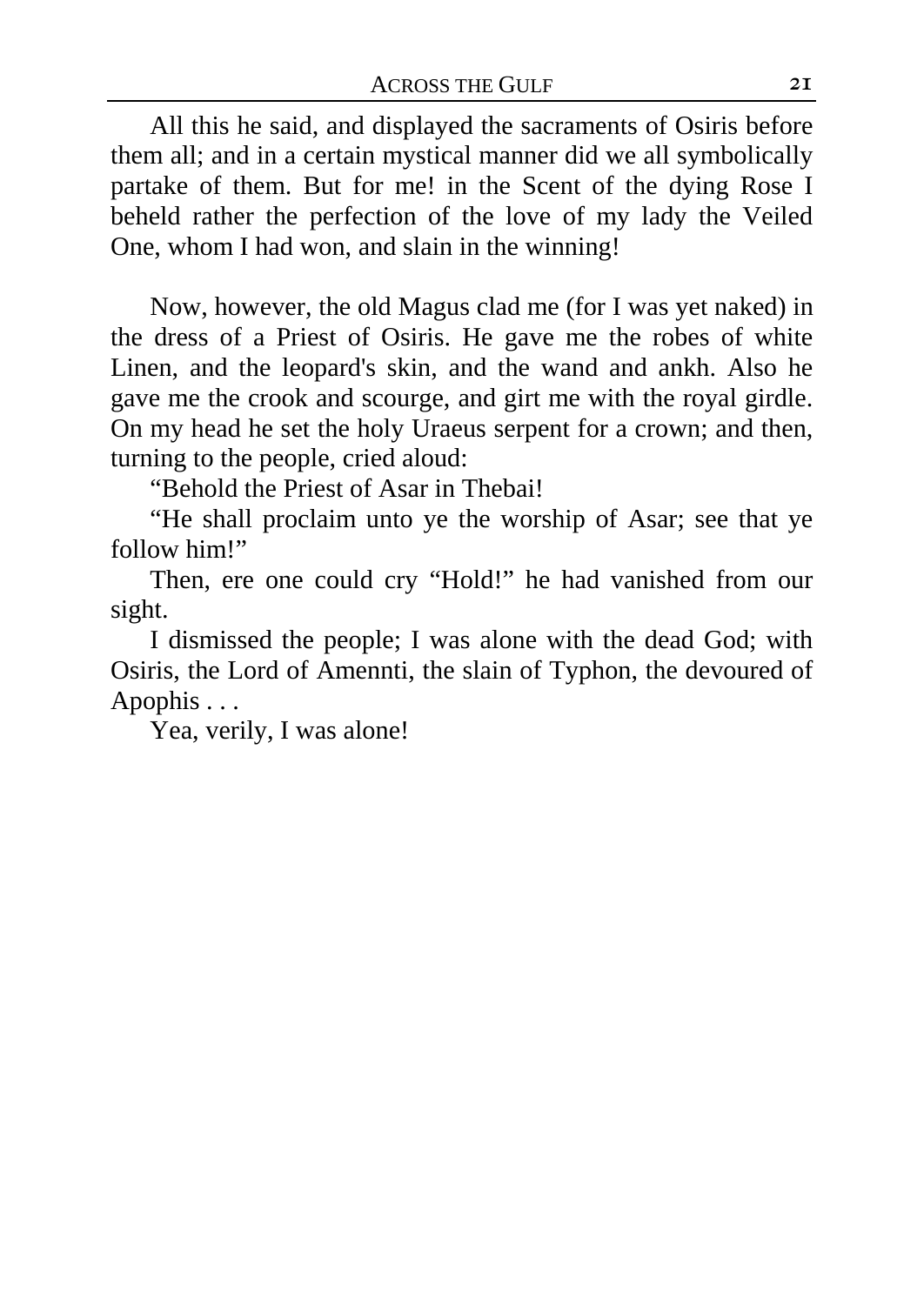### CHAPTER V

NOW then the great exhaustion took hold upon me, and I fell at the feet of the Osiris as one dead. All knowledge of terrestrial things was gone from me; I entered the kingdom of the dead by the gate of the West. For the worship of Osiris is to join the earth to the West; it is the cultus of the Setting Sun. Through Isis man obtains strength of nature; through Osiris he obtains the strength of suffering and ordeal, and as the trained athlete is superior to the savage, so is the magic of Osiris stronger than the magic of Isis. So by my secret practices at night, while my guardians strove to smooth my spirit to a girl's, had I found the power to bring about that tremendous event, an Equinox of the Gods.

Just as thousands of years later was my secret revolt against Osiris—for the world had suffered long enough!—destined to bring about another Equinox in which Horus was to replace the Slain One with his youth and vigour and victory.

I passed therefore into these glowing abodes of Amennti, clad in thick darkness, while my body lay entranced at the feet of the Osiris in the ruined temple.

Now the god Osiris sent forth his strange gloom to cover us, lest the people should perceive or disturb; Therefore I lay peacefully entranced, and abode in Amennti. There I con-fronted the devouring god, and there was my heart weighed and found perfect; there the two-and-forty Judges bade me pass through the pylons they guarded; there I spoke with the Seven, and with the Nine, and with the Thirty-Three; and at the end I came out into the abode of the Holy Hathor, unto her mystical mountain, and being there crowned and garlanded I rejoiced exceedingly, coming out through the gate of the East, the Beautiful gate, unto the Land of Khemi, and the city of Thebai, and the temple that had been the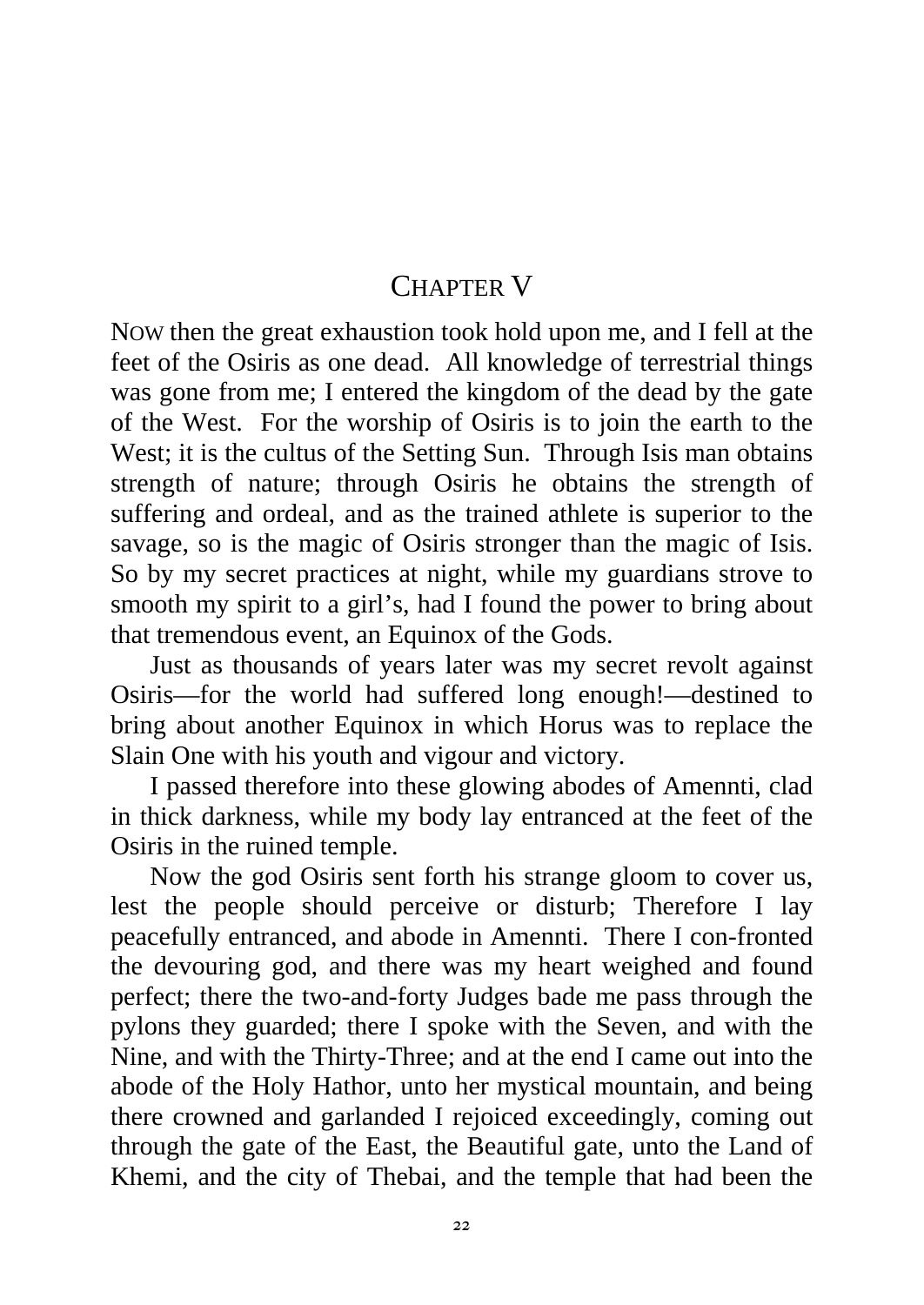temple of the Veiled One. There I rejoined my body, making the magical links in the prescribed manner, and rose up and did adoration to the Osiris by the fourfold sign. Therefore the Light of Osiris began to dawn; it went about the city whirling forth, abounding, crying aloud; whereat the people worshipped, being abased with exceeding fear. Moreover, they hearkened unto their wise men and brought gifts of gold, so that the temple floor was heaped high; and gifts of oxen, so that the courts of the temple could not contain them: and gifts of slaves, as it were a mighty army.

Then I withdrew myself; and taking counsel with the wisest of the priests and of the architects and of the sculptors, I gave out my orders so that the temple might duly be builded. By the favour of the god all things went smoothly enough; yet was I conscious of some error in the working; or if you will, some weakness in myself and my desire. Look you, I could not forget the Veiled One, my days of silence and solitude with Her, the slow dawn of our splendid passion, the climax of all that wonder in her ruin!

So as the day approached for the consecration of the temple I began to dread some great catastrophe. Yet all went well perhaps too well.

The priests and the people knew nothing of this, however. For the god manifested exceptional favour; as a new god must do, or how shall he establish his position? The harvest were fourfold, the cattle eightfold; the women were all fertile—yea! barren women of sixty years bore twins!—there was no disease or sorrow in the city.

Mighty was the concourse of the citizens on the great day of the consecration.

Splendid rose the temple, a fortress of black granite. The columns were carved with wonderful images of all the gods adoring Osiris; marvels of painting glittered on the walls; they told the story of Osiris, of his birth, his life, his death at the hands of Typhon, the search after his scattered members, the birth of Horus and Harpocrates, the vengeance upon Typhon Seth, the resurrection of Osiris.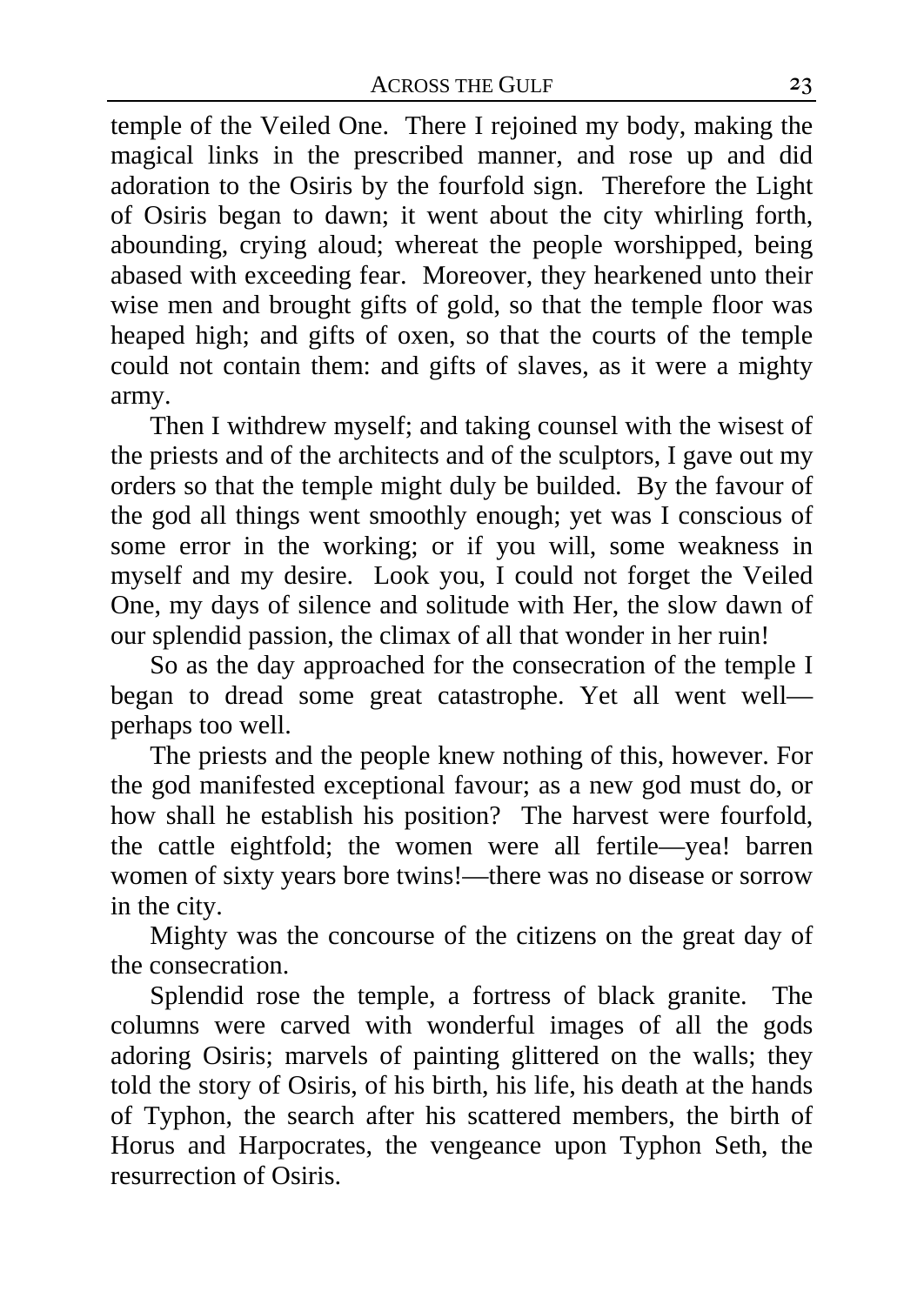The god himself was seated in a throne set back unto the wall. It was of lapis-lazuli and amber, it was inlaid with emerald and ruby. Mirrors of polished gold, of gold burnished with dried poison of asps, so that the slaves who worked upon it might die. For, it being unlawful for those mirrors to have ever reflected any mortal countenance, the slaves were both blinded and veiled; yet even so, it were best that they should die.

At last the ceremony began. With splendid words, with words that shone like flames, did I consecrate all that were there present, even the whole city of Thebai.

And I made the salutation unto the attendant gods, very forcibly, so that they responded with echoes of my adoration. And Osiris accepted mine adoration with gladness as I journeyed about at the four quarters of the temple.

Now cometh the mysterious ceremony of Assumption. I took upon myself the form of the god: I strove to put my heart in harmony with his.

Alas! alas! I was in tune with the dead soul of Isis; my heart was as a flame of elemental lust and beauty; I could not—I could not. Then the heavens lowered and black clouds gathered upon the Firmament of Nu. Dark flames of lightning rent the clouds, giving no light. The thunder roared; the people were afraid. In his dark shrine the Osiris gloomed, dis-pleasure on his forehead, insulted majesty in his eyes. Then a pillar of dust whirled down from the vault of heaven, even unto me as I stood alone, half-defiant, in the midst of the temple while the priests and the people cowered and wailed afar off. It rent the massy roof as it had been a thatch of straw, whirl-ing the blocks of granite far away into the Nile. It descended, roaring and twisting, like a wounded serpent demonking in his death-agony; it struck me and lifted me from the temple; it bore me through leagues of air into the desert; then it dissolved and flung me contemptuously on a hill of sand. Breathless and dazed I lay, anger and anguish tearing at my heart.

I rose to swear a mighty curse; exhaustion took me, and I fell in a swoon to the earth.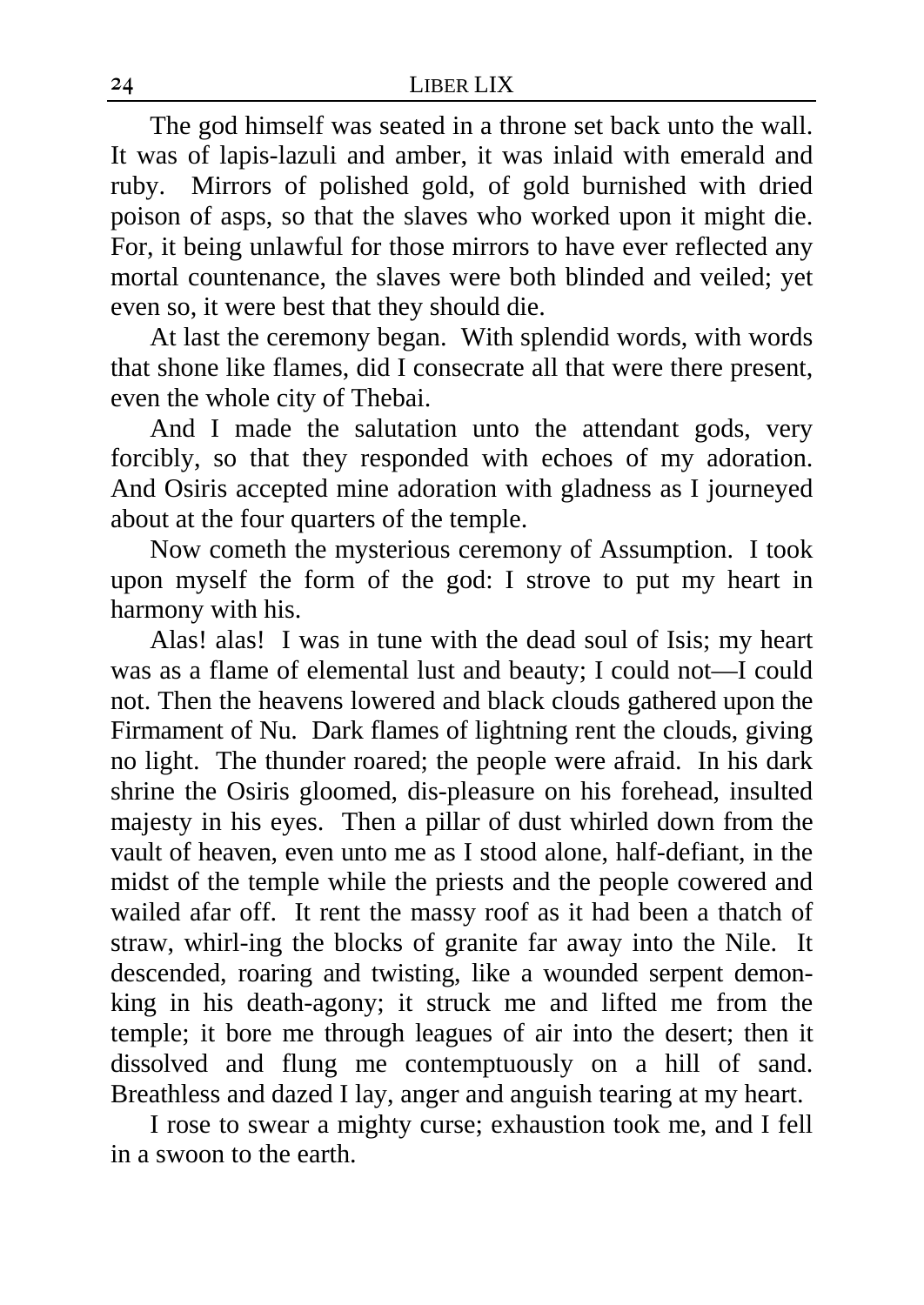When I came to myself it was nigh dawn. I went to the top of the hillock and looked about me. Nothing but sand, sand all ways. Just so was it within my heart!

The only guide for my steps (as the sun rose) was a greener glimpse in the East, which I thought might be the valley of the Nile reflected. Thither I bent my steps: all day I struggled with the scorching heat, the shifting sand. At night I tried to sleep, for sheer fatigue impelled me. But as often as I lay down, so often restlessness impelled me forward. I would stagger on awhile, then stumble and fall. Only at dawn I slept perhaps for an hour, and woke chilled to death by my own sweat. I was so weak that I could hardly raise a hand; my tongue was swollen, so that I could not greet the sun-disk with the accustomed adoration. My brain had slipped control; I could no longer even think of the proper spells that might have brought me aid. Instead, dreadful shapes drew near; one, a hideous camel-demon, an obscene brute of filth; another, a black ape with a blue muzzle and crimson buttocks, all his skin hairless and scabby, with his mass of mane oiled and trimmed like a beautiful courtesan's. This fellow mocked me with the alluring gestures of such an one, and anon voided his excrement upon me. Moreover there were others, menacing and terrible, vast cloudy demon-shapes. . . .

I could not think of the words of power that control them.

Now the sun that warmed my chill bones yet scorched me further. My tongue so swelled that I could hardly breathe; my face blackened; my eyes bulged out. The fiends came closer; drew strength from my weakness, made themselves material bodies, twitched me and spiked me and bit me. I turned on them and struck feebly again and again; but they evaded me easily and their yelling laughter rang like hell's in my ears. Howbeit I saw that they attacked me only on one side, as if to force me to one path. But I was wise enough to keep my shadow steadily behind me: and they, seeing this, were all the more enraged: I therefore the more obstinate in my course. Then they changed their tactics; and made as if to keep me in the course I had chosen; and seeing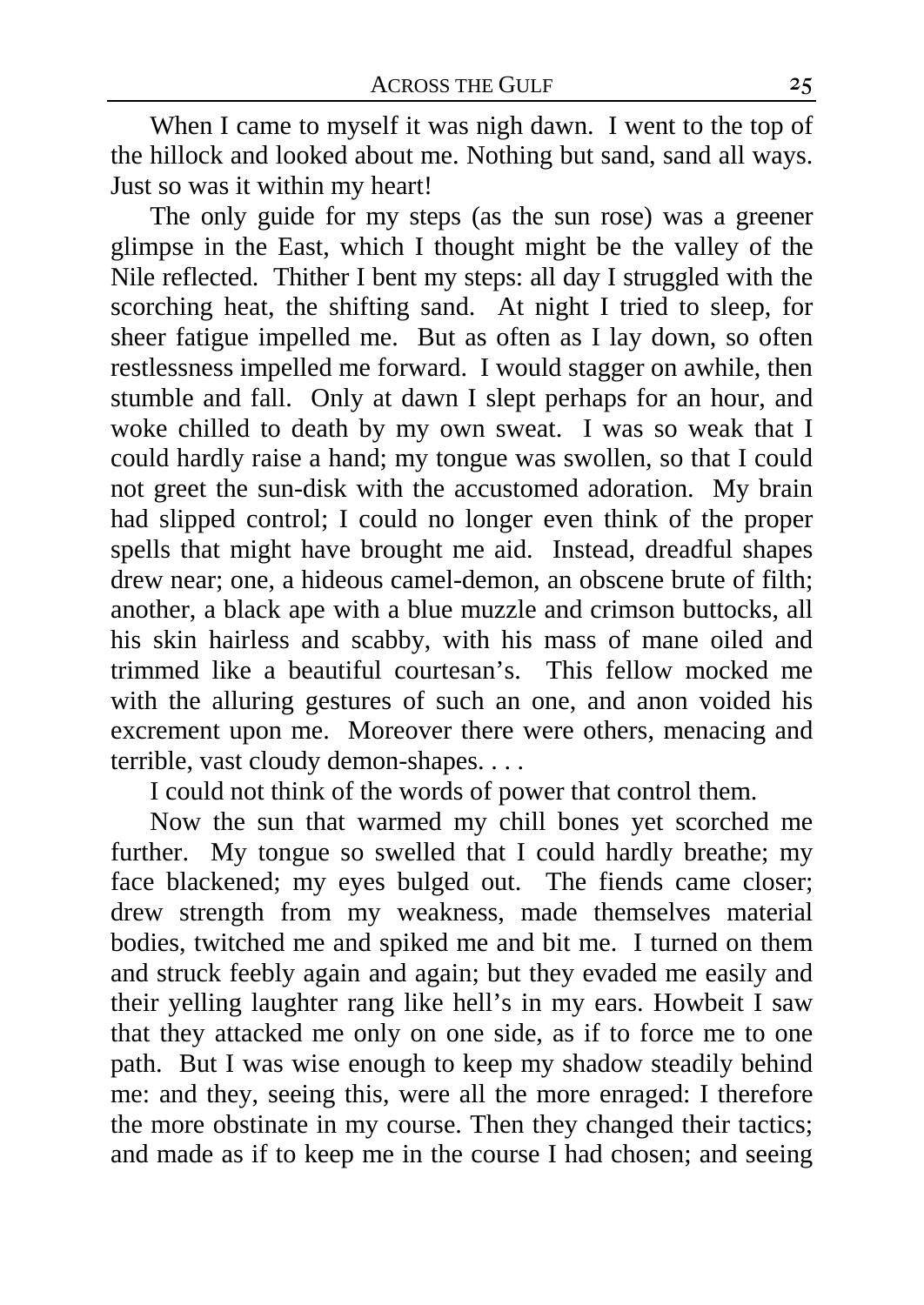this, I was confirmed therein.

Truly with the gods I went! for in a little while I came to a pool of water and a tall palm standing by.

I plunged in that cool wave; my strength came back, albeit slowly; yet with one wave of my hand in the due gesture the fiends all vanished; and in an hour I was sufficiently restored to call forth my friends from the pool—the little fishes my playmates—and the nymph of the pool came forth and bowed herself before me and cooked me the fishes with that fire that renders water luminous and sparkling. Also she plucked me dates from the tree, and I ate thereof. Thus was I much comforted; and when I had eaten, she took my head upon her lap, and sang me to sleep; for her voice was like the ripple of the lakes under the wind of spring and like the bubbling of a well and like the tinkling of a fountain through a bed of moss. Also she had deep notes like the sea that booms upon a rocky shore.

So long, long, long I slept.

Now when I awoke the nymph had gone; but I took from my bosom a little casket of certain sacred herbs; and casting a few grains into the pool, repaid her for her courtesy. And I blessed her in the name of our dead lady Isis, and went on in the strength of that delicious meal for a great way. Yet I wist not what to do; for I was as it were a dead man, although my age was barely two and twenty years.

What indeed should befall me?

Yet I went on; and, climbing a ridge, beheld at last the broad Nile, and a shining city that I knew not.

There on the ridge I stood and gave thanks to the great gods of Heaven, the Aeons of infinite years, that I had come thus far. For at the sight of Nilus new life began to dawn in me.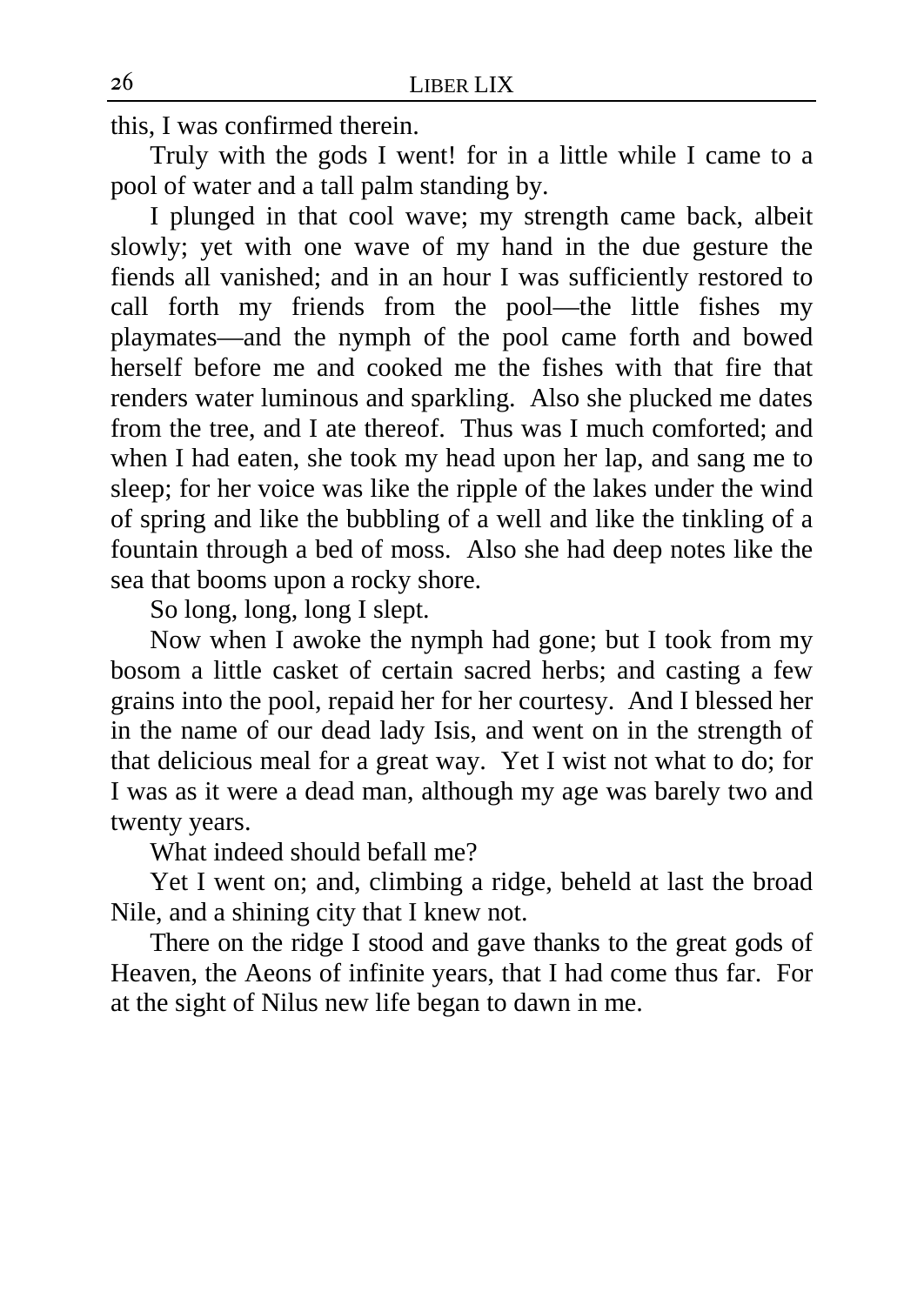### CHAPTER VI

WITHOUT any long delay I descended the slopes and entered the city. Not knowing what might have taken place in Thebai and what news might have come thither, I did not dare declare myself; but seeking out the High Priest of Horus I showed him a certain sign, telling him that I was come from Memphis on a journey, and intended to visit Thebai to pay homage at the shrine of Isis. But he, full of the news, told me that the ancient priestess of Isis, who had become priest of Osiris, had been taken up to heaven as a sign of the signal favour of the God. Whereat I could hardly hold myself from laughter; yet I controlled myself and answered that I was not prepared to return to Memphis, for that I was vowed to Isis, and Osiris could not serve my turn.

At this he begged me to stay as his guest, and to go wor-ship at the temple of Isis in this city. I agreed thereto, and the good man gave me new robes and jewels from the treasury of his own temple. There too I rested sweetly on soft cushions fanned by young boys with broad leaves of palm. Also he sent me the dancing girl of Sleep. It was the art of this girl to weave such subtle movements that the sense, watching her, swooned; and as she swayed she sang, ever lower and lower as she moved slower and slower, until the looker-listener was dissolved in bliss of sleep and delicate dream.

Then as he slept she would bend over him even as Nuit the Lady of the Stars that bendeth over the black earth, and in his ears she would whisper strange rhythms, secret utterances, whereby his spirit would be rapt into the realms of Hathor or some other golden goddess, there in one night to reap an harvest of refreshment such as the fields of mortal sleep yield never.

So then I woke at dawn, to find her still watching, still looking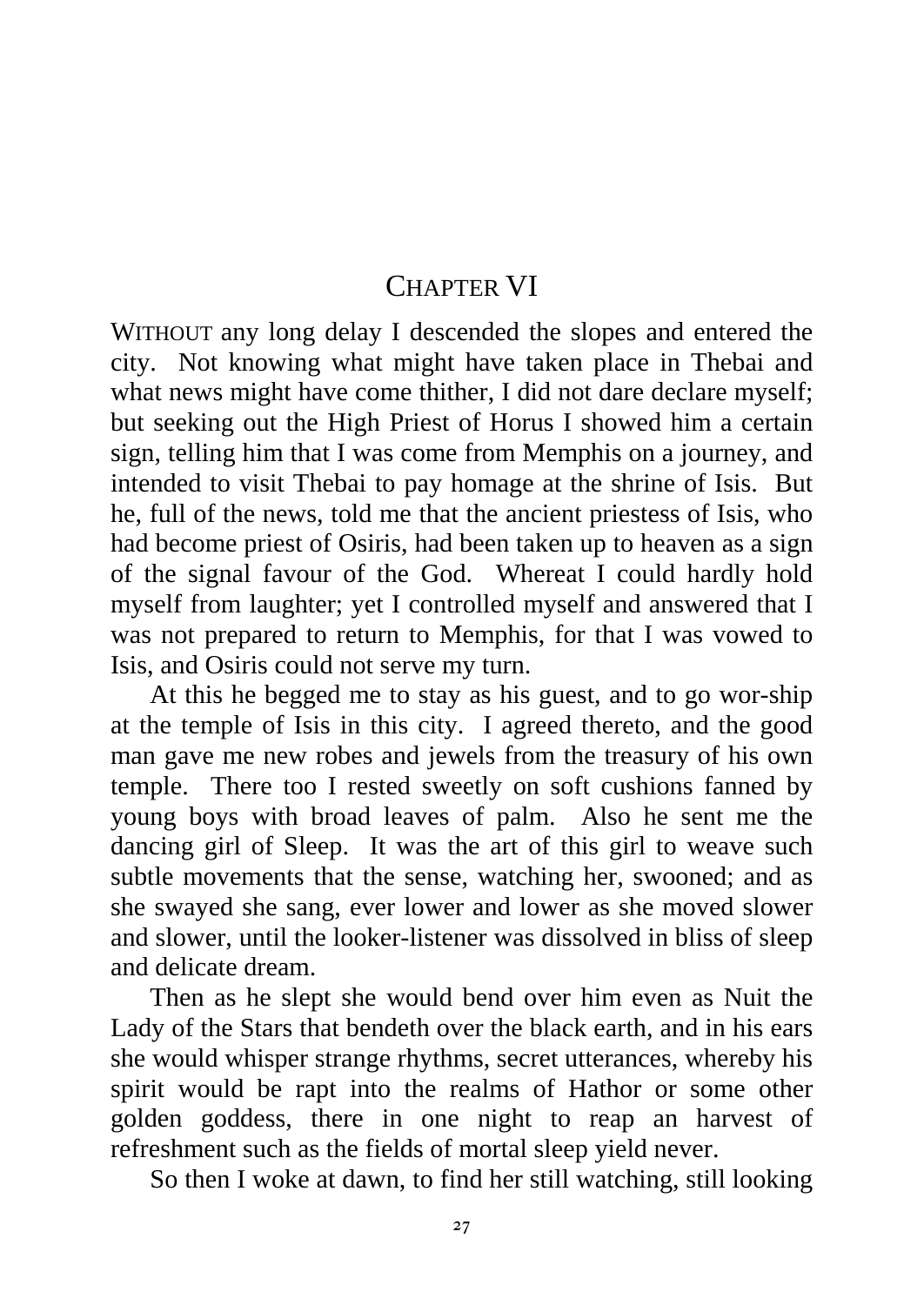into my eyes with a tender smile on her mouth that cooed whispers infinitely soothing. Indeed with a soft kiss she waked me, for in this Art there is a right moment to sleep, and another to waken: which she was well skilled to divine.

I rose then—she flitted away like a bird—and robed myself; and, seeking my host, went forth with him to the Temple of Isis.

Now their ritual (it appeared) differed in one point from that to which I was accustomed. Thus, it was not death to intrude upon the ceremony save only for the profane. Priests of a certain rank of initiation might if they pleased behold it. I, therefore, wishing to see again that marvellous glowing of the Veil, disclosed a sufficient sign to the High Priest. Thereat was he mightily amazed; and, from the foot judging Hercules, began to think that I might be some sacred envoy or inspector from the Gods themselves. This I allowed him to think; meanwhile we went forward into the shrines and stood behind the pillars, unseen, in the prescribed position.

Now it chanced that the High Priestess herself had this day chosen to perform the rite.

This was a woman tall and black, most majestic, with limbs strong as a man's. Her gaze was hawk-keen, and her brow commanding. But at the Assumption of the God-form she went close and whispered into the Veil, so low that we could not hear it; but as it seemed with fierce intensity, with some passion that knotted up her muscles, so that her arms writhed like wounded snakes. Also the veins of her forehead swelled, and foam came to her lips. We thought that she had died; her body swelled and shuddered; last of all a terrible cry burst from her throat, inarticulate, awful.

Yet all this while the Veil glittered, though something sombrely. Also the air was filled with a wild sweeping music, which rent our very ears with its uncouth magic. For it was like no music that I had ever heard before. At last the Priestess tore herself away from the Veil and reeled—as one drunken—down the temple. Sighs and sobs tore her breast; and her nails made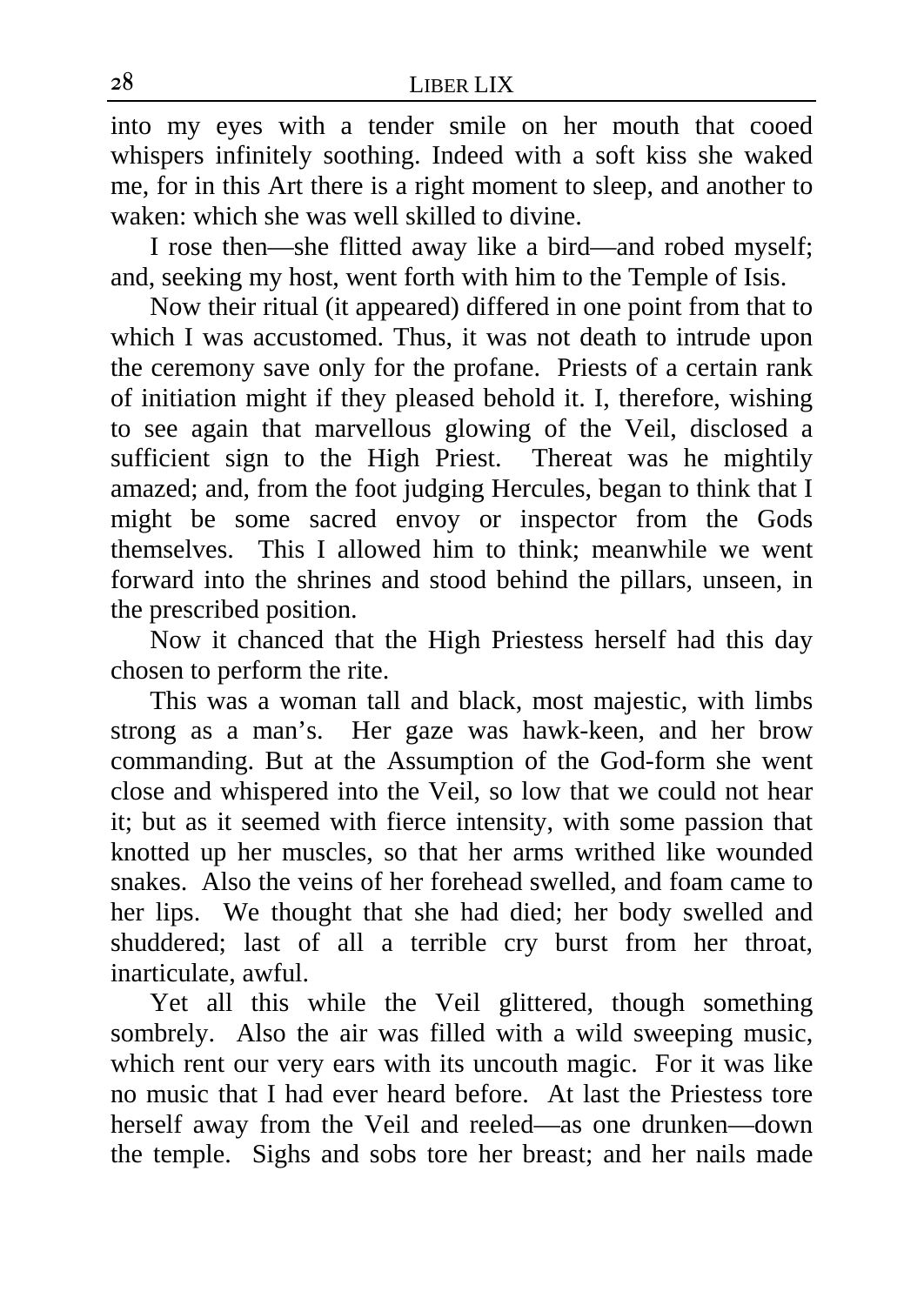bloody grooves in her wet flanks.

On a sudden she espied me and my companion; with one buffet she smote him to earth—it is unlawful to resist the Priestess when she is in the Ecstasy of Union—and falling upon me, like a wild beast she buried her teeth in my neck, bearing me to the ground. Then, loosing me, while the blood streamed from me, she fixed her glittering eyes upon it with strange joy, and with her hands she shook me as a lion shakes a buck. Sinewy were her hands, with big knuckles, and the strength of her was as cords of iron. Yet her might was but a mortal's; in a little she gave one gasp like a drowning man's; her body slackened, and fell with its dead weight on mine, her mouth glued to mine in one dreadful kiss. Dreadful; for as my mouth returned it, almost mechanically, the blood gushed from her nostrils and blinded me. I too, then, more dead than alive, swooned into bliss, into trance. I was awakened by the High Priest of Horus. "Come," he said; "she is dead." I disengaged myself from all that weight of madness—and the body writhed convulsively as I turned it over—I kissed those frothy lips, for in death she was beautiful beyond belief, joyous beyond description—thence I staggered to the Veil, and saluted with all my strength, so that it glittered under the force of my sheer will. Then I turned me again, and with the High Priest sought his house.

Strange indeed was I as I went through the city, my new robes dark with blood of that most holy sorceress.

But no one of the people dared so much as lift his eyes; nor spoke we together at all. But when we were come into the house of the High Priest, sternly did he confront me.

"What is this, my son?"

And I weary of the folly of the world and of the uselessness of things answered him:

"Father, I go back to Memphis. I am the Magus of the Well."

Now he knew the Magus, and answered me:

"Why liest thou?"

And I said "I am come into the world where all speech is false,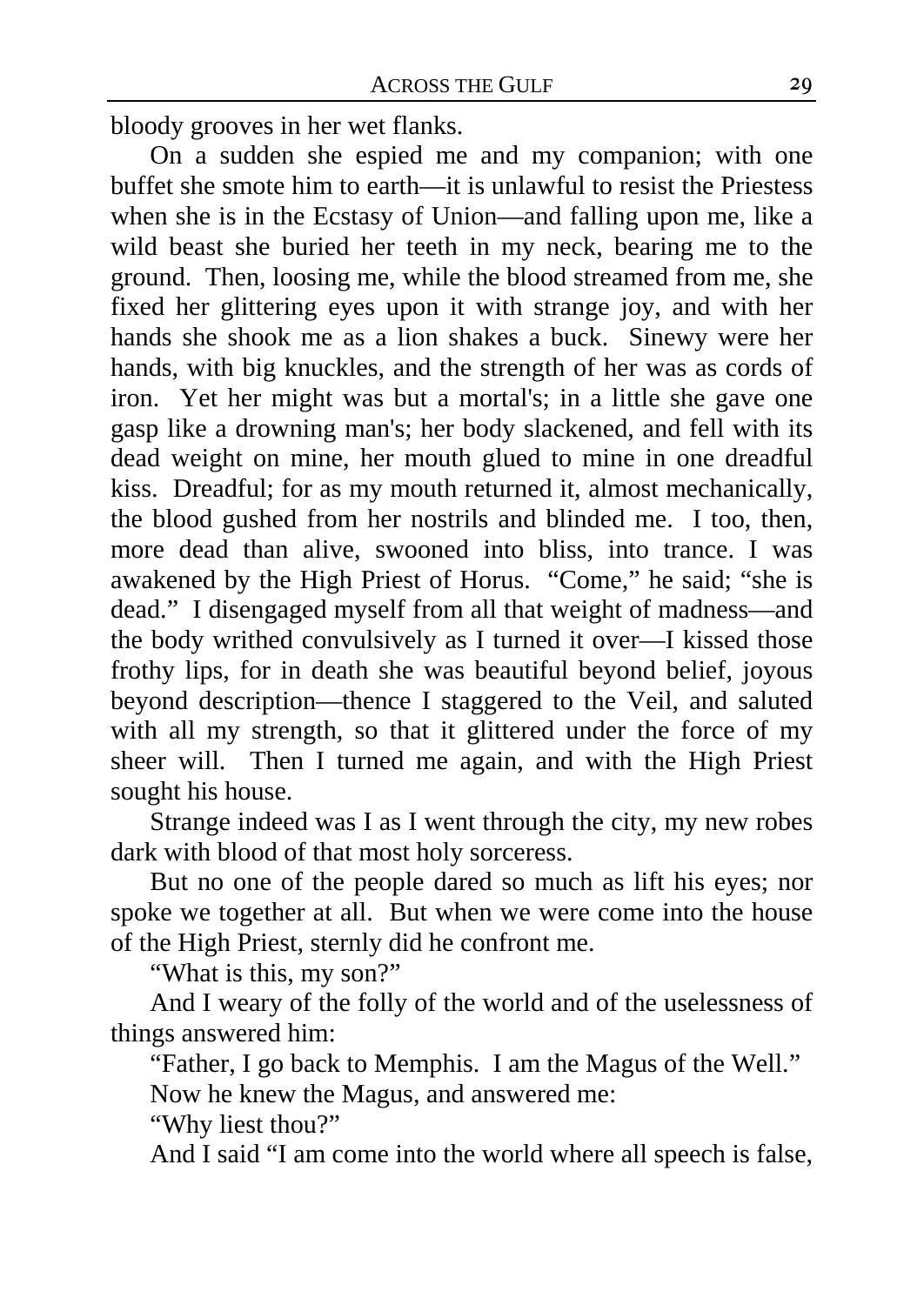and all speech is true."

Then he did me reverence, abasing himself unto the ground even unto nine-and-ninety times.

And I spurned him and said, "Bring forth the dancing girl of Sleep; for in the morning I will away to Memphis."

And she came forth, and I cursed her and cried: "Be thou the dancing girl of Love!"

And it was so. And I went in unto her, and knew her; and in the morning I girded myself, and boarded the state barge of the High Priest, and pillowed myself upon gold and purple, and disported myself with lutes and with lyres and with parrots, and with black slaves, and with wine and with delicious fruits, until I came even unto the holy city of Memphis.

And there I called soldiers of Pharaoh, and put cruelly to death all them that had accompanied me; and I burnt the barge, adrift upon the Nile at sunset, so that the flames alarmed the foolish citizens. All this I did, and danced naked in my madness through the city, until I came to the Old Magus of the Well.

And laughing, I threw a stone upon him, crying: "Ree me the riddle of my life!"

And he answered naught.

Then I threw a great rock upon him, and I heard his bones crunch, and I cried in mockery: "Ree me the riddle of *thy* life!"

But he answered naught.

—

Then I threw down the wall of the well; and I burned the house with fire that stood thereby, with the men-servants and the maid-servants.

And none dared stay me; for I laughed and exulted in my madness. Yea, verily, I laughed, and laughed—and laughed—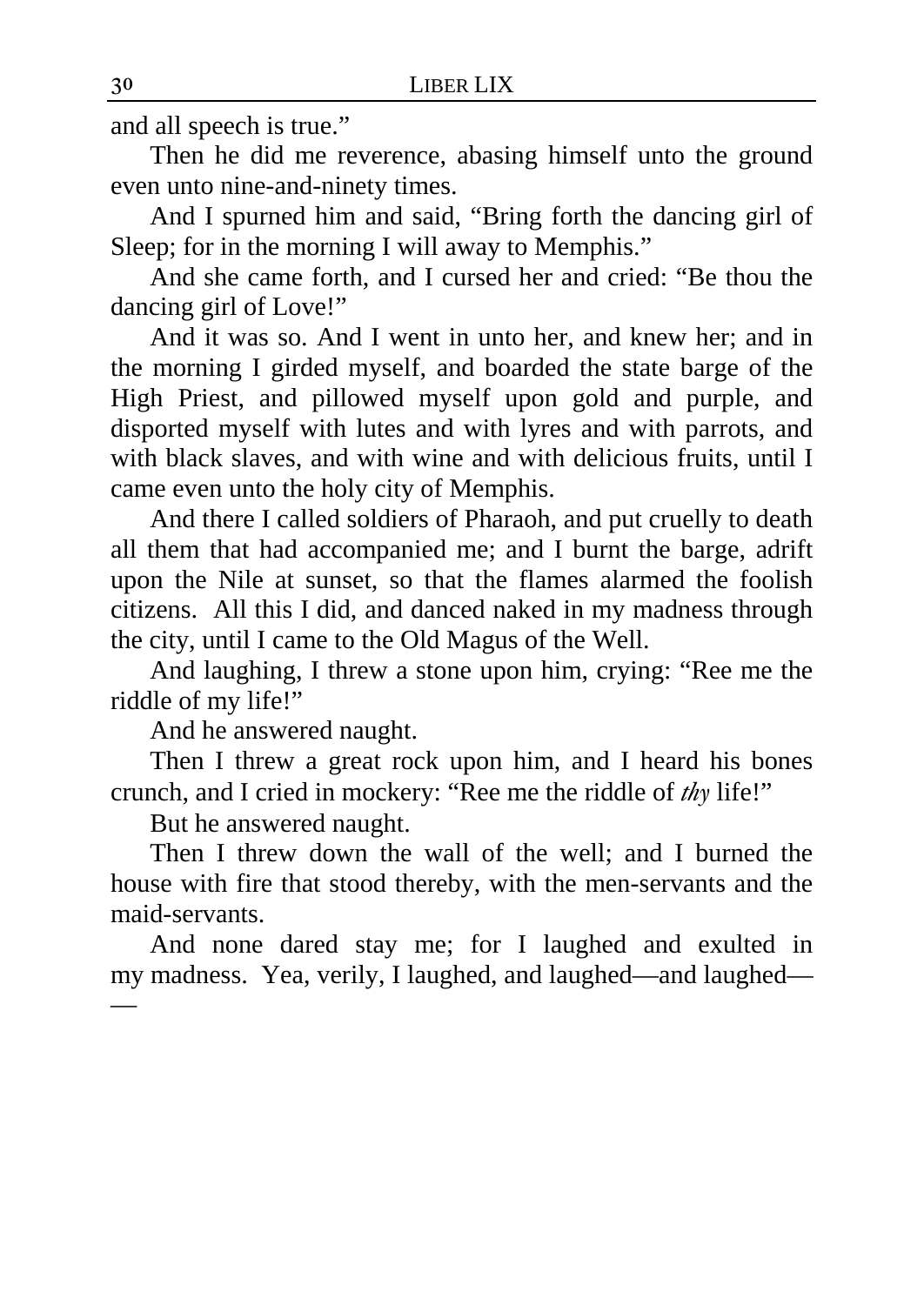### CHAPTER VII

THEN being healed of my madness I took all the treasure of that old Magus which he had laid up for many years—and none gainsaid me. Great and splendid was it of gold more than twelve bullocks could draw, of balassius rubies, and sardonyx, and beryl, and chrysoprase; of diamond and starry sapphire, of emerald much, very much, of topaz and of amethyst great and wonderful gems. Also he had a figure of Nuit greater than a woman, which was made of lapis lazuli specked with gold, carved with marvellous excellence. And he had the secret gem of Hadit that is not found on earth, for that it is invisible save when all else is no more seen.

Then went I into the market and bought slaves. I bought me in particular a giant, a Nubian blacker than polished granite seen by starlight, tall as a young palm and straight, yet more hideous than the Ape of Thoth. Also I bought a young pale stripling from the North, a silly boy with idle languishing ways. But his mouth burned like sunset when the dust-storms blow. So pale and weak was he that all despised him and mocked him for a girl. Then he took a white-hot iron from the fire and wrote with it my name in hieroglyphics on his breast; nor did his smile once alter while the flesh hissed and smoked.

Thus we went out a great caravan to a rocky islet in the Nile, difficult of access for that the waters foamed and swirled dangerously about it. There we builded a little temple shaped like a beehive; but there was no altar and no shrine therein; for in that temple should the god be sacrificed unto himself.

Myself I made the god thereof; I powdered my hair with gold, and inwound it with flowers. I gilded my eyelids, and I stained my lips with vermilion. I gilded my breasts and my nails, and as God and Victim in one was I daily sacrificed unto that strange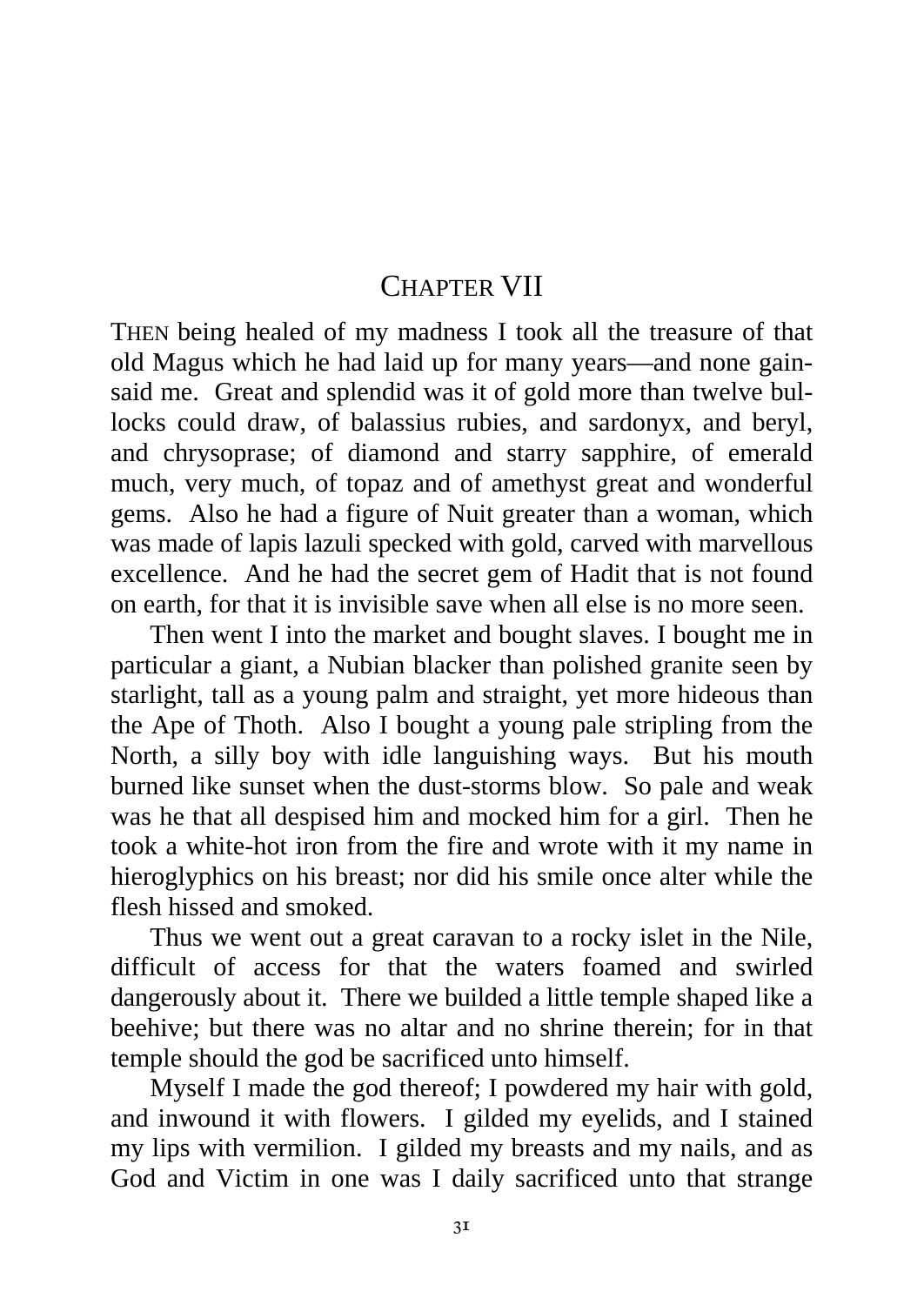thing that was none other than myself. I made my giant Nubian high priest; and I endowed his wand with magic power, so that he might properly perform my rites. This he did to such purpose that many men from Memphis and even from more distant towns, leaving their gods, came thither, and did sacrifice. Then I appointed also the pale boy warder of the Sanctuary: and he swore unto me to be faithful unto death.

Now there arose a great strife in Memphis, and many foolish and lewd women cried out against us. So fierce was the uproar that a great company of women issued forth from the city and came into the island. They slew my pale boy at the gate, though sword in hand he fought against them. Then they frothed on, and I confronted them in my glory. They hesitated, and in that moment I smote them with a deadly itching, so that running forth they tore off their clothes and set themselves to scratching, while my people laughed until they ached.

At the term, indeed, with exhaustion and with loss of blood they died all; four hundred and two women perished in that great day's slaughter. So that the people of Memphis had peace for awhile.

But as for me, I mourned the loss of that young slave. I had his body embalmed as is not fitting for other than a king. And at the door of the temple I placed his sarcophagus beneath a hedge of knives and spears, so that there was no other access to my glory.

Like honour hath no slave had ever.

Thus then I abode three cycles of the season; and at the end of that time the high Priest died.

For mine was a strange and dreadful rite to do; none other, and none unfortified by magic power, could have done this thing.

Yet I too sickened of that everlasting sacrifice. I was become worn and wan; there was no blood but ice in my veins. I had indeed become all but a god . . .

Therefore I took the body of my Nubian, and slew four young girls, and filled all the hollow spaces of his body with their blood. Then too I sealed up his body with eight seals; and the ninth seal was mine own, the centre of my godhead.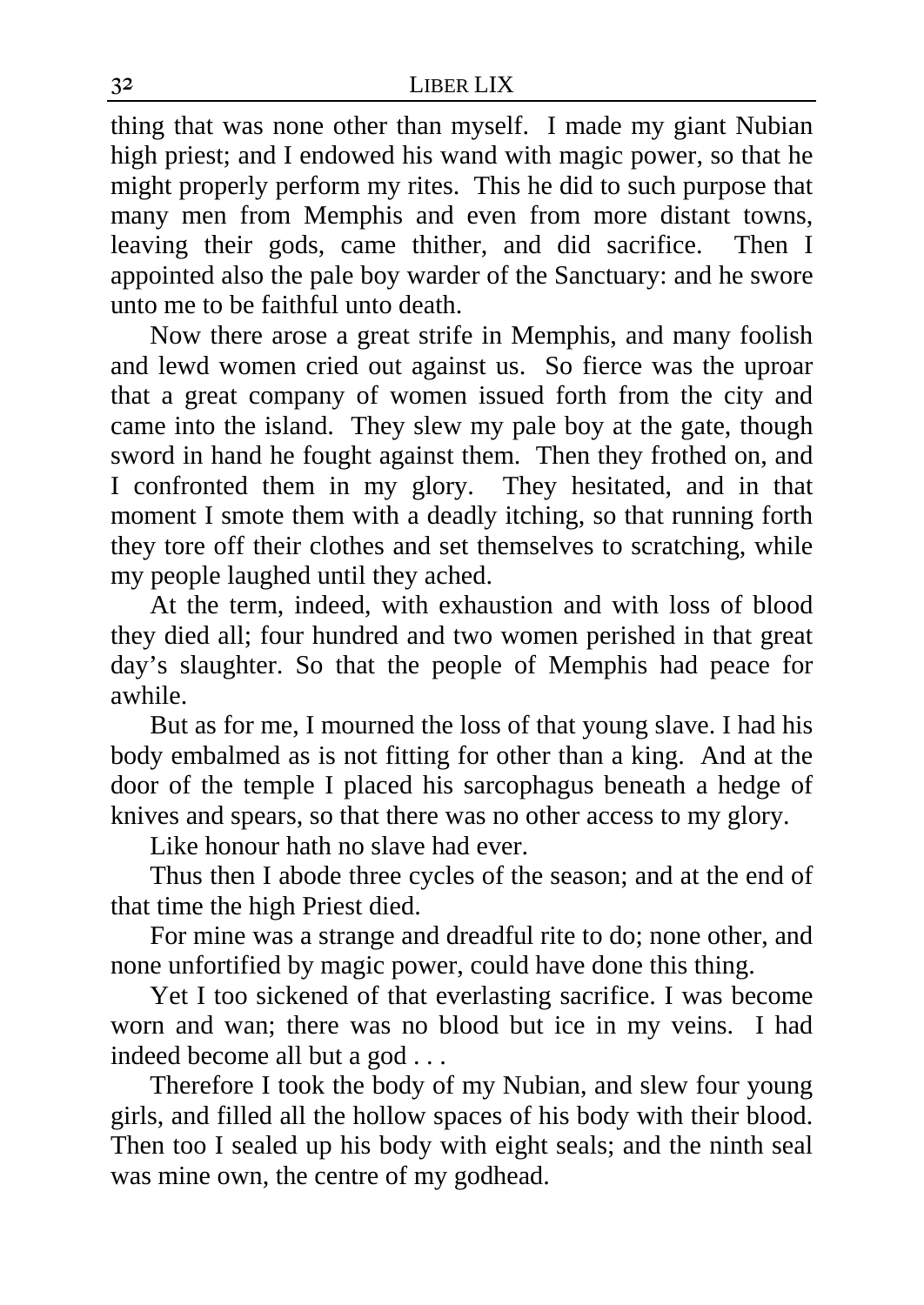Then he rose slowly and staggeringly as I uttered the dreadful words:

> A ka dua Tuf ur biu Bi aa chefu Dudu ner af an nuteru!

Then I touched him with my wand and he rose into full power of his being; and we entered in, and for the last time did he preform (though silent) the ceremony. At whose end he lay shrivelled and collapsed, shrunken like an old wineskin; yet his blood availed me nothing. I was icier than before. Yet now indeed was I Osiris, for I sent out flames of cold gray glory from my skin, and mine eyes were rigid with ecstasy.

Yea, by Osiris himself, I swear it! Even as the eyes of all living men revolve ceaselessly, so were mine fixed!

Then I shook myself and went forth into the city of Memphis, my face being veiled and my steps led by slaves.

And there I went into the temples one by one; and I twitched aside my veil, whereat all men fell dead on the instant, and the gods tumbled from their places, and broke in pieces upon the floor.

And I veiled myself, and went into the market-place and lifted up my voice in a chant and cried:

> Death, and desolation, and despair! I lift up my voice, and all the gods are dumb. I unveil my face, and all that liveth is no more, I sniff up life, and breathe forth destruction. I hear the music of the world, and its echo is Silence.

Death, and desolation, and despair! The parting of the ways is come: the Equinox of the Gods is past. Another day: another way. Let them that hear me be abased before me! Death, and desolation, and despair!

Then I pulled away my veil, and the cold lightnings of death shot forth, and the people of the city fell dead where they stood.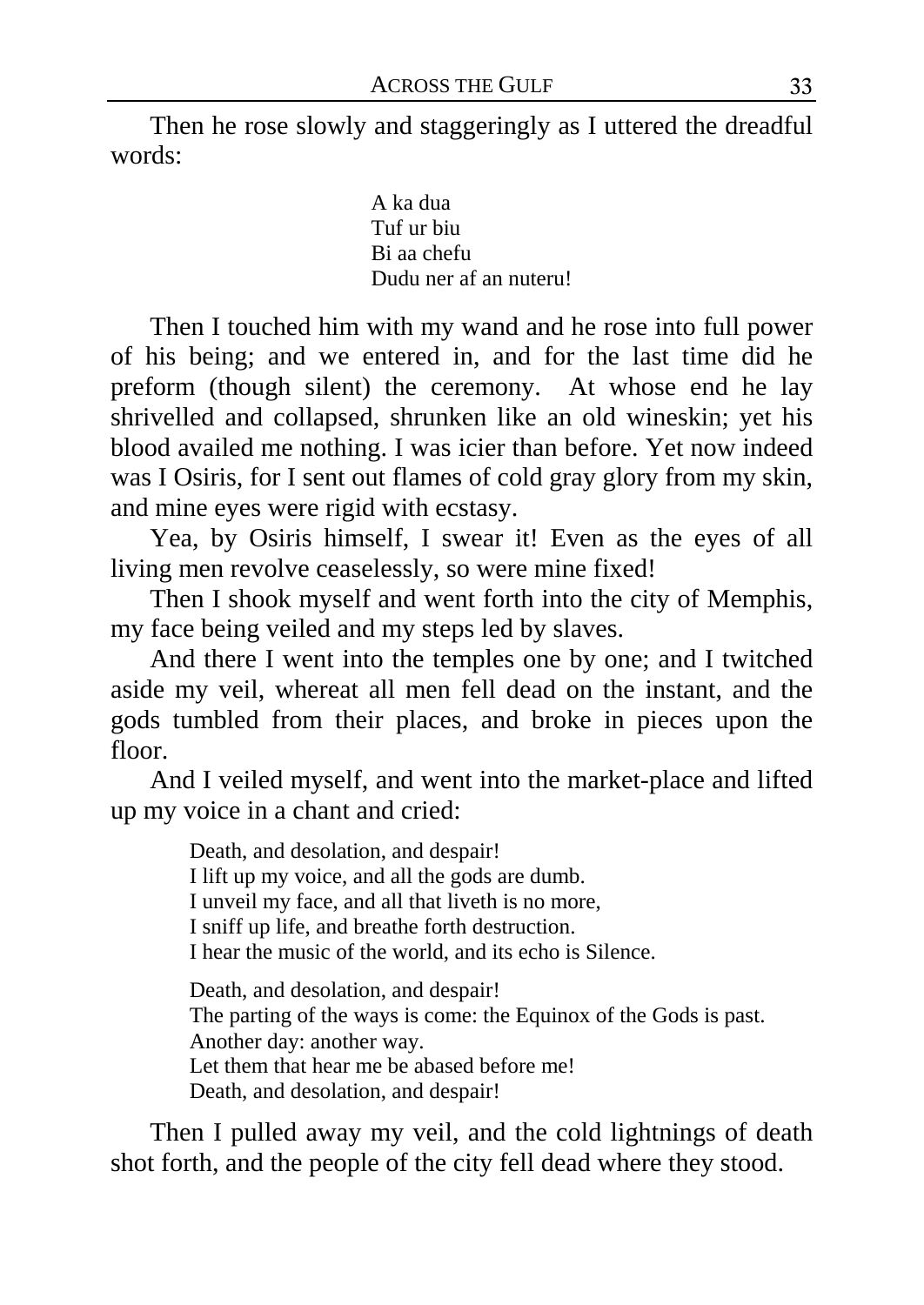Save only one, a young boy, a flute-player, that was blind, and, seeing not those eyes of mine, died not.

Then to him I spake, saying:

"Arise, summon the priests and the people, all that remain. And let them build a temple unto Osiris the God of the dead, and let the dead be worshipped for ever and ever."

This I said, and went out from the city with the two slaves that I had left in the gate, and we went unto Nile, unto a cave by the bank of the river; and there I abode for many months, weeping for Isis my Lady. For though I had avenged her in many dreadful deeds, yet I brought her not back unto life. Moreover the love of her was as it were dead in me, so that my heart stirred not at the thought of her. Say that my love wandered like a ghost unburied, frozen, adrift upon the winds!

Now of my deeds at this period it is almost too horrible to tell. For I performed great penance, in the hope of vitalizing that dead principle in me which men call the soul.

I starved myself shamefully, in this manner. First surrounding myself with all possible luxuries of food, brought in steaming and savoury from hour to hour, I yet condemned myself to subsist upon a little garlic and a little salt, with a little water in which oats had been bruised.

Then if any wish arose in me to eat of the dainties around me I gashed myself with a sharp stone.

Moreover I kindled a great fire in the cave so that the slaves stumbled and fainted as they approached. And the smoke choked me so that I constantly vomited a black and ill-smelling mucus from my lungs, stained here and there with frothing blood.

Again, I suffered my hair to grow exceeding long, and therein I harboured vermin. Also, when I lay down to sleep, though this I did not till with swollen tongue and blackened throat I could no longer howl the name of my dead Lady, then (I say) did I smear my limbs with honey, that the rats of the cave might gnaw them as I slept. Moreover, I pillowed mine head upon a corpse dead of leprosy, and whenever that dead soul of mine stirred at all with love toward my Lady, then I caressed and kissed that corpse, and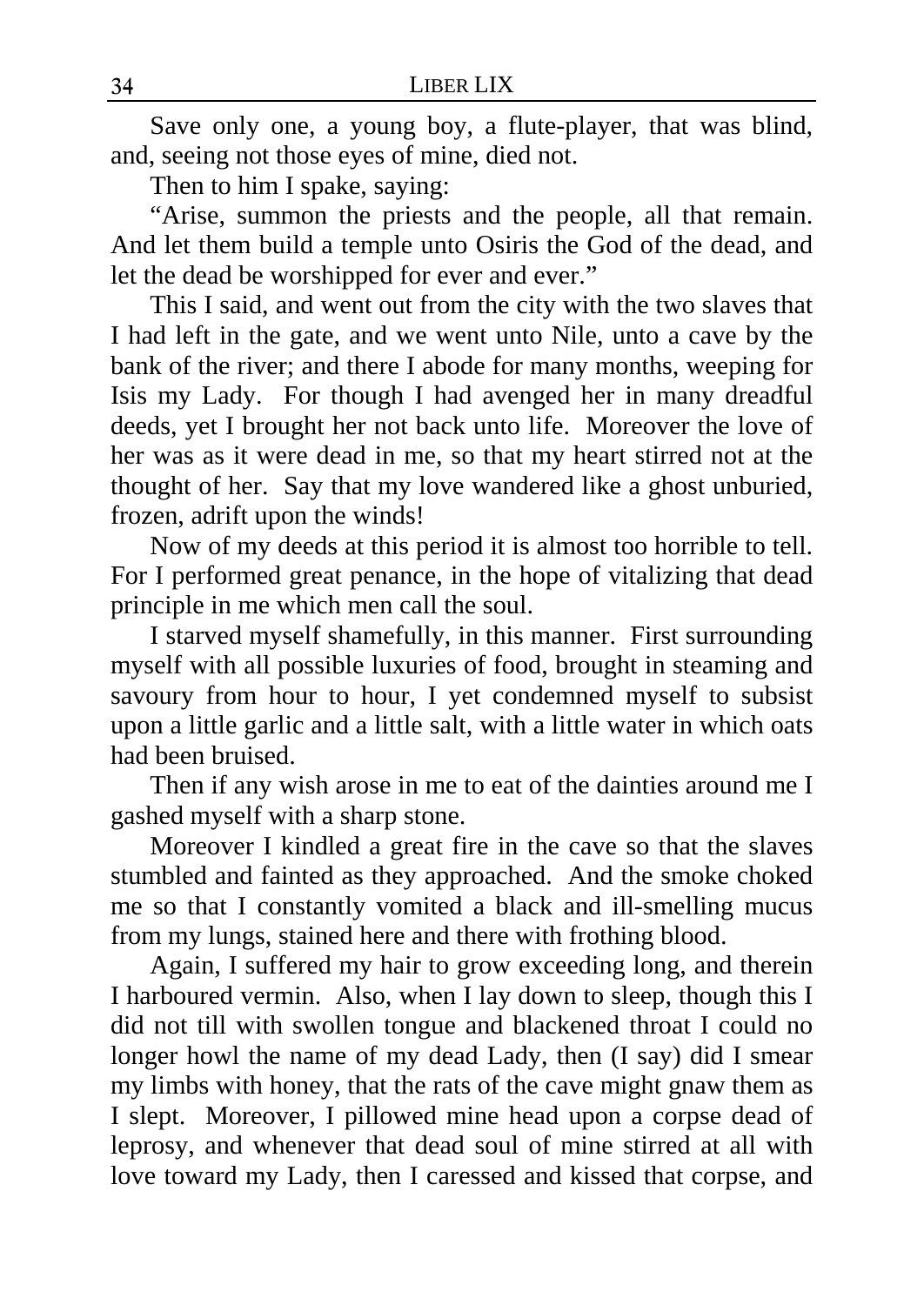sang soft songs to it, playing with gracious words and gestures. All this spoke loudly to my soul, rebuking it for its weakness and corruption. So too the bitterness and foulness of my life would often overleap the limit of sensibility; and then for hours together would I be lost in a raging whirlwind of laughter. At this time my slaves would be afraid to come anigh me, and then darting out of the cave I would catch one by the hair and dragging him within put him to exquisite torture. This indeed was of great use to me; for I would devise atrocious things, and if they served to excite his utmost anguish I would then try them on myself. Thus I would run needles steeped in Nile mud beneath my finger-vails, so that the sores festering might produce a sickening agony. Or again I would cut strips of skin and tear them off; but this failed, though it acted well enough upon the slave, for my own skin had become too brittle. Then I would take a piece of hard wood, and hammer it with a stone against the bones, hurting the membrane that covers them, and causing it to swell. This too I had to abandon, for the limb of the slave died, and he swelled up and rotted and turned green, and in shocking agony he died.

So then I was compelled to cure myself magically, and this was a great loss of force.

Yet was I "Far from the Happy Ones," although my lips hung on my fleshless face like bean-pods withered and blackened, and although there was not one inch of skin upon all my body that was not scarred.

Yet my trial was nigh its end. For the people of Memphis, wondering at the frequent purchases of dead lepers made always by the same slave, began, as is the wont of the ignorant, to spread foolish rumours. At last they said openly "there is an holy hermit in the old cave by Nile." Then the barren women of the city came out stealthily to me in the hope that by my sanctity their dry sticks might blossom.

But I showed them my dead leper, and said "Let me first beget children upon this, and after I will do your business." This liked them not; yet they left me not alone, for they went home and cried out that I was an horror, a ghoul, a vampire. . . . And at that all the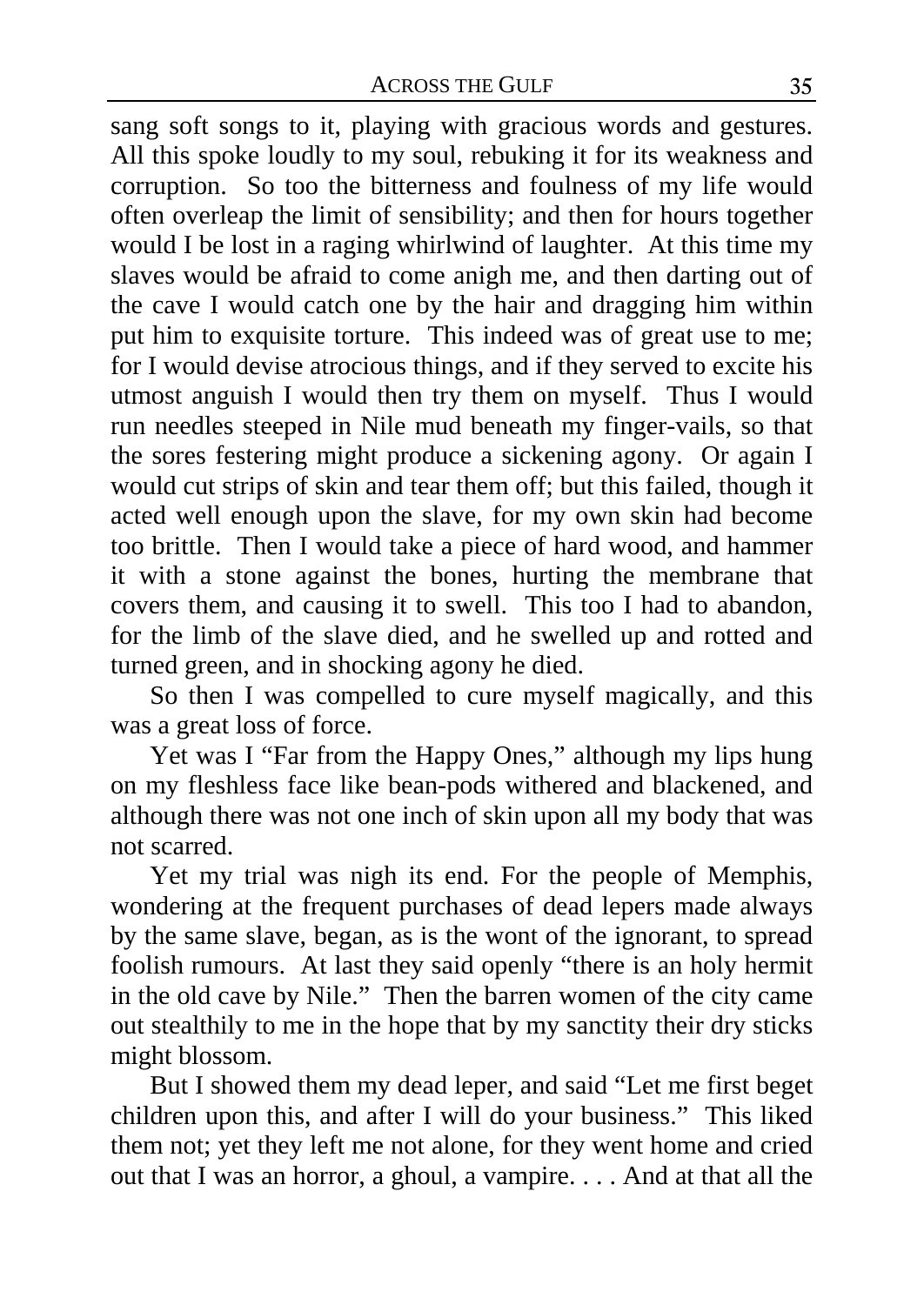young and beautiful women of the city, leaving their lovers and their husbands, flocked to me, bringing gifts. But I took them to the dead leper and said, "When you are beautiful as that is beautiful, and when I am weary of its beauty and its delight, then will I do your pleasure."

Then they all raged vehemently against me, and stirred up the men of the city to destroy me. And I, not being minded to display my magic force, went by night (so soon as I heard of this) and took sanctuary in the shrine of Osiris that I had caused them to build. And there I attained felicity; for uniting my consciousness with the god's, I obtained the expansion of that consciousness. Is not the kingdom of the dead a mighty kingdom?

So I perceived the universe as it were a single point of infinite nothingness yet of infinite extension; and becoming this universe, I became dissolved utterly therein. Moreover, my body lifted itself up and rose in the air to a great height beyond the shadow of the earth, and the earth rolled beneath me; yet of all this I knew nothing, for that I was all these things and none of them. Moreover I was united with Isis the Mother of Osiris, being yet her brother and her lord.

Woe, woe to me! for all this was but partial and imperfect; nor did I truly understand that which occurred.

Only this I knew, that I should return to my city of Thebai, and rule therein as High Priest of Osiris, no longer striving to some end unheard-of or impossible, but quietly and patiently living in the enjoyment of my dignities and wealth, even as a man.

Yet one thing I saw also, that as Isis is the Lady of all Nature, the living; and as Osiris is the Lord of the Dead, so should Horus come, the Hawk-headed Lord, as a young child, the image of all Nature and all Man raised above Life and Death, under the supreme rule of Hadit that is Force and of Nuit that is Matter though they are a Matter and a Force that transcend all our human conceptions of these things.

But of this more anon, in its due place.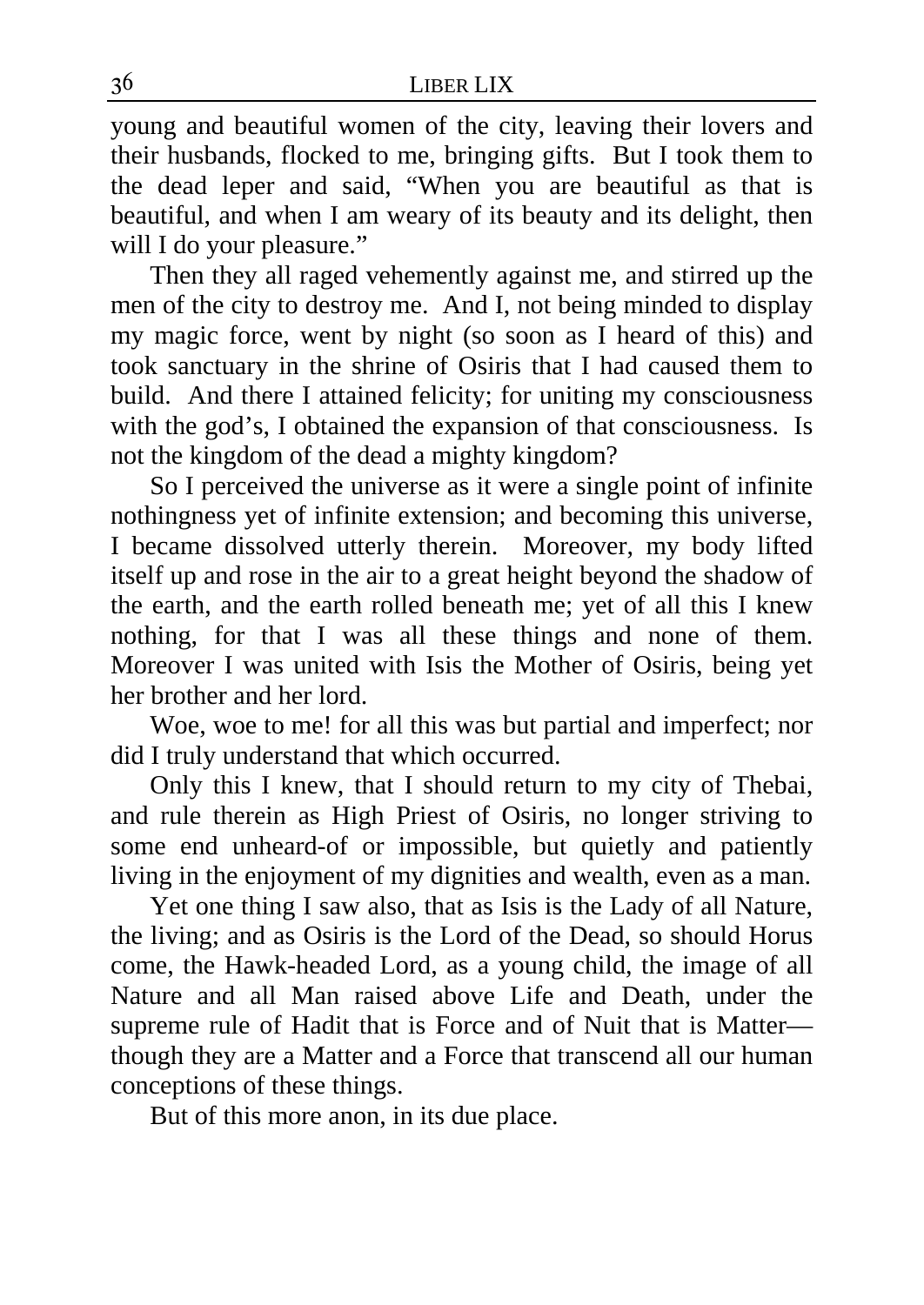#### CHAPTER VIII

BEHOLD me then returned to Thebai! So scarred and altered was I, though not yet thirty years of age, that they knew me not. So I offered myself as a serving-man in the temple of Osiris, and I pleased the priests mightily, for by my magic power—though they thought it to be natural—I sang songs unto the god, and made hymns. Therefore in less than a year they began to speak of initiating me into the priesthood. Now the High Priest at this time was a young and vigorous man, black-bearded in the fashion of Osiris, with a single square tuft beneath the chin. Him had they chosen after my departure in the whirlwind. And the High Priestess was a woman of forty and two years old, both dark and beautiful, with flashing eyes and stern lips. Yet her body was slim and lithe like that of a young girl. Now, as it chanced, it was my turn to serve her with the funeral offerings; flesh of oxen and of geese, bread, and wine. And as she ate she spake with me; for she could see by her art that I was not a common serving-man. Then I took out the consecrated Wand of Khem that I had from my father; and I placed it in her hand. At that she wondered, for that Wand is the sign of a great and holy initiation: so rare that (as they say) no woman but one has ever attained unto it. Then she blessed herself that she had been permitted to look upon it, and prayed me to keep silence for a little while, for she had somewhat in her mind to do. And I lifted up the wand upon her in the nineand-forty-fold benediction, and she received illumination thereof, and rejoiced. Then I fell at her feet—for she was the High Priestess—and kissed them reverently, and withdrew.

Then three days afterwards, as I learnt, she sent for a priestess who was skilled in certain deadly crafts and asked of her a poison. And she gave it, saying: "Let the High Priest of the God of the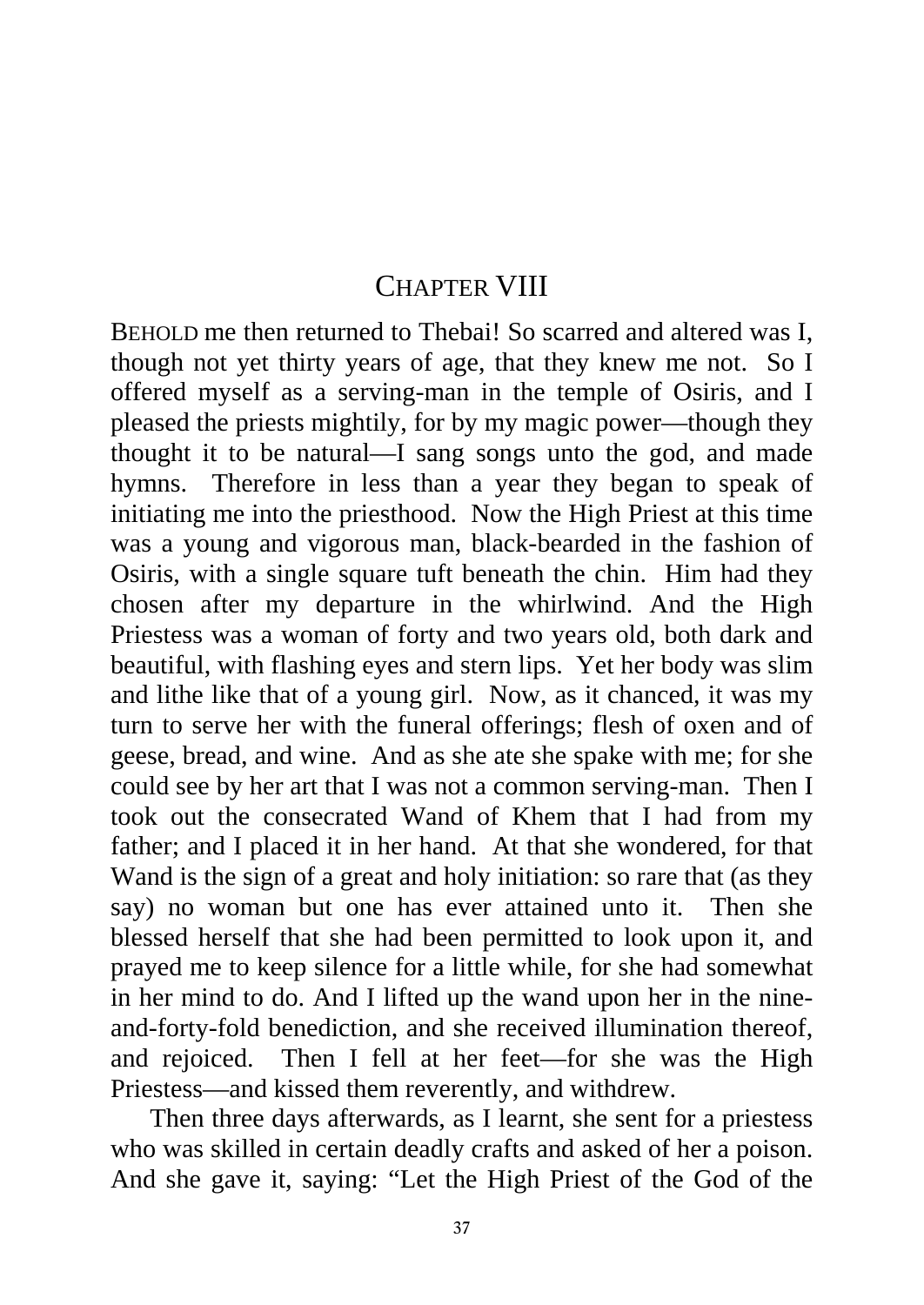dead go down to the dead!" Then that wicked High Priestess conveyed unto him subtly the poison in the sacraments themselves, and he died thereof. Then by her subtlety she caused a certain youth to be made high priest who was slovenly and stupid, thinking in herself "Surely the god will reject him." But at his word the Image of the god glowed as was its wont. And at that she knew—and we all knew—that the glory was departed; for that the priests had supplanted the right ceremony by some trick of deceit and craft.

Thereat was she mightily cast down, for though wicked and ambitious, she had yet much power and knowledge.

But instead of using that power and that knowledge she sought to oppose craft with craft. And suspecting (aright) whose cunning had done this thing she bribed him to reverse the machinery, so that the High Priest might be shamed. But shamed he was not; for he lied, saying that the God glowed brighter than the Sun; and he lied securely, for Maat the Lady of Truth had no place in that temple. To such foulness was all fallen by my first failure to assume the god-form, and their priestly falsehood that my sanctity had rapt me into heaven. Nor had the wealth they lied to obtain availed them aught; for Pharaoh had descended upon Thebai, and laid heavy hand upon the coffers of the temple, so that they were poor. Even, they sold good auguries for gold; and these were a very destruction to them that bought. Then they sold curses, and sowed discord in the city. Wherefore the people grew poorer still, and their gifts to the temple waxed even less.

For there is no foolishness like the hunger after gain.

Of old the gods had given blessing, and the people offered freely of their plenty.

Now the priests sowed chaff, and reaped but barrenness.

So I waited patiently in silence to see what might befall. And this foolish priestess could think of no better expedient than formerly. But this young stupid man had guessed how his predecessor was dead, and he touched not the sacraments; but feigned.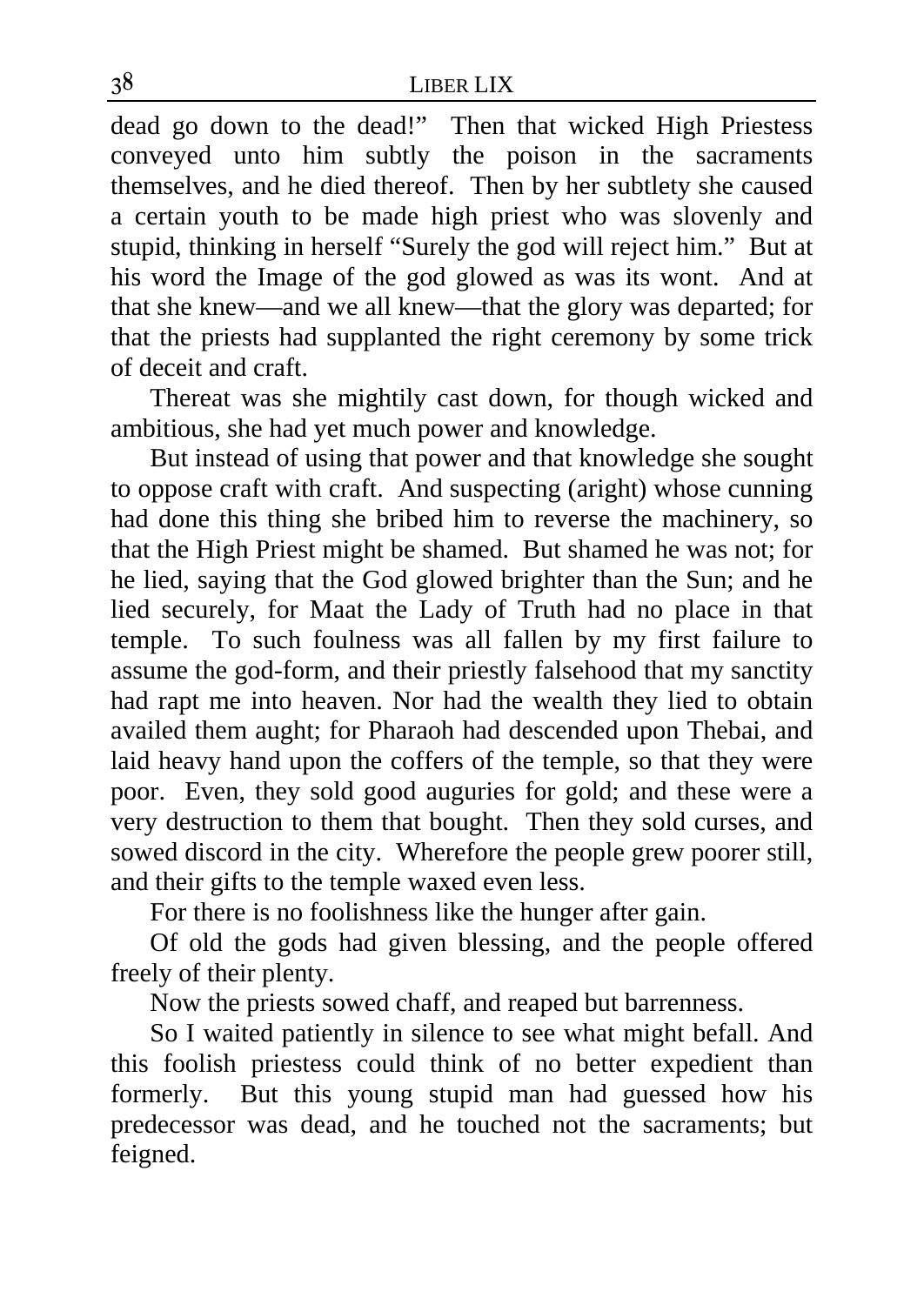Then she called for me—and I was now ordained priest—to take counsel of me; for she was minded to put me in his place.

Thus she made a great banquet for me; and when we were well drunken she laid her head upon my breast and said marvellous things to me of love, to me, who had loved the Veiled One! But I feigned all the madness of passion and made her drunk thereon, so that she talked great words, frothing forth like dead fishes swollen in the sun, of how we should rule Thebai and (it might be) displace Pharaoh and take his throne and sceptre. Yet, foolish woman! she could not think how she might remove this stupid high priest, her own nominee! So I answered her "Assume the Form of Osiris, and all will be well in the Temple of Osiris." Mocking her, for I knew that she could not. Yet so drunken was she upon love and wine that there and then she performed the ritual of Adoration and Assumption.

Then I in merry mood put out my power, and caused her in truth to become Osiris, so that she went icy stark, and her eyes fixed. . . .

Then she tried to shriek with fear, and could not; for I had put upon her the silence of the tomb.

But all the while I feigned wonder and applause, so that she was utterly deceived. And being tired of mocking her, I bade her return. This she did, and knew not what to say. At first she pretended to have received a great secret; then, knowing how much higher was my grade of initiation, dared not. Then, at last, being frightened, she flung herself at my feet and confessed all, pleading that at least her love for me was true. This may well have been; in any case I would have had compassion upon her, for in sooth her body was like a flower, white and pure, though her mouth was heavy and strong, her eyes wrinkled with lust, and her cheeks flaccid with deceit.

So I comforted her, pressing her soft body in mine arms, drinking the wine of her eyes, feeding upon the honey of her mouth.

Then at last I counselled her that she should bid him to a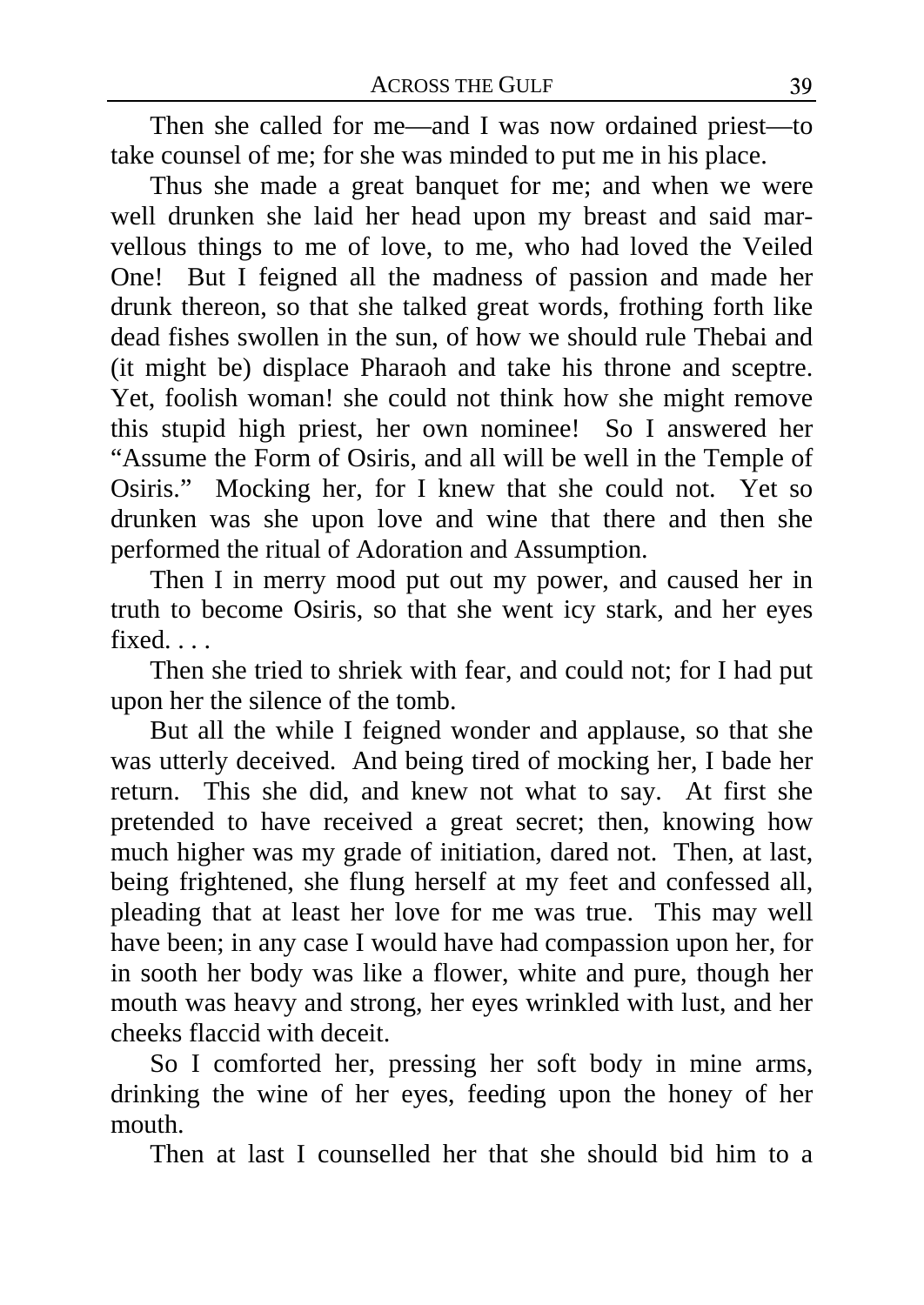secret banquet, and that I should serve them, disguised in my old dress as a serving-man.

On the next night after this he came, and I served them, and she made open love (though feigned) to him. Yet subtly, so that he thought her the deer and himself the lion. Then at last he went clean mad, and said: "I will give thee what thou wilt for one kiss of that thy marvellous mouth." Then she made him swear the oath by Pharaoh—the which if he broke Pharaoh would have his head—and she kissed him once, as if her passion were like the passion of Nile in flood for the sandy bars that it devoureth, and then leaping up, answered him, "give me thine office of High Priest for this my lover!" With that she took and fondled me. He gaped, aghast; then he took off the ring of office and flung it at her feet; he spat one word in her face; he slunk away.

But I, picking up the ring of office, cried after him: "What shall be done to who insulteth the High Priestess?"

And he turned and answered sullenly: "I was the High Priest." "Thou hadst no longer the ring!" she raged at him, her face white with fury, her mouth dripping the foam of her anger—for the word was a vile word! . . .

Then she smote upon the bell, and the guard appeared. At her order they brought the instruments of death, and sum-moned the executioner, and left us there. Then the execu-tioner bound him to the wheel of iron by his ankles and his waist and his throat; and he cut off his eyelids, that he might look upon his death. Then with his shears he cut off the lips from him, saying, "With these lips didst thou blaspheme the Holy One, the Bride of Osiris." Then one by one he wrenched out the teeth of him, saying every time: "With this tooth didst thou frame a blasphemy against the Holy One, the Bride of Osiris." Then he pulled out the tongue with his pincers, saying: "With this tongue didst thou speak blasphemy against the Holy One, the Bride of Osiris." Then took he a strong corrosive acid and blistered his throat therewith, saying: "From this throat didst thou blaspheme the Holy One, the Bride of Osiris." Then he took a rod of steel, white-hot, and burnt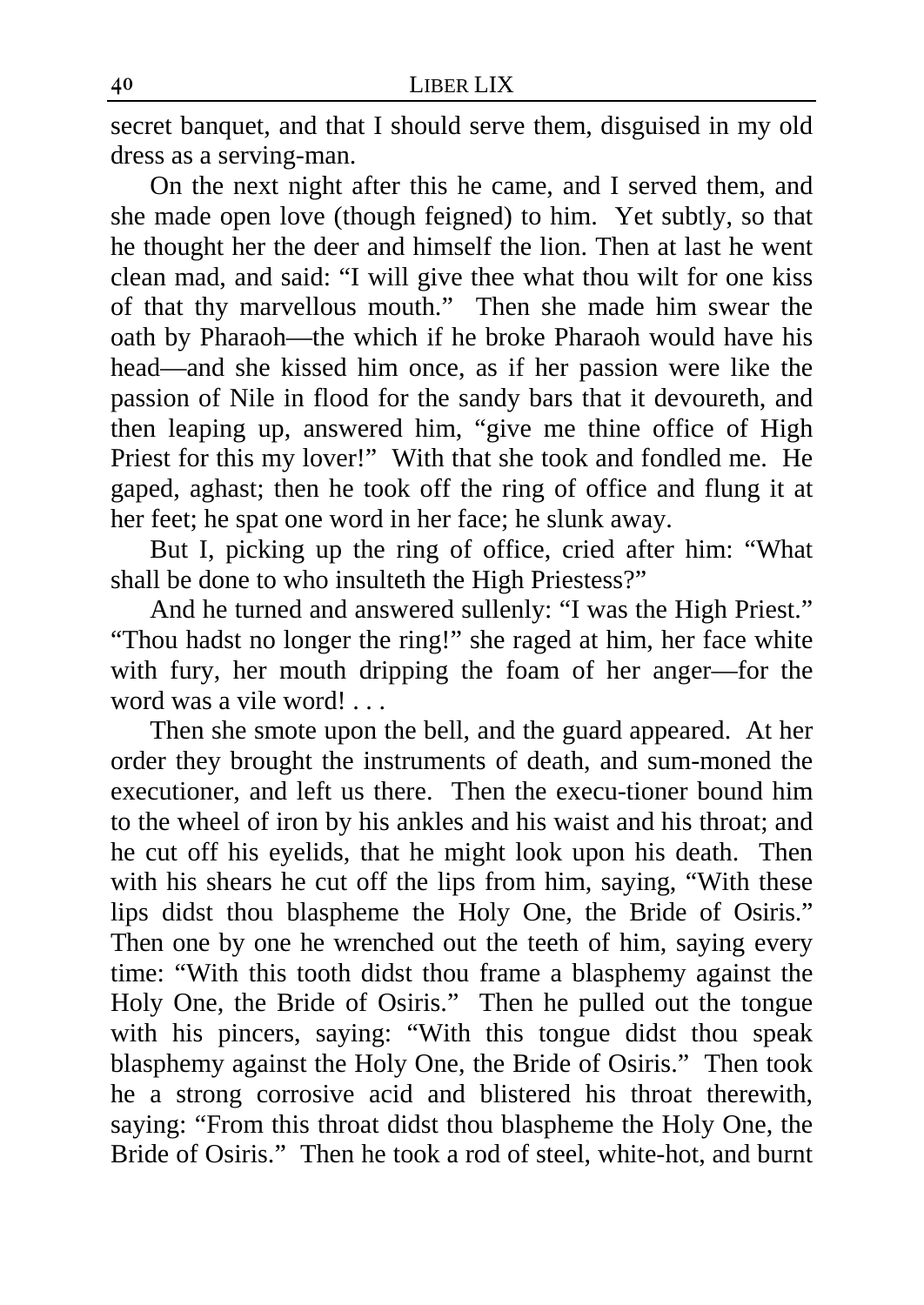away his secret parts, saying: "Be thou put to shame, who hast blasphemed the Holy One, the Bride of Osiris." After that, he took a young jackal and gave it to eat at his liver, saying: "Let the beasts that devour carrion devour the liver that lifted itself up to blaspheme the Holy One, the Bride of Osiris!" With that the wretch died, and they exposed his body in the ditch of the city, and the dogs devoured it.

Now all this while had my lady dallied amorously with me, making such sweet moan of love as never was, yet her face fixed upon his eyes who loved her, and there glared in hell's torment, the body ever striving against the soul which should exceed.

And, as I judge, by the favour of Set the soul gat mastery therein.

Also, though I write it now, coldly, these many thousand years afterward, never had I such joy of love of any woman as with her, and at that hour, so that as I write it I remember well across the mist of time every honey word she spoke, every witching kiss (our mouths strained sideways) that she sucked from my fainting lips, every shudder of her soft strong body. I remember the jewelled coils of hair, how they stung like adders as they touched me; the sharp rapture of her pointed nails pressing me, now velvet-soft, now capricious-cruel, now (love-maddened) thrust deep to draw blood, as they played up and down my spine. But I saw nothing; by Osiris I swear it! I saw nothing, save only the glare in the eyes of that lost soul that writhed upon the wheel.

Indeed, as the hangman took out the corpse, we fell back and lay there among the waste of the banquet, the flagons overturned, the napery awry, the lamps extinct or spilt, the golden cups, chased with obscene images, thrown here and there, the meats hanging over the edge of their bejewelled dishes, their juice staining the white luxury of the linen; and in the midst ourselves, our limbs as careless as the wind, motionless.

One would have said: the end of the world is come. But through all that fiery abyss of sleep wherein I was plunged so deep, still stirred the cool delight of the knowledge that I had won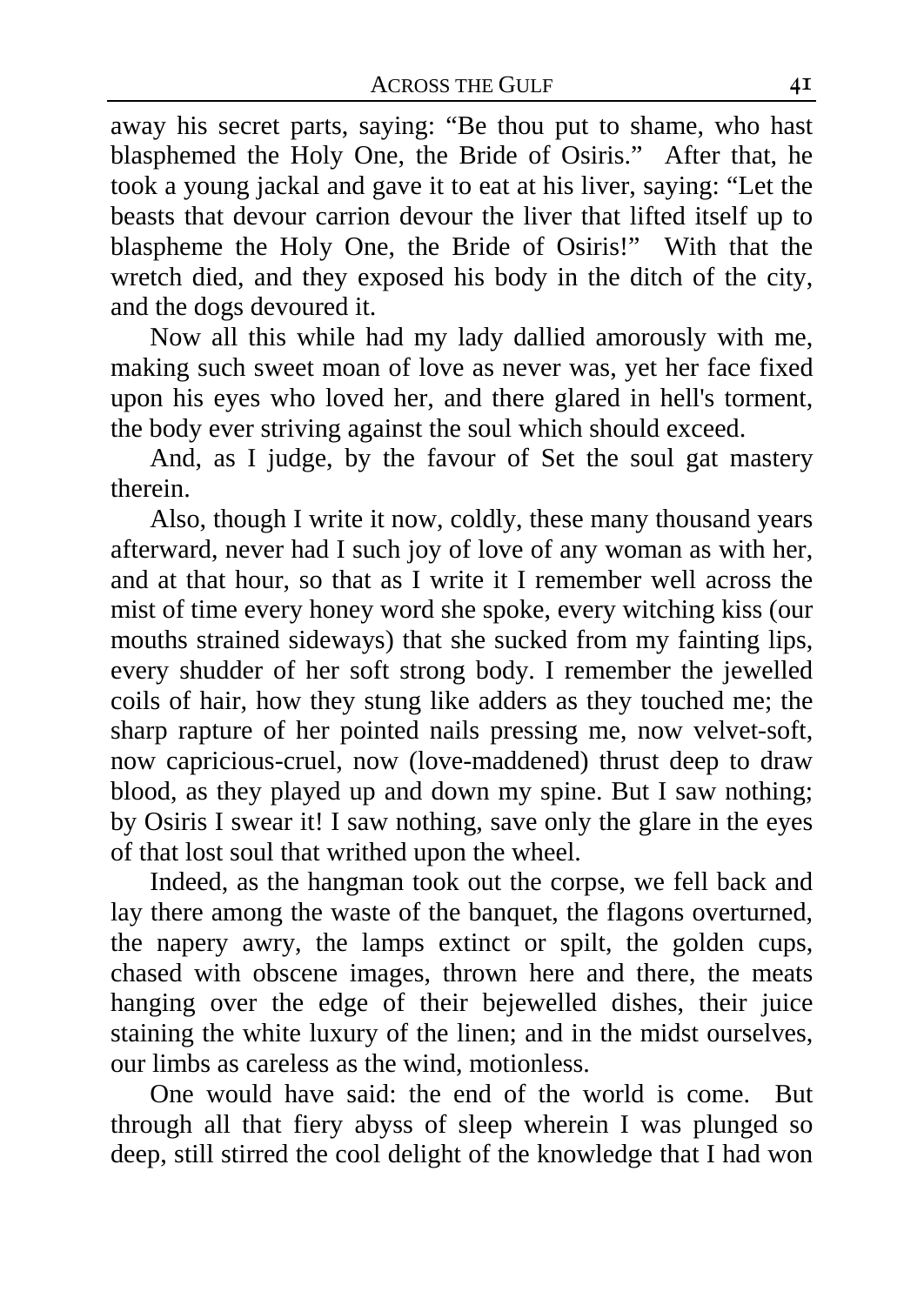the hand for which I played, that I was High Priest of Osiris in Thebai.

But in the morning we rose and loathed each other, our mouths awry, our tongues hanging loose from their corners like thirsty dogs, our eyes blinking in agony from the torture of daylight, our limbs sticky with stale sweat.

Therefore we rose and saluted each other in the dignity of our high offices; and we departed one from the other, and purified ourselves.

Then I went unto the Ceremony of Osiris, and for the last time the shameful farce was played.

But in my heart I vowed secretly to cleanse the temple of its chicanery and folly. Therefore at the end of the ceremony did I perform a mighty banishing, a banishing of all things mortal and immortal, even from Nuit that circleth infinite Space unto Hadit the Core of Things; from Amoun that ruleth before all the Gods unto Python the terrible Serpent that abideth at the end of things, from Ptah the god of the pure soul of aethyr unto Besz the brute force of that which is grosser than earth, which hath no name, which is denser than lead and more rigid than steel; which is blacker than the thick darkness of the abyss, yet is within all and about all.

Amen!

Then during the day I took counsel with myself, and devised a cunning to match the cunning of them that had blasphemed Osiris, who had at last become my God.

Yea! bitterly would I avenge him on the morrow.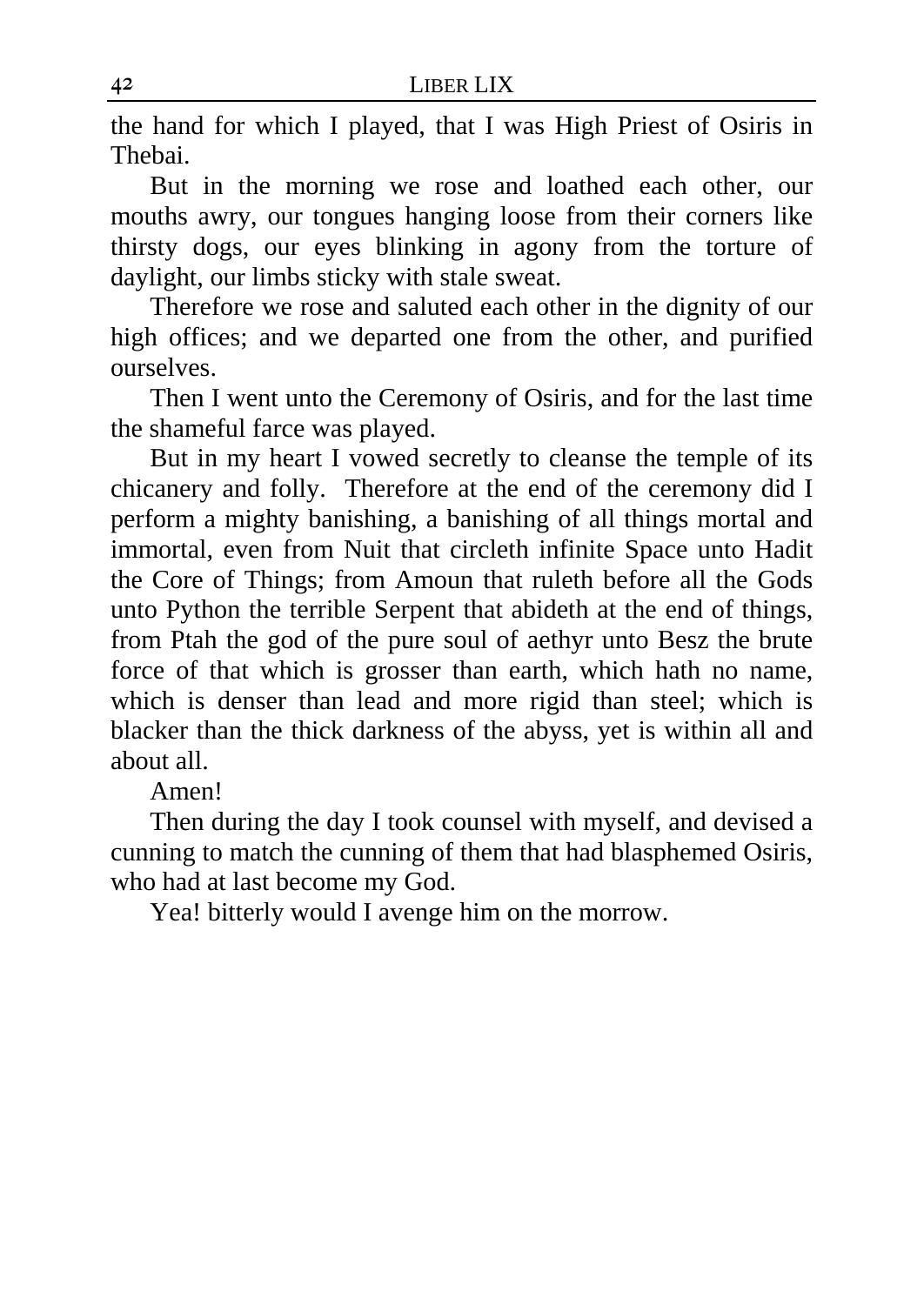# CHAPTER IX

NOW this was the manner of my working, that I inspired the High Priestess to an Oracle, so that she prophesied, saying that Osiris should never be content with his servants unless they had passed the four ordeals of the elements. Now of old these rituals had been reserved for a special grade of initiation. The chapter was therefore not a little alarmed, until they remembered how shamefully all the true magic was imitated, so that the rumour went that this was but a device of the High Priestess to increase the reputation of the temple for sanctity. And, their folly confirming them in this, they agreed cheerfully and boasted themselves. Now then did I swathe them one by one in the graveclothes of Osiris, binding upon the breast and image, truly consecrated, of the god, with a talisman against the four elements.

Then I set them one by one upon a narrow and lofty tower, balanced, so that the least breath of wind would blow them off into destruction.

Those whom the air spared I next threw into Nile where most it foams and races. Only a few the water gave back again. These, however, did I bury for three days in the earth without sepulchre or coffin, so that the element of earth might combat them. And the rare ones whom earth spared I cast upon a fire of charcoal.

Now who is prepared for these ordeals (being firstly attuned to the elements) findeth them easy. He remains still, though the tempest rage upon the tower; in the water he floats easily and lightly; buried, he but throws himself into trance; and, lastly, his wrappings protect him against the fire, though all Thebai went to feed the blaze.

But it was not so with this bastard priesthood of Osiris. For of the three hundred only nine were found worthy. The High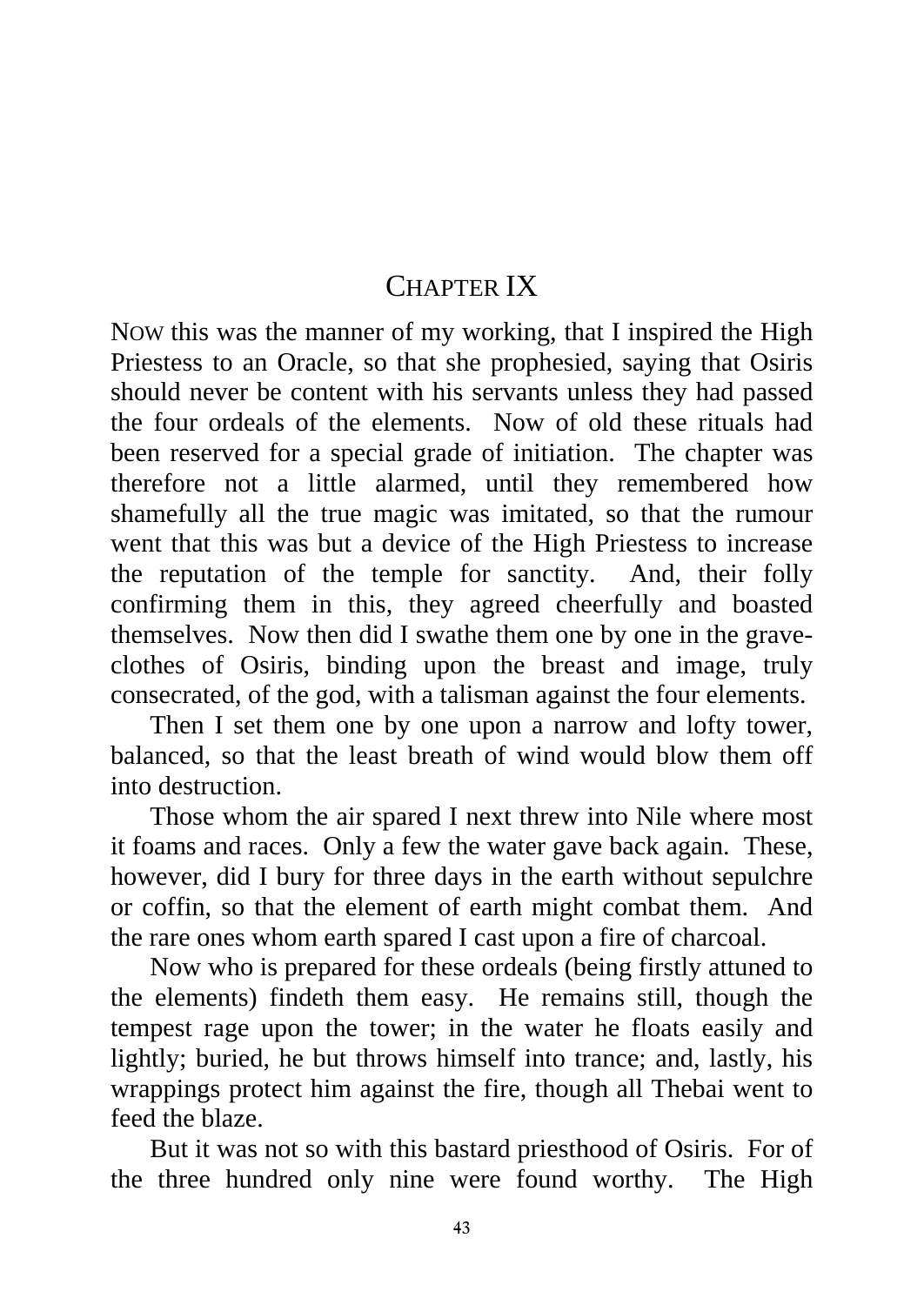Priestess, however, I brought through by my magic, for she had amused me mightily, and I took great pleasure in her love, that was wilder than the rage of all the elements in one.

So I called together the nine who had survived, all being men, and gave them instruction and counsel, that they should form a secret brotherhood to learn and to teach the formula of the Osiris in its supreme function of initiating the human soul. That they should keep discipline in the temple only for the sake of the people, permitting every corruption yet with-drawing themselves from it. Is not the body perishable, and the skin most pure? So also the ancient practice of embalming should fall into desuetude, and that soon; for the world was past under the rule of Osiris, who loveth the charnel and the tomb.

All being sworn duly into this secret brotherhood I appointed them, one to preside over each grade, and him of the lowest grade to select the candidates and to govern the temple.

Then did I perform the invoking Ceremony of Osiris, having destroyed the blasphemous machinery; and now at last did the God answer me, glittering with infinite brilliance. Then I disclosed myself to the Priests, and they rejoiced exceedingly that after all those years the old lie was abolished, and the master come back to his own.

But the god uttered an Oracle, saying: "This last time shall I glitter with brilliance in My temple; for I am the god of Life in Death, concealed. Therefore shall your magic henceforth be a magic most secret in the heart; and whoso shall perform openly any miracle, him shall ye know for a liar and a pretender to the sacred Wisdom.

"For this cause am I wrapped ever in a shroud of white starred with the three active colours; these things conceal Me, so that he who knoweth Me hath passed beyond them."

Then did the god call us each separately to him, and in each ear did he whisper a secret formula and a word of power, pertaining to the grade to which I had appointed him.

But to me he gave the supreme formula and the supreme word,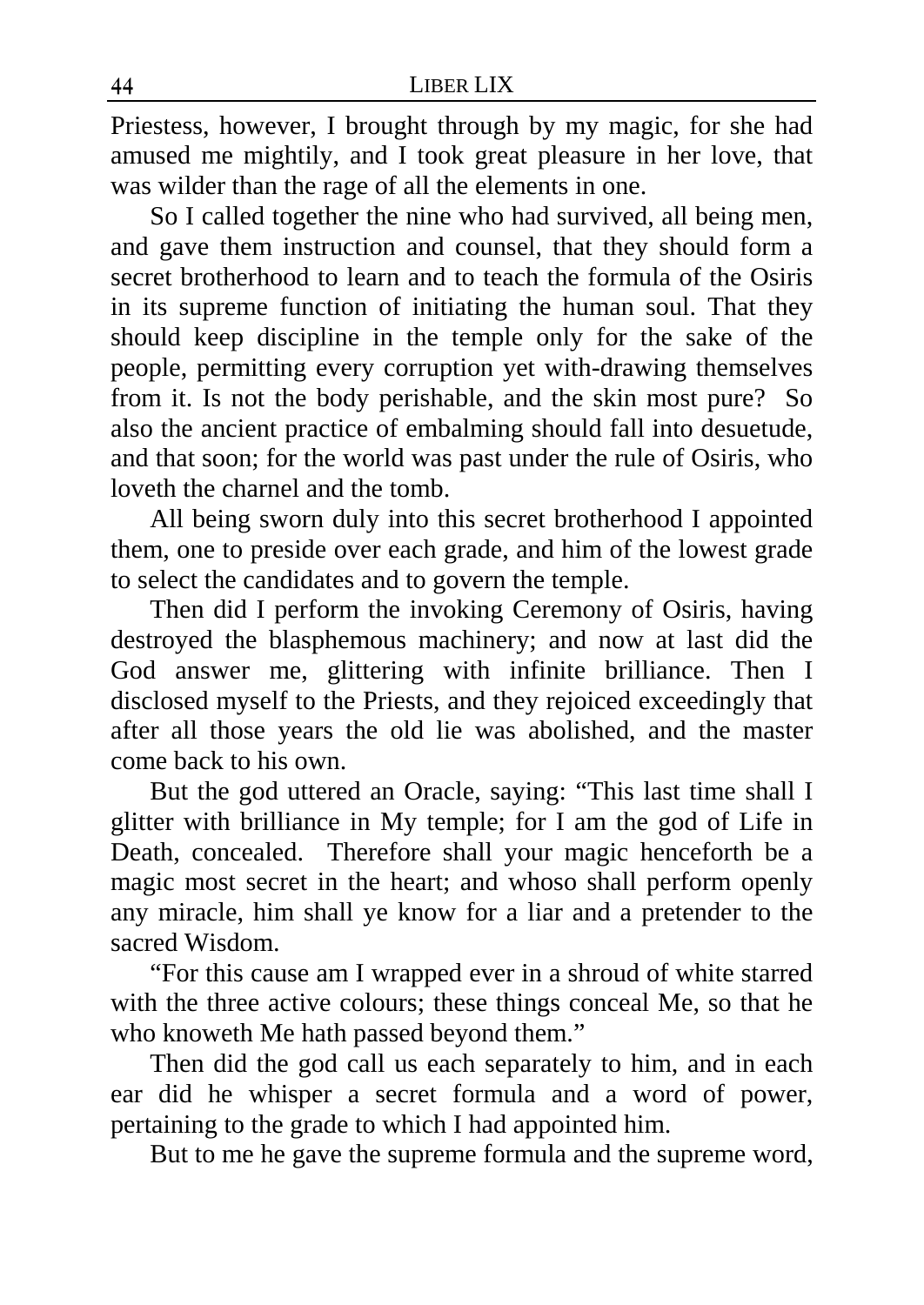the word that hath eight-and-seventy letters, the formula that hath five-and-sixty limbs.

So then I devoted myself there and then to a completer understanding of Osiris my God, so that I might discover his function in the whole course of the Cosmos.

For he that is born in the years of the power of a God thinketh that God to be eternal, one, alone. But he that is born in the hour of the weakness of the God, at the death of one and the birth of the other, seeth something (though it be little) of the course of things. And for him it is necessary to understand fully that change of office (for the gods neither die nor are re-born, but now one initiates and the other guards, and now one heralds and the other sanctifies) its purpose and meaning in the whole scheme of things.

So I, in this year V of the Equinox of the Gods (1908) wherein Horus took the place of Osiris, will by the light of this my magical memory seek to understand fully the formula of Horus—Ra Hoor Khuit—my god, that ruleth the world under Nuit and Hadit. Then as Ankh-f-na-khonsu left unto me the *stelé* 666 with the keys to that knowledge, so also may I write down in hieroglyph the formula of the Lady of the Forked Wand and of the Feather, that shall assume his throne and place when the strength of Horus is exhausted.

So now the service of the Gods was to be secret and their magic concealed from men. They were to fall before the eyes of men from their place, and little sewer-rats were to come and mock at them, no man avenging them, and they utterly careless, not striking for themselves. Yet was there knowledge of them which an initiate might gain, though so much more difficult, immeasurably higher and more intimate.

My life from this moment became highly concentrated upon itself. I had no time either for ascetic practices or for any pleasures; nor would I take any active part in the service of the temple which, purified and regenerated, had become both subtly perfect and perfectly subtle.

It was not all of the people who did at all comprehend the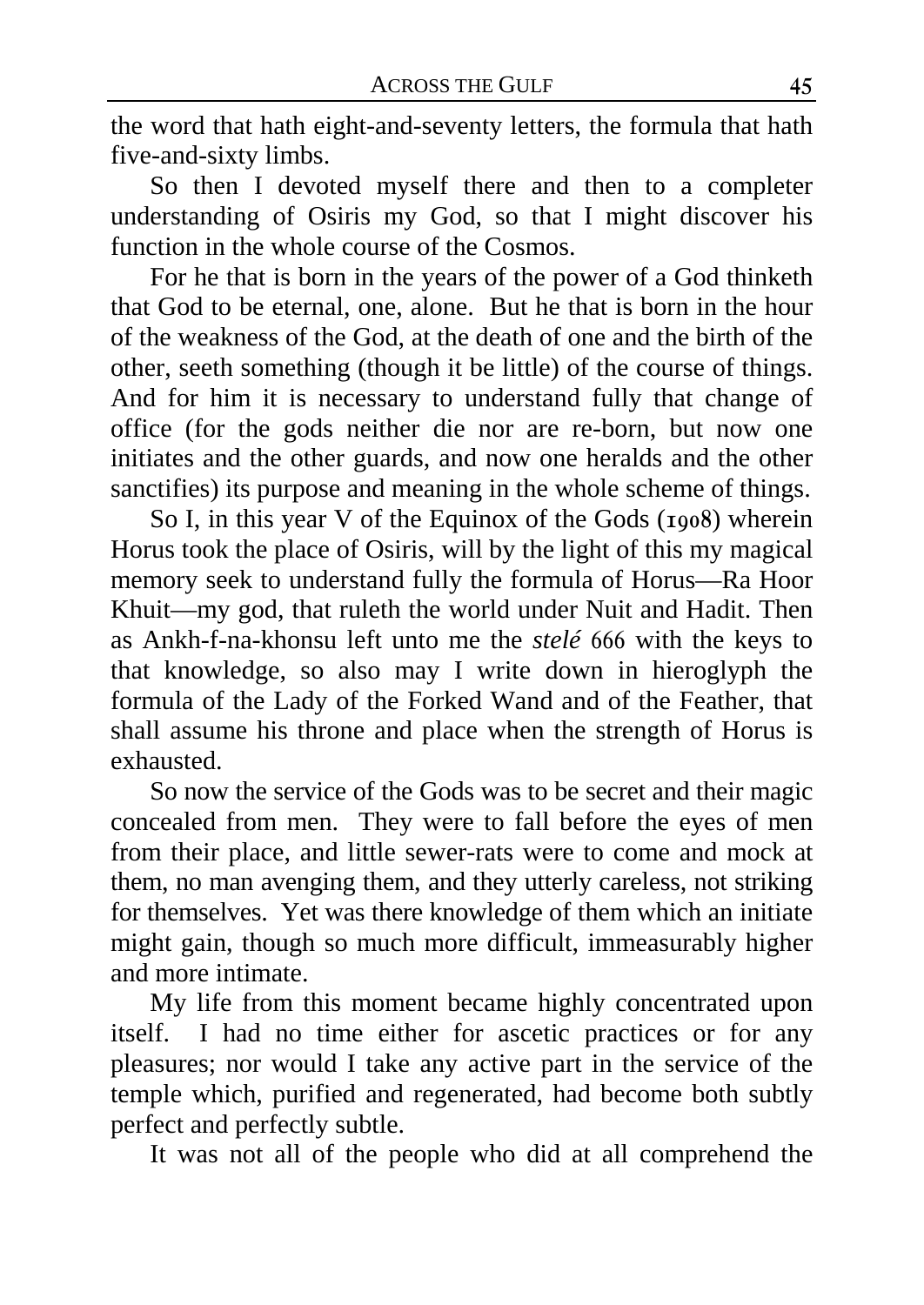change that had occurred; but the others obeyed and made believe to understand, lest their fellows should despise them. So it happened that the more ignorant and stupid any person was the more he feigned understanding; so that the least devout appeared the most devout—as it is unto this day.

But for me all these things were as nothing; for I studied ever the nature of Osiris, concentrating myself into mysterious pure symbols. I understood why it was said that Isis had failed to discover the Phallus of Osiris, and thus perceived the necessity of Horus to follow him in the great succession of the Equinoxes. Moreover I fashioned talismans of pure light concerning Osiris, and I performed in light all the ceremonies of initiation into his mysteries.

These were interpreted by wise men and translated into the language of the twilight and graven on stone and in the memories of men.

Yet was I even more intrigued in that great struggle to apprehend the course of things, as it is seen from the stand-point of Destiny. So that I might leave true and intelligible images to enlighten the mind of him (whether myself or another) that should come after me to celebrate the Equinox of the Gods at the end of the period of Osiris.

As now hath come to pass.

Thus then three-and-thirty years I lived in the temple of Osiris a High Priest; and I subdued all men under me. Also I abolished the office of priestess, for had not Isis failed to find that venerable Phallus without which Osiris must be so melancholy a god? Therefore was Khemi to fall, and the world to be dark and sorrowful for many years.

Therefore I made mine High Priestess into a serving-maid, and with veiled face she served me all those many years, never speaking.

Yet they being accomplished, I thought fit to reward her. So magically I renewed about her the body of a young girl, and for a year she served me, unveiled and speaking at her pleasure.

And her time being come, she died.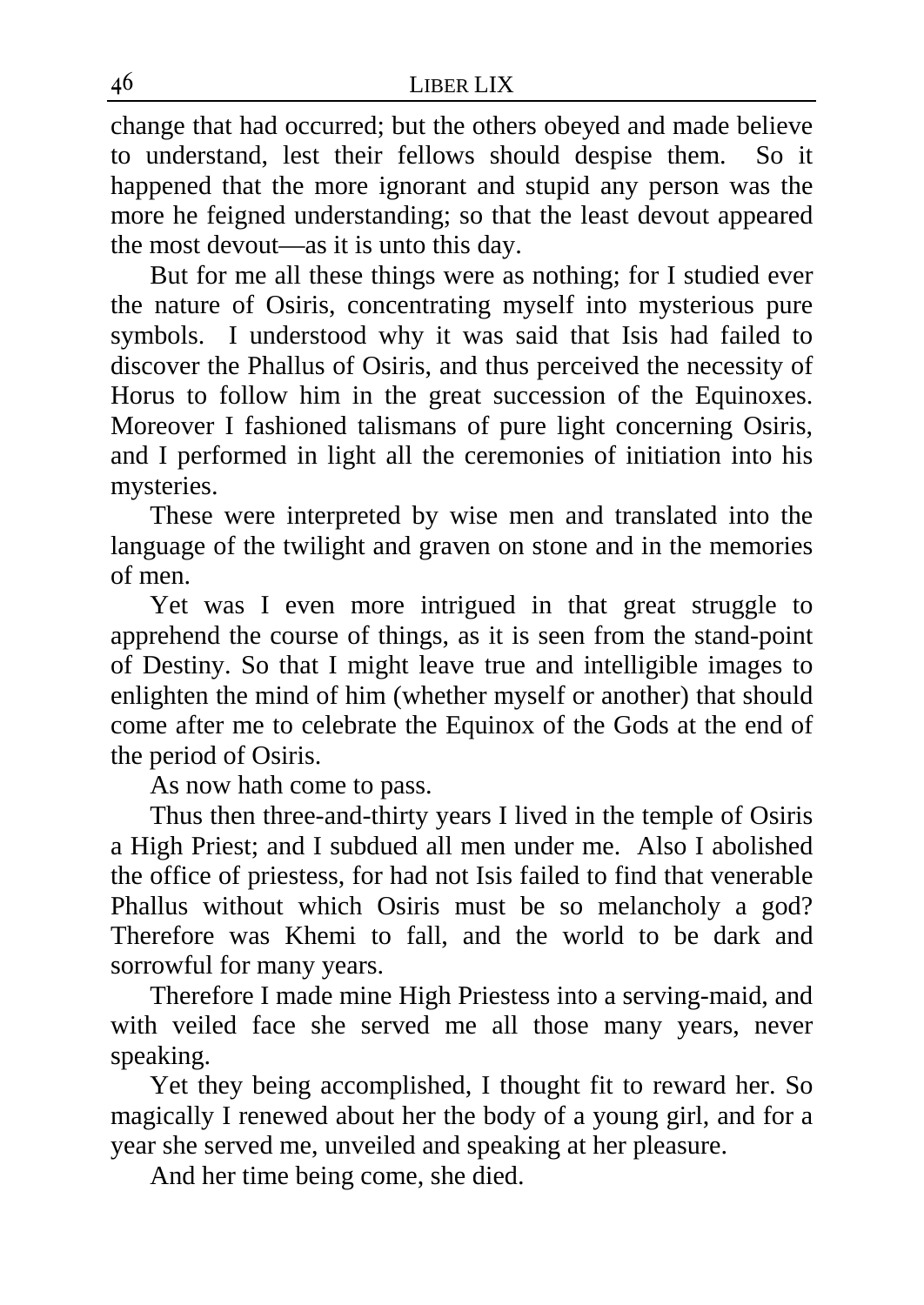Then I looked again into my destiny, and perceived that all my work was duly accomplished. Nor could any use or worth be found in my body.

So therefore I determined to accept my great reward, that was granted unto me as the faithful minister of the god F.I.A.T. that is behind all manifestation of Will and of Intelligence, of whom Isis and Osiris and Horus are but the ministers.

Of this, and of my death, I will speak on another occasion.

But first I will discourse of the inhabitants of the kingdom that encircleth the world, so that they who *fear* may be comforted.